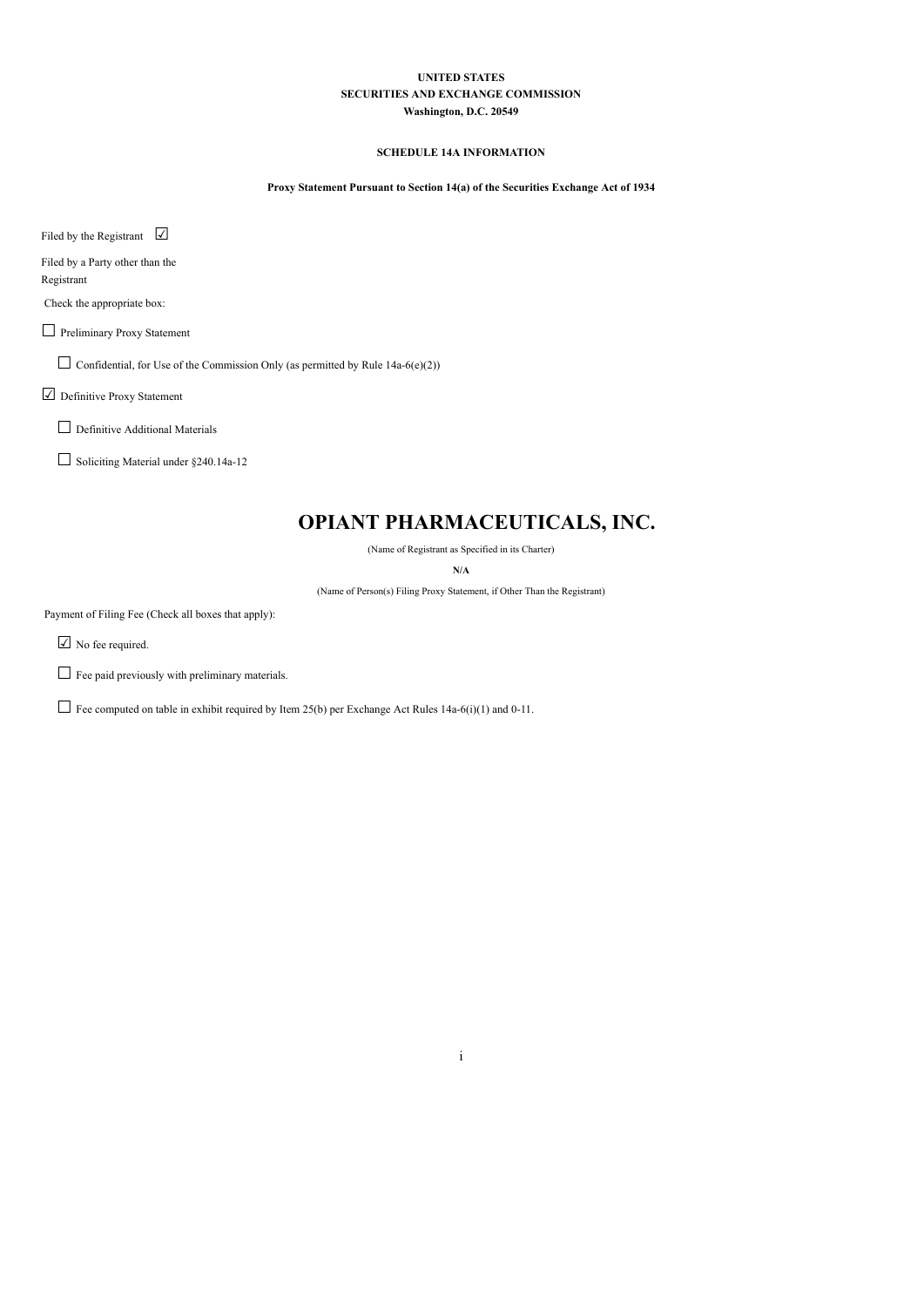### **Opiant Pharmaceuticals, Inc. 233 Wilshire Blvd., Suite 400 Santa Monica, California 90401**

### **NOTICE OF ANNUAL MEETING OF STOCKHOLDERS TO BE HELD ON**

### **JUNE 14, 2022**

To the Stockholders of Opiant Pharmaceuticals, Inc.,

You are cordially invited to attend the 2022 annual meeting (the "Annual Meeting") of stockholders of Opiant Pharmaceuticals, Inc. ("Opiant", the "Company", "our", "we" or "us") to be held at 233 Wilshire Blvd., Suite 400, Santa Monica, CA 90401 on June 14, 2022 at 9 a.m. (PDT). At the Annual Meeting, you will be asked to consider and take action with respect to the following matters which are more fully described in the proxy statement that is attached to this notice:

- 1. To elect two Class II directors to serve until the 2025 Annual Meeting or until their respective successors are elected and qualified.
- 2. To ratify the appointment of MaloneBailey, LLP as the Company's independent auditors to audit the Company's financial statements for the fiscal year ending December 31, 2022.
- 3. To hold an advisory vote to approve the compensation of our named executive officers.
- 4. To consider and act upon any other business as may properly come before the Annual Meeting or any adjournments thereof.

Our Board of Directors has fixed the close of business on April 18, 2022 as the "Record Date" for determining the stockholders that are entitled to notice of and to vote at the Annual Meeting and any adjournments or postponements thereof. A list of stockholders entitled to vote at the meeting will be available for examination for a period of ten days before the meeting in person at our corporate offices in Santa Monica, California, and also at the meeting. Stockholders may examine the list for purposes related to the meeting.

This proxy statement and our Annual Report on Form 10-K can be assessed directly at the following internet address: www.astproxyportal.com/ast/21992/. You will be asked to enter the control number on your proxy card.

It is important that your shares are represented and voted at the Annual Meeting. You can vote your shares by completing, signing, dating, and returning your completed proxy card or vote by mail or by phone by following the instructions included in the proxy statement. You can revoke a proxy at any time prior to its exercise at the meeting by following the instructions in the proxy statement.

 You may attend the Annual Meeting and vote in person even if you have previously voted by proxy in one of the ways listed above. Your proxy is revocable in accordance with the procedures set forth in the proxy statement.

By Order of the Board of Directors

/s/ Dr. Roger Crystal

Dr. Roger Crystal

Chief Executive Officer and Director

April 18, 2022

**YOUR VOTE IS VERY IMPORTANT, REGARDLESS OF THE NUMBER OF SHARES YOU OWN. WHETHER OR NOT YOU EXPECT TO ATTEND IN PERSON, PLEASE PROMPTLY VOTE YOUR PROXY BY FOLLOWING THE INSTRUCTIONS ON THE PROXY CARD TO MAKE SURE THAT YOUR SHARES ARE REPRESENTED AT THE ANNUAL MEETING. IF YOU HOLD YOUR SHARES OF COMMON STOCK IN "STREET NAME" THROUGH A BROKER, TRUSTEE OR OTHER NOMINEE, YOU MUST VOTE IN ACCORDANCE WITH THE VOTING INSTRUCTIONS PROVIDED TO YOU BY SUCH BROKER, TRUSTEE OR OTHER NOMINEE.**

ii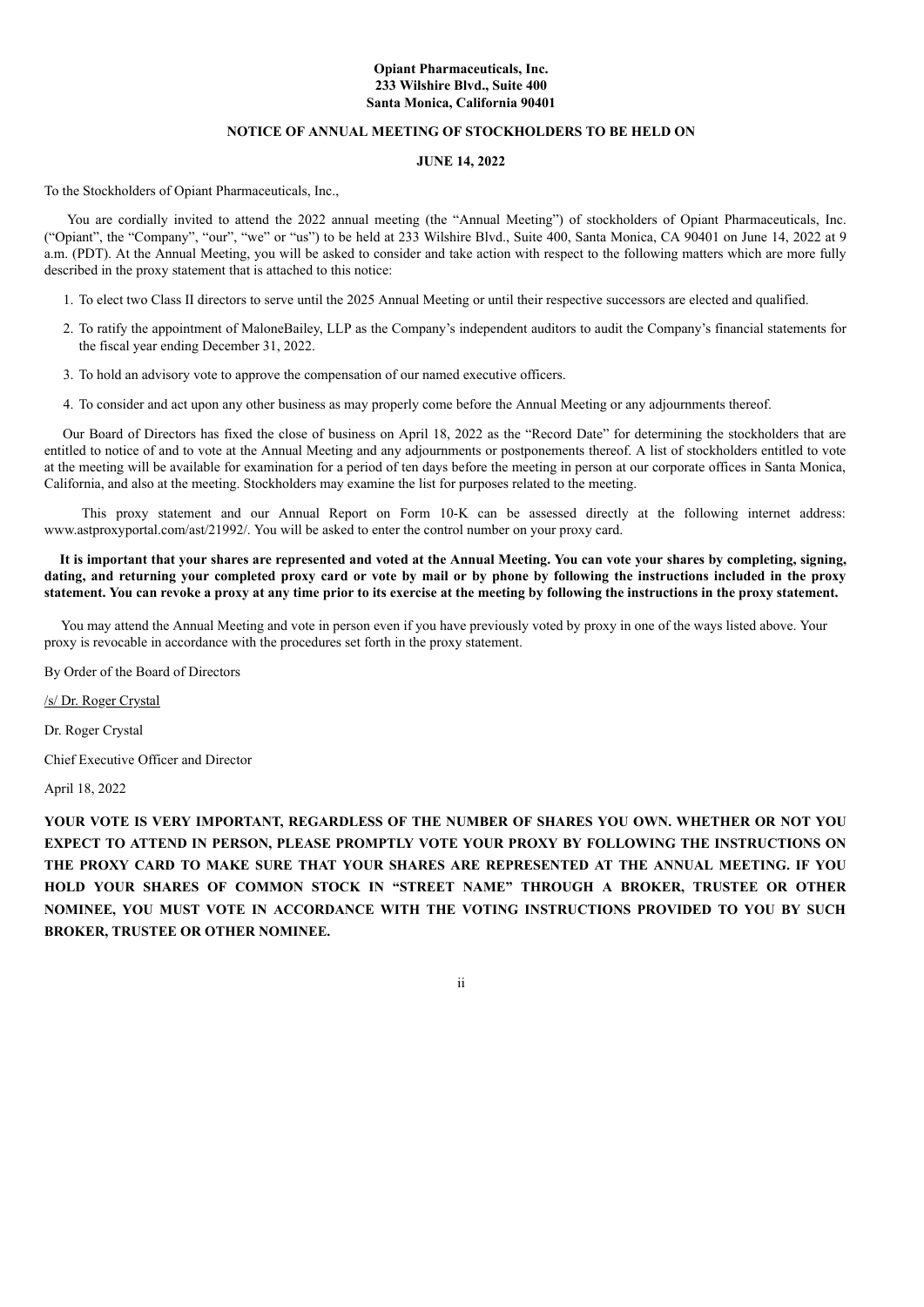# **TABLE OF CONTENTS**

|                                                                                                                                                                               | <b>Page Number</b> |
|-------------------------------------------------------------------------------------------------------------------------------------------------------------------------------|--------------------|
| <b>INFORMATION CONCERNING SOLICITATION AND VOTING</b>                                                                                                                         |                    |
| General                                                                                                                                                                       |                    |
| <b>Proxy Materials</b>                                                                                                                                                        | 1                  |
| <b>QUESTIONS AND ANSWERS REGARDING OUR ANNUAL MEETING</b>                                                                                                                     | $\overline{2}$     |
| What proposals will be voted on at the Annual Meeting?                                                                                                                        | $\overline{2}$     |
| What is Opiant's voting recommendation?                                                                                                                                       | $\overline{2}$     |
| What happens if additional proposals are presented at the Annual Meeting?                                                                                                     | $\overline{2}$     |
| Who can vote at the Annual Meeting?                                                                                                                                           | $\overline{2}$     |
| What is the difference between holding shares as a stockholder of record and as a beneficial owner?                                                                           | $\overline{2}$     |
| How many votes does Opiant need to hold the Annual Meeting?                                                                                                                   | $\overline{3}$     |
| What is the voting requirement to approve each of the proposals?                                                                                                              | $\overline{3}$     |
| Who counts the votes?                                                                                                                                                         | $\overline{3}$     |
| What happens if I do not cast a vote?                                                                                                                                         | $\overline{3}$     |
| How can I vote my shares in person at the Annual Meeting?                                                                                                                     | $\overline{4}$     |
| How can I vote my shares in advance?                                                                                                                                          | $\overline{4}$     |
| How may my brokerage firm or other intermediary vote my shares if I fail to provide timely directions?                                                                        | $\overline{4}$     |
| How can I change or revoke my vote?                                                                                                                                           | $\overline{4}$     |
| Where can I find the voting results of the Annual Meeting?                                                                                                                    | $\overline{4}$     |
| Who are the proxies and what do they do?                                                                                                                                      | $\overline{4}$     |
| How are proxies solicited for the Annual Meeting?                                                                                                                             | $\overline{4}$     |
| I share an address with another stockholder, and we received only one paper copy of the proxy materials. How may I obtain an additional set of proxy materials?               | $\overline{4}$     |
| What should I do if I receive more than one set of proxy materials?                                                                                                           | <u>6</u>           |
| Is my vote confidential?                                                                                                                                                      | <u>6</u>           |
| What is the deadline to propose actions for consideration at the 2022 Annual Meeting of stockholders or to nominate individuals to serve as directors at that Annual Meeting? | $6\overline{6}$    |
| Who can help answer your questions?                                                                                                                                           | $\overline{1}$     |
| <b>BOARD OF DIRECTORS AND CORPORATE GOVERNANCE</b>                                                                                                                            | 8                  |
| <b>Nominee Directors</b>                                                                                                                                                      | 8                  |
| <b>Continuing Directors</b>                                                                                                                                                   | <u>9</u>           |
| Director Independence                                                                                                                                                         | 12                 |
| <b>Board of Directors</b>                                                                                                                                                     | 12                 |
| <b>Board Leadership Structure</b>                                                                                                                                             | 12                 |
| <b>Board Committees</b>                                                                                                                                                       | 12                 |
| <b>Audit Committee</b>                                                                                                                                                        | 12                 |
| <b>Compensation and Human Capital Committee</b>                                                                                                                               | 13                 |
|                                                                                                                                                                               |                    |

iii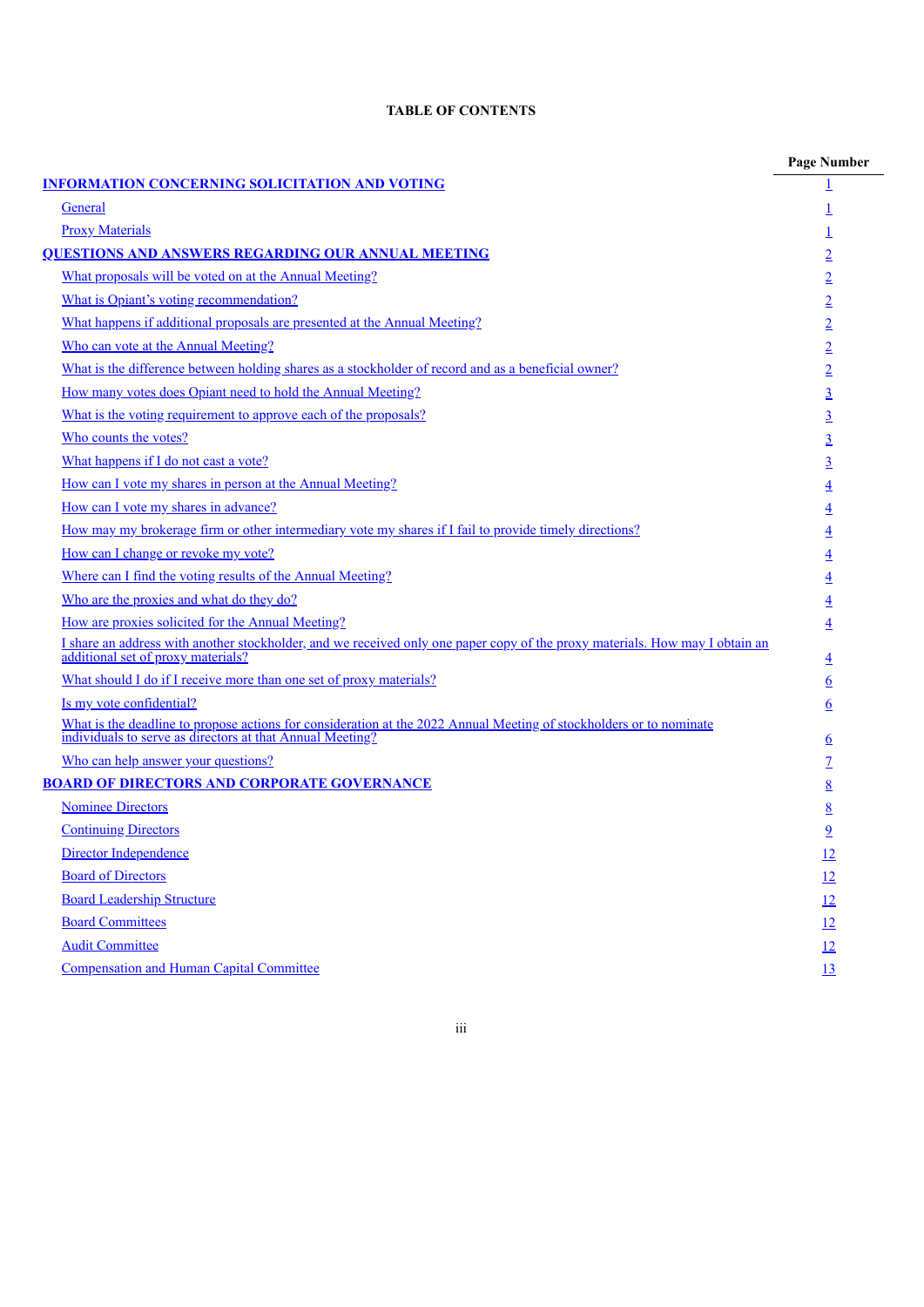| <b>Nominating and Corporate Governance Committee</b>                                                                                          | <u>13</u> |
|-----------------------------------------------------------------------------------------------------------------------------------------------|-----------|
| <b>Research and Development Committee</b>                                                                                                     | <u>13</u> |
| <b>Stockholder Recommendations and Nominations of Director Candidates</b>                                                                     | <u>14</u> |
| <b>Stockholder Proposals</b>                                                                                                                  | 14        |
| <b>Communications with the Board of Directors</b>                                                                                             | 15        |
| <b>Role in Risk Oversight</b>                                                                                                                 | 15        |
| <b>Code of Business Conduct and Ethics</b>                                                                                                    | 15        |
| <b>Legal Proceedings</b>                                                                                                                      | 15        |
| <u>Compensation and Human Capital Committee Interlocks and Insider Participation</u>                                                          | 16        |
| <b>Non-Employee Director Compensation</b>                                                                                                     | 16        |
| <b>PROPOSAL NO. 1 ELECTION OF DIRECTORS</b>                                                                                                   | <u>19</u> |
| <b>Nominees</b>                                                                                                                               | <u>19</u> |
| <b>Required Vote and Board Recommendation</b>                                                                                                 | <u>19</u> |
| PROPOSAL NO. 2 RATIFICATION OF APPOINTMENT OF INDEPENDENT REGISTERED PUBLIC<br><b>ACCOUNTING FIRM</b>                                         | 20        |
| Fees Paid to the Independent Registered Public Accounting Firm                                                                                | 20        |
| <b>Auditor Independence</b>                                                                                                                   | 20        |
| Audit Committee Policy on Pre-Approval of Audit and Permissible Non-Audit Services of Independent Registered Public<br><b>Accounting Firm</b> | 20        |
| <b>Required Vote and Board Recommendations</b>                                                                                                | 20        |
| PROPOSAL NO. 3 ADVISORY VOTE TO APPROVE THE COMPENSATION OF OUR NAMED EXECUTIVE<br><b>OFFICERS</b>                                            | 21        |
| <b>Required Vote and Board Recommendation</b>                                                                                                 | 21        |
| <b>AUDIT COMMITTEE REPORT</b>                                                                                                                 | 22        |
| <b>COMPENSATION DISCUSSION AND ANALYSIS</b>                                                                                                   | 23        |
| <b>EXECUTIVE OFFICERS</b>                                                                                                                     | 29        |
| <b>EXECUTIVE COMPENSATION</b>                                                                                                                 | 30        |
| Summary Compensation Table for the years ended December 31, 2021 and December 31, 2020                                                        | 30        |
| <b>Employment Agreements</b>                                                                                                                  | 30        |
| Outstanding Equity Awards at December 31, 2021                                                                                                | 34        |
| <b>COMPENSATION AND HUMAN CAPITAL COMMITTEE REPORT</b>                                                                                        | 36        |
| <u>SECURITY OWNERSHIP OF CERTAIN BENEFICIAL OWNERS AND MANAGEMENT</u>                                                                         | 37        |
| <b>Equity Compensation Plan Information</b>                                                                                                   | 39        |
| <b>RELATED PARTY TRANSACTIONS</b>                                                                                                             | 40        |
| Policies and Procedures for Related Party Transactions                                                                                        | 40        |
| <b>Indemnification Agreements</b>                                                                                                             | 40        |
| <b>Employment Agreements</b>                                                                                                                  | 40        |
| <b>Equity Issuances and Grants</b>                                                                                                            | 40        |
| <b>OTHER MATTERS</b>                                                                                                                          | 41        |
| Section 16(a) Beneficial Ownership Reporting Compliance                                                                                       | 41        |
| <b>Householding of Annual Meeting Materials</b>                                                                                               | 41        |
|                                                                                                                                               |           |

iv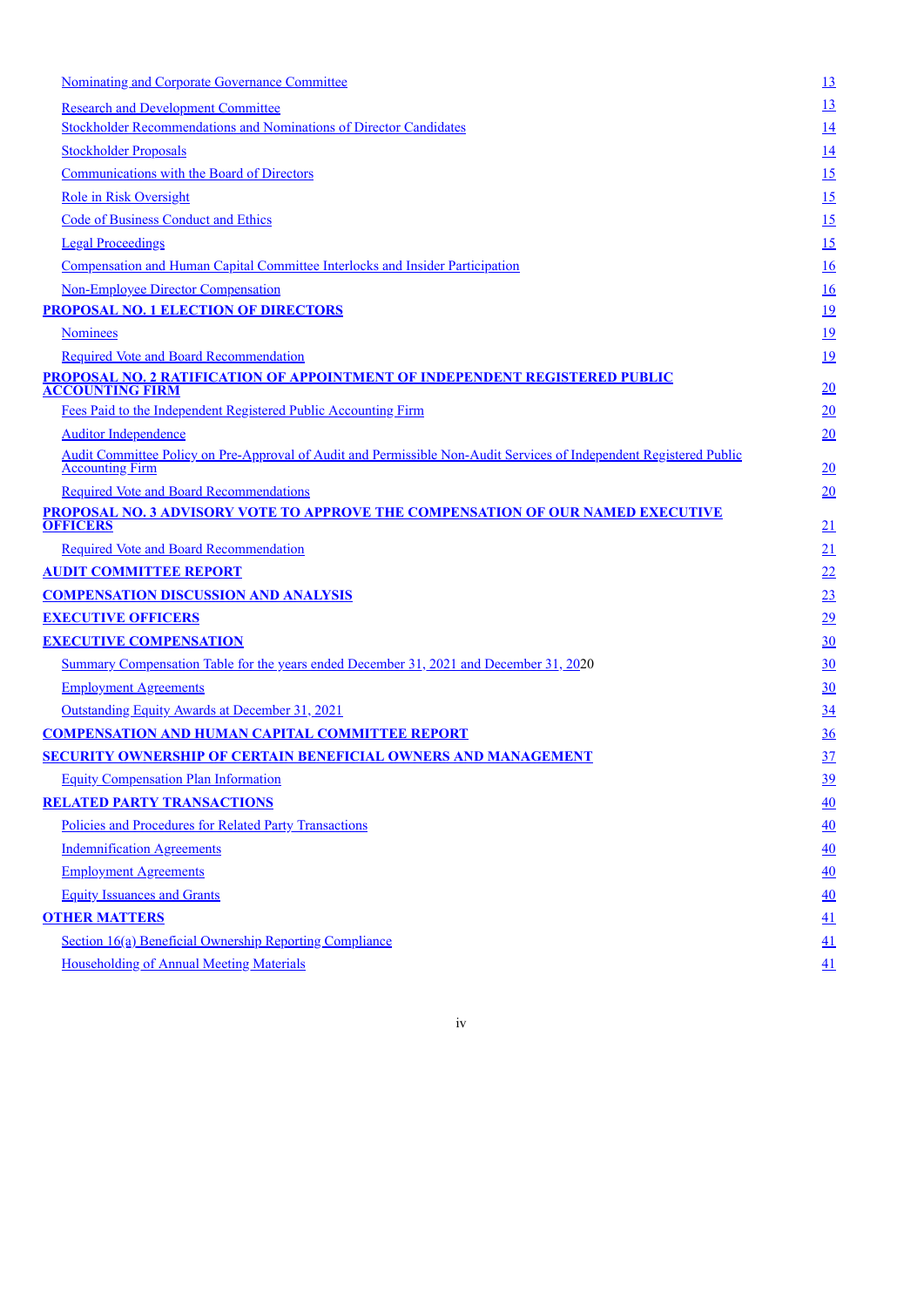<span id="page-4-0"></span>v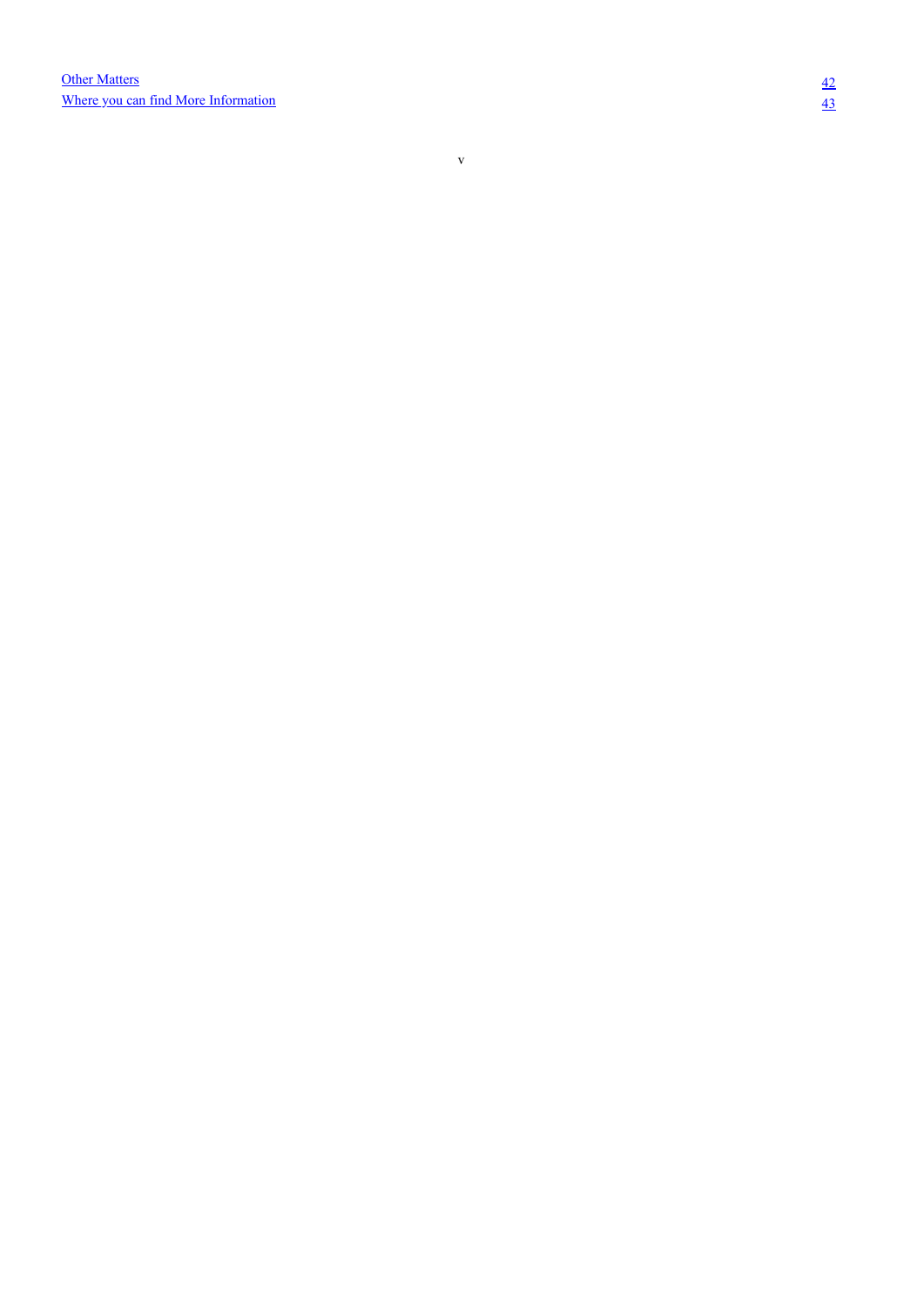### **OPIANT PHARMACEUTICALS, INC.**

# **PROXY STATEMENT FOR 2022 ANNUAL MEETING OF STOCKHOLDERS TO BE HELD AT 9:00 a.m. PACIFIC TIME ON TUESDAY, JUNE 14, 2022**

### **INFORMATION CONCERNING SOLICITATION AND VOTING**

#### **General**

Our Board of Directors (the "Board" or the "Board of Directors") is soliciting proxies for the 2022 Annual Meeting of Stockholders of Opiant Pharmaceuticals, Inc. ("Opiant" or the "Company"), and any postponements, adjournments or continuations thereof (the "Annual Meeting"). The Annual Meeting will be held at our principal executive office located at 233 Wilshire Boulevard, Suite 400, Santa Monica, CA 90401 on Tuesday, June 14, 2022, at 9:00 a.m., Pacific Time, and our telephone number at this address is (310) 598-5410.

The information provided in the "question and answer" format below is for your convenience only and is merely a summary of the information contained in this proxy statement. You should read this entire proxy statement carefully. Information contained on, or that can be accessed through, our website is not intended to be incorporated by reference into this proxy statement and references to our website address in this proxy statement are inactive textual references only.

#### **Proxy Materials**

<span id="page-5-0"></span>In accordance with the rules of the Securities and Exchange Commission ("SEC"), we have elected to furnish our proxy materials, including this proxy statement and our annual report, primarily via the Internet. The Notice containing instructions on how to access our proxy materials is first being mailed on or about April 30, 2022 to all stockholders entitled to vote at the Annual Meeting. Stockholders may request to receive all future proxy materials in printed form by mail or electronically by e-mail by following the instructions contained in the Notice. We encourage stockholders to take advantage of the availability of our proxy materials on the Internet to help reduce the environmental impact of our annual meetings of stockholders.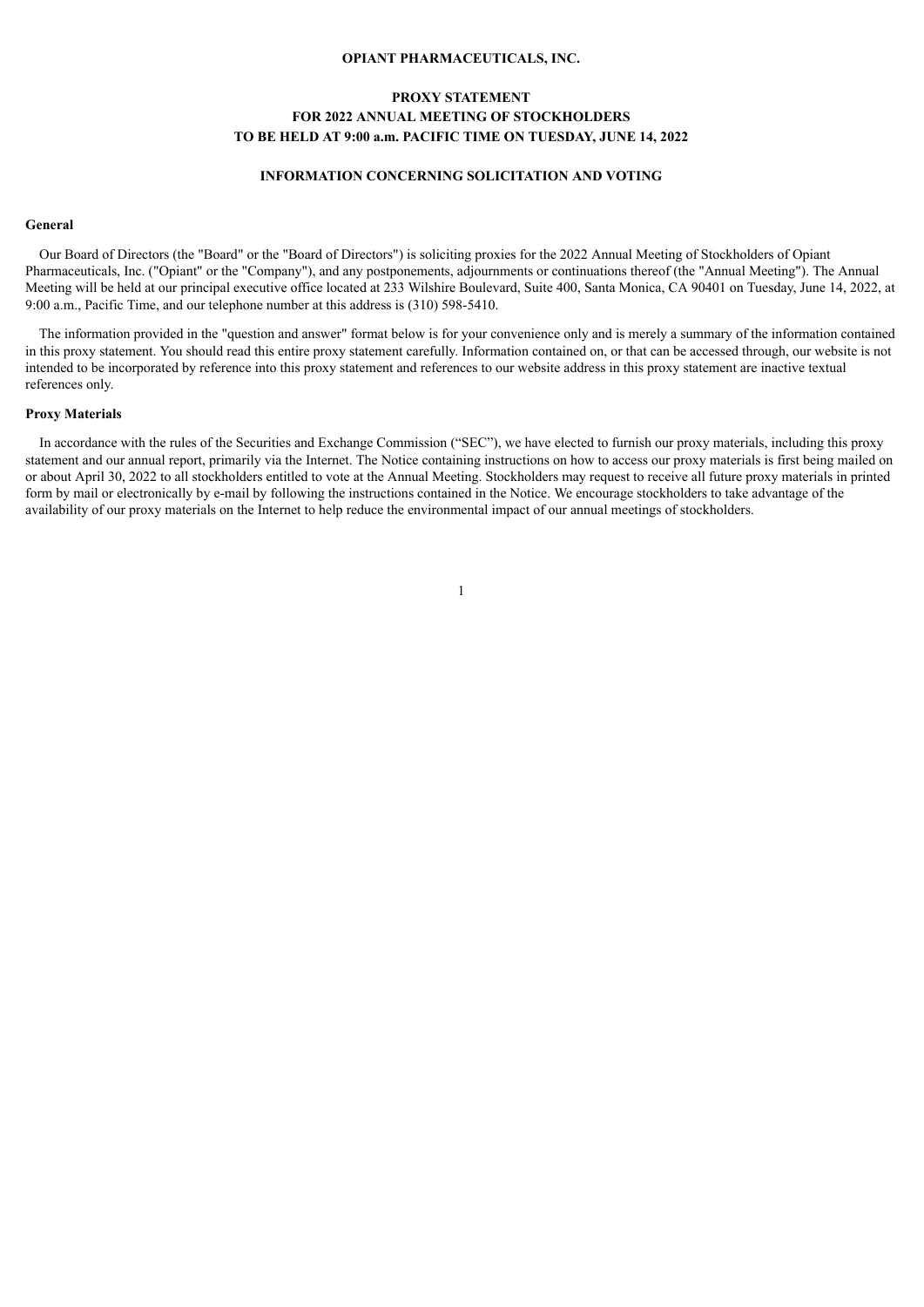### **QUESTIONS AND ANSWERS REGARDING OUR ANNUAL MEETING**

Although we encourage you to read this proxy statement in its entirety, we include this question and answer section to provide some background information and brief answers to several questions you may have about the Annual Meeting or this proxy statement.

#### *Q: What proposals will be voted on at the Annual Meeting?*

**A:** There are three proposals scheduled to be voted on at the Annual Meeting:

- To elect two Class II nominees for director, as set forth in this proxy statement;
- To ratify the appointment of MaloneBailey LLC as our independent registered public accounting firm for the fiscal year ending December 31, 2022; and
- Advisory approval of the compensation of our named executive officers.

#### *Q: What is Opiant's voting recommendation?*

**A:** Our Board of Directors unanimously recommends that you vote your shares "FOR" the Class II nominees to our Board of Directors, "FOR" ratification of the appointment of MaloneBailey LLP as our independent registered public accounting firm and "FOR" the advisory approval of the compensation of our named executive officers.

### *Q: What happens if additional proposals are presented at the Annual Meeting?*

**A:** Other than the three proposals described in this proxy statement, Opiant does not expect any additional matters to be presented for a vote at the Annual Meeting. If you are a stockholder of record and grant a proxy, the persons named as proxy holders, Dr. Roger Crystal and David O'Toole, will have the discretion to vote your shares on any additional matters properly presented for a vote at the Annual Meeting. If for any unforeseen reason any or all of Opiant's Class II nominees are not available as candidate(s) for director, the persons named as proxy holders will vote your proxy for such other candidate(s), as may be nominated by our Board of Directors.

### *Q: Who can vote at the Annual Meeting?*

**A:** Our Board of Directors has set April 18, 2022 as the record date for the Annual Meeting. All stockholders who own Common Stock at the close of business on April 18, 2022 may attend and vote at the Annual Meeting. For each share of common stock held as of the record date, the stockholder is entitled to one vote on each proposal to be voted on. Stockholders do not have the right to cumulative voting. As of April 18, 2022, there were 5,079,605 shares of our common stock outstanding, all of which are entitled to vote at the meeting. Shares held as of the record date include shares that you hold directly in your name as the stockholder of record and those shares held by a beneficial owner through a broker, bank or other nominee for you as a beneficial owner.

#### Q: What is the difference between holding shares as a stockholder of record and as a beneficial owner?

**A:** Most stockholders of Opiant hold their shares through a broker, bank or other nominee rather than directly in their own name. As summarized below, there are some distinctions between shares held of record and those owned beneficially.

#### *Stockholders of Record*

If your shares are registered directly in your name with Opiant's transfer agent, American Stock Transfer & Trust Company, LLC, you are considered the stockholder of record with respect to those shares and the proxy materials has been sent directly to you. As the stockholder of record, you have the right to grant your voting proxy directly to Opiant or to vote in person at the Annual Meeting.

#### *Beneficial Owners / Street Name Stockholders*

<span id="page-6-0"></span>If your shares are held in a stock brokerage account or by a bank or other nominee, you are considered the beneficial owner of shares held in "street name." In such instances, your broker, bank or other nominee is considered, with respect to those shares, the stockholder of record and they will have forwarded the proxy materials to you. As the beneficial owner, you have the right to direct your broker, bank or other nominee on how to vote and are also invited to attend the Annual Meeting. However, since you are not the stockholder of record, you may not vote these shares in person at the Annual Meeting unless you request a "legal proxy" from the broker, bank or other nominee who holds your shares, giving you the right to vote the shares at the Annual Meeting. Throughout this proxy statement, we refer to stockholders who hold their shares through a broker, bank or other nominee as "street name stockholders" or "beneficial owners".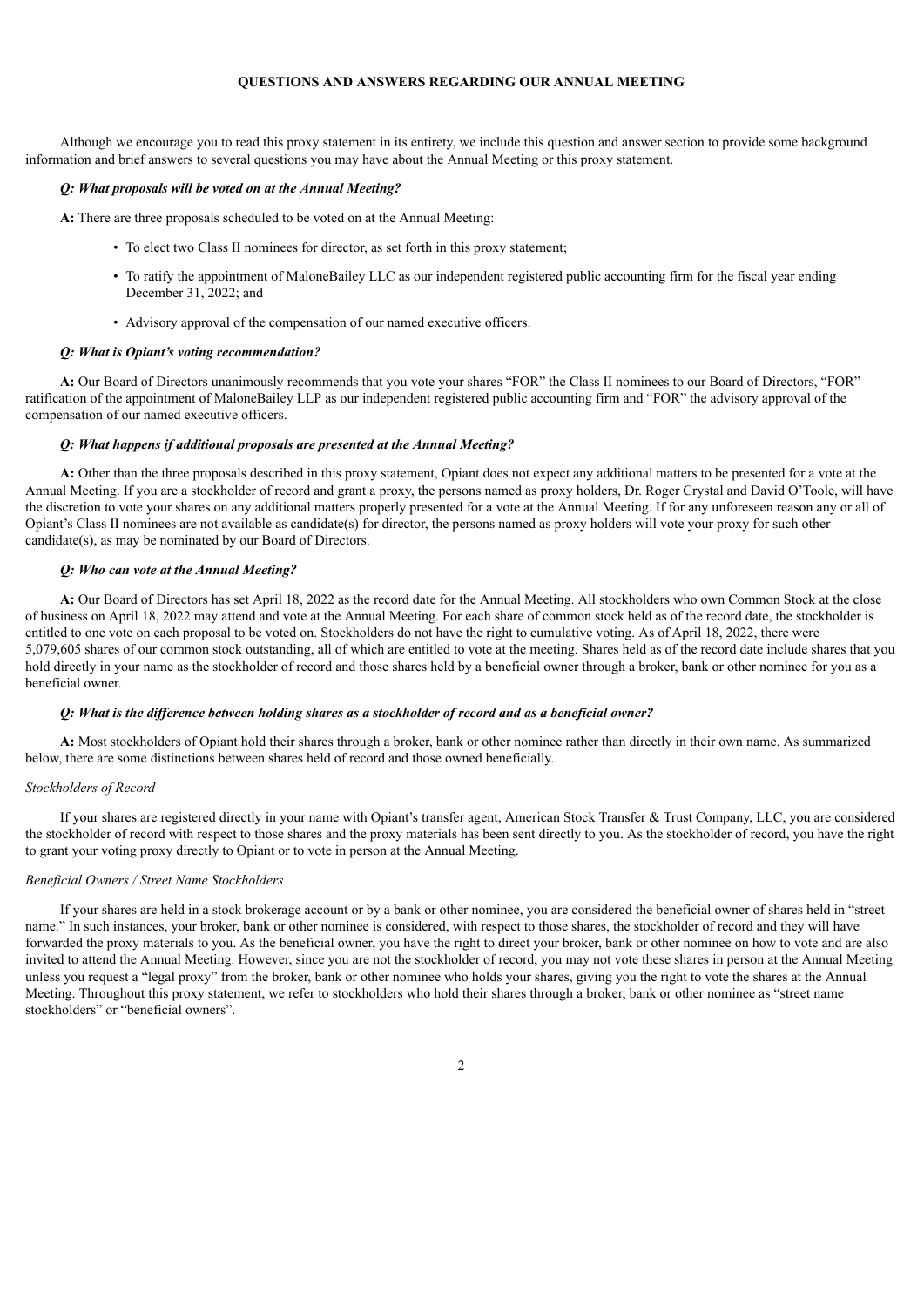#### *Q: How many votes does Opiant need to hold the Annual Meeting?*

**A:** The holders of a majority of Opiant's issued and outstanding shares, and entitled to vote, as of the record date must be present in person or represented at the Annual Meeting by proxy in order for Opiant to hold the meeting and conduct business. This is called a quorum. Both abstentions and broker "non-votes" are counted as present for the purpose of determining the presence of a quorum. A broker "non-vote" occurs when a nominee holding shares for a beneficial owner does not vote on a particular proposal because the nominee does not have discretionary voting power with respect to that item and has not received instructions from the beneficial owner.

Shares are counted also as present at the meeting if you:

- are present and vote in person at the meeting; or
- have properly submitted a proxy card or voting instruction form or voted via the Internet or by telephone

### *Q: What is the voting requirement to approve each of the proposals?*

**A:** *Proposal One* — Directors are elected by a plurality of the voting power of the shares present in person or represented by proxy at the meeting and entitled to vote on the election of directors. "Plurality" means that the nominees who receive the largest number of votes cast "For" are elected as directors. As a result, any shares not voted "For" a particular nominee (whether as a result of stockholder abstention or a broker non-vote) will not be counted in such nominee's favor and will have no effect on the outcome of the election. Votes of "WITHHOLD" and broker non-votes have no legal effect on the election of directors due to the fact that such elections are by a plurality. Abstentions will have no effect on the outcome of this proposal. Broker non-votes will have no effect on the outcome of this proposal.

You may vote either "FOR" or "WITHHOLD" on the two Class II nominees for election as director. The individuals receiving the highest number of "FOR" votes at the Annual Meeting for the Class II nominees will, therefore, be elected.

*Proposal Two* —The affirmative vote of a majority of the shares present in person or represented by proxy and entitled to vote is required to ratify the appointment of MaloneBailey LLP as the Company's independent registered public accounting firm. You may vote "FOR," "AGAINST" or "ABSTAIN" on Proposal Two. Abstentions are deemed to be votes cast and have the same effect as a vote against the proposal. As this is a routine matter, broker nonvotes will not occur with respect to this proposal.

*Proposal Three* —The advisory vote to approve the compensation of our named executive officers requires the affirmative vote of the majority of shares present in person or represented by proxy and entitled to vote on the proposal. You may vote "FOR," "AGAINST" or "ABSTAIN" on Proposal Three. Abstentions are deemed to be votes cast and have the same effect as a vote against the proposal. However, broker non-votes are not deemed to be votes cast and, therefore, are not included in the tabulation of the voting results on the proposal.

### *Q: Who counts the votes?*

**A:** Votes cast by proxy or in person at the Annual Meeting will be tabulated and certificated by the inspector of elections who will also determine whether or not a quorum is present. A representative of American Stock Transfer & Trust Company, LLC will serve as the inspector of elections.

### *Q: What happens if I do not cast a vote?*

**A:** *Stockholders of record* — If you are a stockholder of record and you do not cast your vote, no votes will be cast on your behalf on any of the proposals at the Annual Meeting. However, if you submit a signed proxy card with no further instructions, the shares represented by that proxy card will be voted as recommended by our Board of Directors.

<span id="page-7-0"></span>*Beneficial owners* —If you hold your shares in street name it is critical that you cast your vote if you want it to count in the election of directors (Proposal One) or the advisory vote on the compensation of our named executive officers (Proposal Three), because if you do not indicate how you want to vote your shares voted on such proposals, your bank, broker or other nominee is not allowed to vote those shares on your behalf on a discretionary basis. Thus, if you hold your shares in street name and you do not instruct your bank, broker or other nominee how to vote for these proposals, no votes will be cast on your behalf. Your bank, broker or other nominee will continue to have discretion to vote any uninstructed shares on the ratification of the appointment of MaloneBailey LLP as our independent registered public accounting firm (Proposal Two).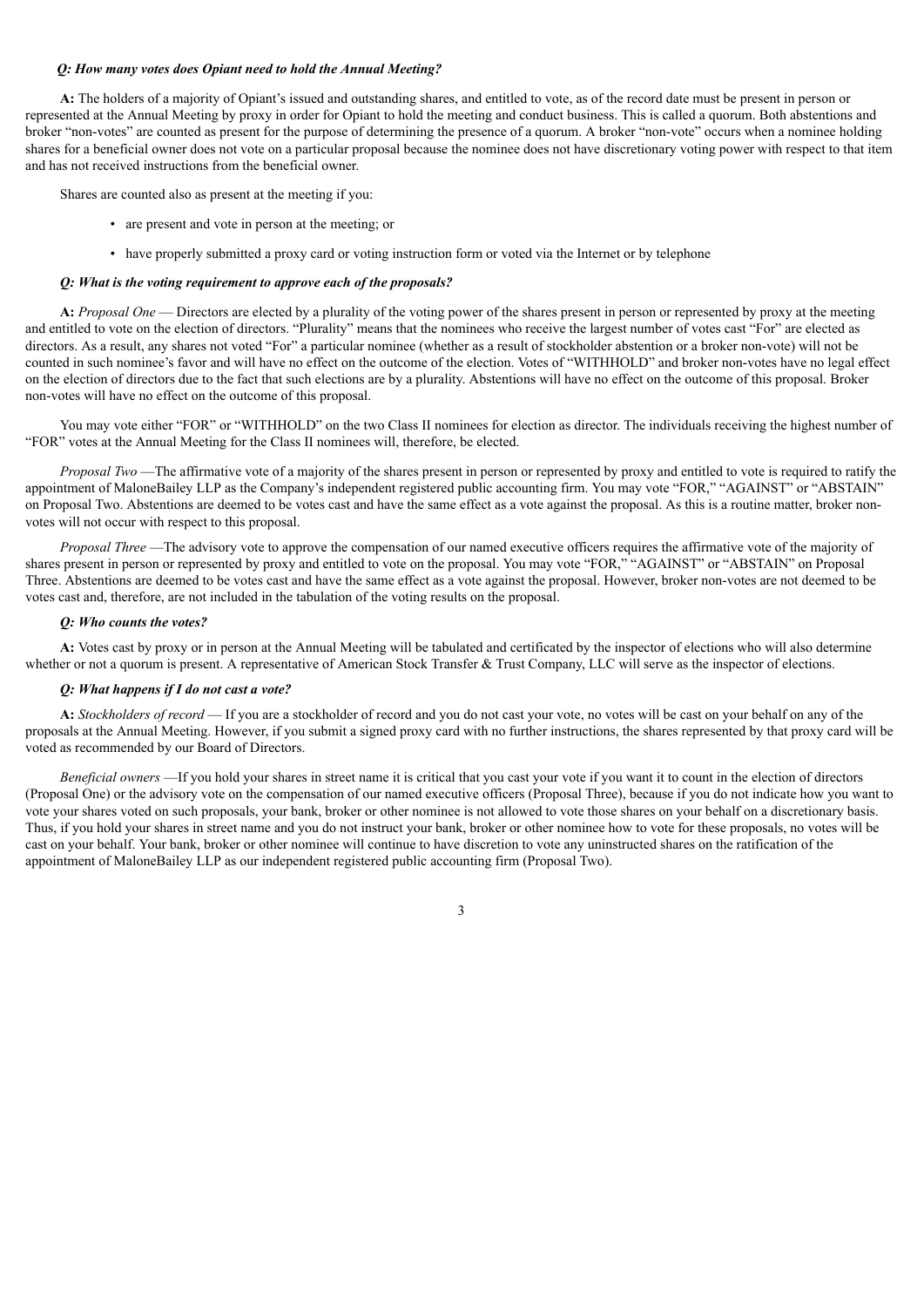### *Q: How can I vote my shares in person at the Annual Meeting?*

**A:** Shares held directly in your name as the stockholder of record may be voted in person at the Annual Meeting. If you choose to vote in person, please bring your proxy card or proof of identification to the Annual Meeting. Even if you plan to attend the Annual Meeting, Opiant recommends that you vote your shares in advance as described below so that your vote will be counted if you later decide not to attend the Annual Meeting. If you hold your shares in street name, you must request and receive in advance of the Annual Meeting a legal proxy from your broker, bank or other nominee in order to vote in person at the Annual Meeting.

Please note that seating is limited and we ask that you please allow ample time for check-in. Seating will begin at 8:00 a.m. and the Annual Meeting will begin at 9:00 a.m. Please note that large bags and packages will not be allowed at the Annual Meeting. Persons will be subject to search.

### *Q: How can I vote my shares in advance?*

**A:** Whether you hold shares directly as the stockholder of record or beneficially in street name, you may direct how your shares are voted without attending the Annual Meeting. If you are a stockholder of record, you may vote by submitting a proxy; please refer to the voting instructions in the Proxy Materials or below. If you hold shares beneficially in street name, you may vote by submitting voting instructions to your broker, bank or other nominee; please refer to the voting instructions provided to you by your broker, bank or other nominee.

*Internet* —Stockholders of record with Internet access may submit proxies until 11:59 p.m., Eastern Time, on June 13, 2022, by following the instructions on your proxy cards or at www.voteproxy.com. Most of our stockholders who hold shares beneficially in street name may vote by accessing the website specified in the voting instructions provided by their brokers, banks or other nominees (have your proxy card in hand when you visit the website). Your proxy card or voting instructions form you complete and return will provide instructions for stockholders whose bank or brokerage firm is participating in electronic voting.

*Telephone* —You will be eligible to submit your vote by telephone until 11:59 p.m., Eastern Time, on June 13, 2022, at 888-776-9962 or 718-921- 8562 (have your proxy card in hand when you call).

*Mail* —You may indicate your vote by completing, signing and dating the proxy card or voting instruction form where indicated and by returning it in the prepaid envelope that will be provided (if you received printed proxy materials). Your vote must be received by 11:59 p.m., Eastern Time, on June 13, 2022.

If you are a street name stockholder, you will receive voting instructions from your broker, bank or other nominee. You must follow the voting instructions provided by your broker, bank or other nominee in order to direct your broker, bank or other nominee on how to vote your shares. Street name stockholders should generally be able to vote by returning a voting instruction form, or by telephone or on the Internet. However, the availability of telephone and Internet voting will depend on the voting process of your broker, bank or other nominee. As discussed above, if you are a street name stockholder, you may not vote your shares in person at the Annual Meeting unless you obtain a legal proxy from your broker, bank or other nominee.

### Q: How may my brokerage firm or other intermediary vote my shares if I fail to provide timely directions?

**A:** Brokerage firms and other intermediaries holding shares of our common stock in street name for their customers are generally required to vote such shares in the manner directed by their customers. In the absence of timely directions, your broker will have discretion to vote your shares on our one "routine" matter: the proposal to ratify the appointment of MaloneBailey LLP as our independent registered public accounting firm. Your broker will not have discretion to vote on the election of directors or the advisory vote on executive compensation, which are "non-routine" matters, absent direction from you.

### *Q: How can I change or revoke my vote?*

**A:** Subject to any rules your broker, bank or other nominee may have, you may change your proxy instructions at any time before your proxy is voted at the Annual Meeting.

*Stockholders of record* —If you are a stockholder of record, you may change your vote by (1) filing with our Corporate Secretary, prior to your shares being voted at the Annual Meeting, a written notice of revocation or a duly executed proxy card, in either case dated later than the prior proxy relating to the same shares, or (2) attending the Annual Meeting and voting in person (although attendance at the Annual Meeting will not, by itself, revoke a proxy). Any written notice of revocation or subsequent proxy card must be received by our Corporate Secretary prior to the taking of the vote at the Annual Meeting. Such written notice of revocation or subsequent proxy card should be hand delivered to our Corporate Secretary or should be sent so as to be delivered to our principal executive office, 233 Wilshire Boulevard, Suite 400, Santa Monica, CA 90401, Attention: Corporate Secretary.

*Beneficial owners* —If you are a beneficial owner of shares held in street name, you may change your vote (1) by submitting new voting instructions to your broker, bank or other nominee, or (2) if you have obtained, from the broker, bank or other nominee who holds your shares, a legal proxy giving you the right to vote the shares, by attending the Annual Meeting and voting in person. Your broker, bank or other nominee can provide you with instructions on how to change your vote.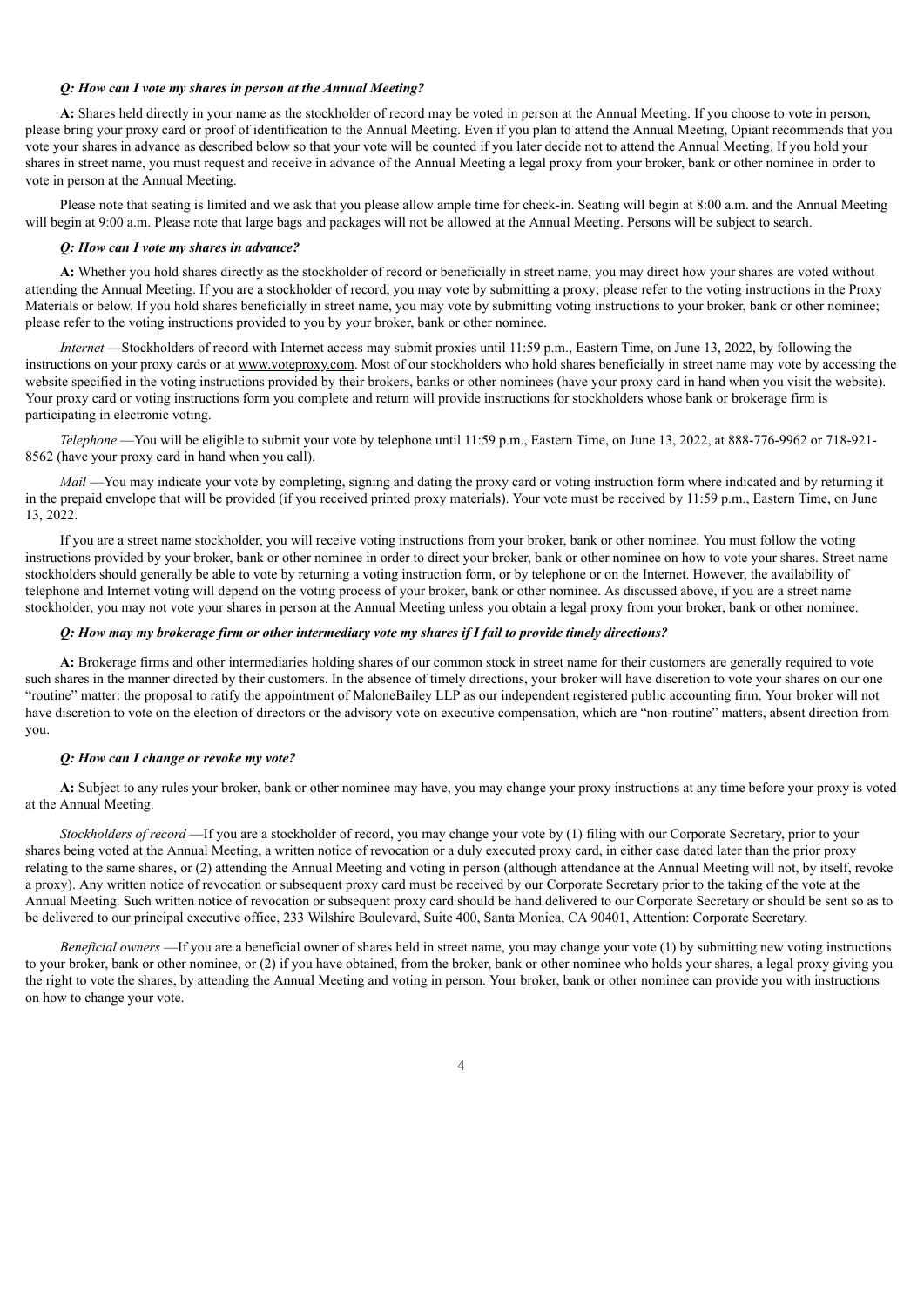In addition, a stockholder of record or a beneficial owner who has voted via the Internet or by telephone may also change his, her or its vote by making a timely and valid Internet or telephone vote no later than 11:59 p.m., Eastern Time, on June 13, 2022.

### *Q: Where can I find the voting results of the Annual Meeting?*

**A:** We will announce the preliminary voting results at the Annual Meeting. We will report the final results in a current report on Form 8-K filed with the SEC within four business days after the date of the Annual Meeting. If final voting results are not available to us in time to file a Current Report on Form 8-K within four business days after the Annual Meeting, we will file a Current Report on Form 8-K to publish preliminary results and will provide the final results in an amendment to the Current Report on Form 8-K as soon as they become available.

### *Q: Who are the proxies and what do they do?*

**A:** Our Board of Directors designated the two persons named as proxies on the proxy card, Dr. Roger Crystal and David O'Toole. When you, as stockholder of record, provide voting instructions in the proxy card, the named proxies will cause their votes in accordance with the instructions as indicated on the proxy card. If you are a stockholder of record and submit a signed proxy card, but do not indicate your voting instructions, the named proxies will vote as recommended by our Board of Directors for ratification of the appointment of MaloneBailey LLP as our independent registered public accounting firm for the fiscal year ending December 31, 2022. If you do not give instructions to your bank or broker, it may vote on matters that are determined to be "routine," but will not be permitted to vote the shares with respect to "non-routine" items. Under the Nasdaq rules, the ratification of the independent registered public accounting firm is a routine matter, while the election of directors and approval of the compensation of named executive officers are non-routine matters. If a matter not described in this proxy statement is properly presented at the Annual Meeting, the named proxy holders will use their own judgment to determine how to vote the shares. If the Annual Meeting is adjourned, the named proxy holders can vote the shares on the new Annual Meeting date as well, unless you have properly revoked your proxy instructions, as described above.

### *Q: How are proxies solicited for the Annual Meeting?*

**A:** Our Board of Directors is soliciting proxies for use at the Annual Meeting. All expenses associated with this solicitation will be borne by us. We have engaged D.F. King, at a cost of approximately \$7,500, for proxy solicitation services related to the Annual Meeting. We will reimburse brokers or other nominees for reasonable expenses that they incur in sending our proxy materials to you if a broker, bank or other nominee holds shares of our common stock on your behalf. In addition, our directors and employees may also solicit proxies in person, by telephone, or by other means of communication. Our directors and employees will not be paid any additional compensation for soliciting proxies.

### O: I share an address with another stockholder, and we received only one paper copy of the proxy materials. How may I obtain an additional set *of the proxy materials?*

**A:** We have adopted a procedure called "householding," which the SEC has approved. Under this procedure, we deliver our proxy materials to multiple stockholders who share the same address unless we have received contrary instructions from one or more of such stockholders. This procedure reduces our printing costs, mailing costs, and fees. Stockholders who participate in householding will continue to be able to access and receive separate proxy cards. Upon written or oral request, we will deliver promptly our proxy materials to any stockholder at a shared address to which we delivered a single copy of any of these materials. To receive a separate copy, or, if a stockholder is receiving multiple copies, to request that we only send a single copy of, our proxy materials, such stockholder may our Investor Relations department (i) by mail at 233 Wilshire Boulevard, Suite 400, Santa Monica, CA 90401, (ii) by calling us at (310) 598-5410, or (iii) by sending an email to investor.relations@opiant.com, attn.: David O'Toole.

<span id="page-9-0"></span>Street name stockholders may contact their broker, bank or other nominee to request information about householding.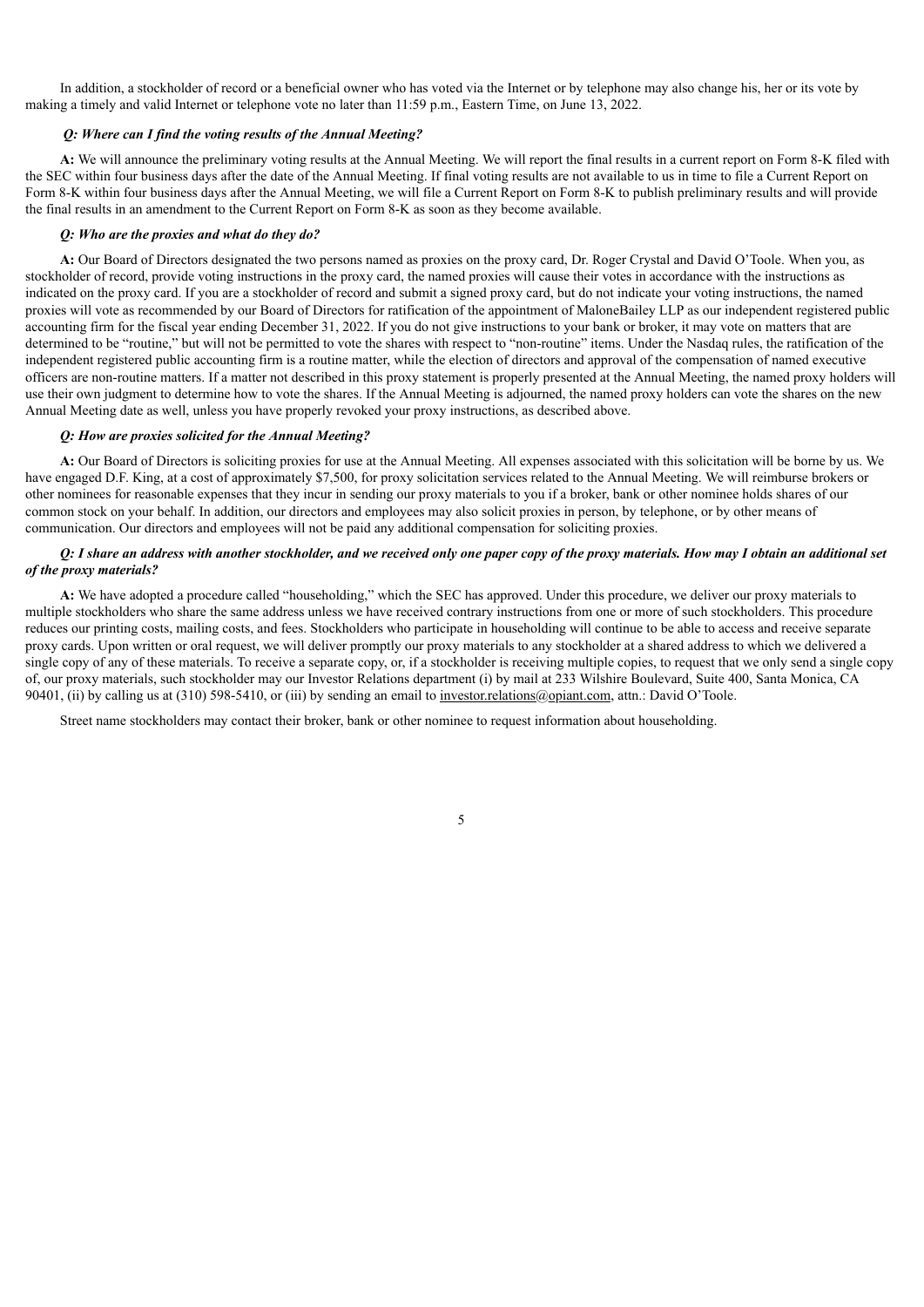### *Q: What should I do if I receive more than one set of proxy materials?*

**A:** If you receive more than one set of proxy materials, it is because your shares are registered in more than one name or brokerage account. Please follow the voting instructions on each proxy card or voting instruction form you receive to ensure that all of your shares are voted.

# *Q: Is my vote confidential?*

**A:** Proxy instructions, ballots and voting tabulations that identify individual stockholders are handled in a manner that protects your voting privacy. Your vote will not be disclosed either within Opiant or to third parties except (1) as necessary to meet applicable legal requirements, (2) to allow for the tabulation of votes and certification of the vote, or (3) to facilitate a successful proxy solicitation by our Board of Directors. Occasionally, stockholders provide written comments on their proxy cards, which are then forwarded to Opiant's management.

## Q: What is the deadline to propose actions for consideration at the 2023 Annual Meeting of stockholders or to nominate individuals to serve as *directors at that Annual Meeting?*

<span id="page-10-0"></span>**A:** Our stockholders may submit proposals that they believe should be voted upon at our next year's Annual Meeting in 2023 or nominate persons for election to our Board of Directors at that meeting (See *"Stockholder Recommendations and Nominations of Director Candidates and Other Stockholder Proposals"*).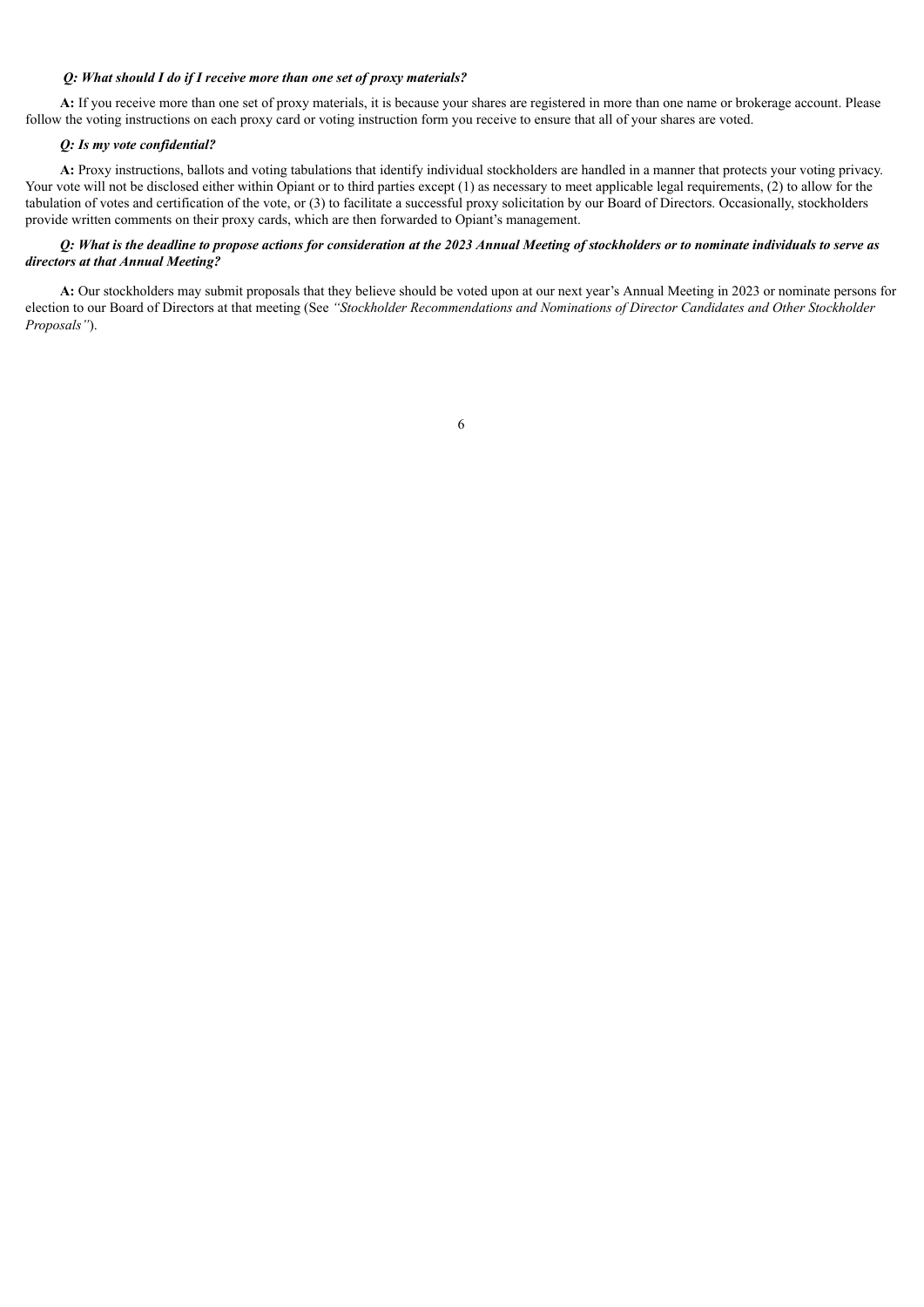# **WHO CAN HELP ANSWER YOUR QUESTIONS?**

<span id="page-11-0"></span>If you have any questions or need assistance in voting your shares, you may seek answers to your questions by writing, calling, or emailing us at:

Opiant Pharmaceuticals, Inc. Attention: David O'Toole 233 Wilshire Blvd., Suite 400 Santa Monica, California 90401 Telephone: (310) 598-5410 info@opiant.com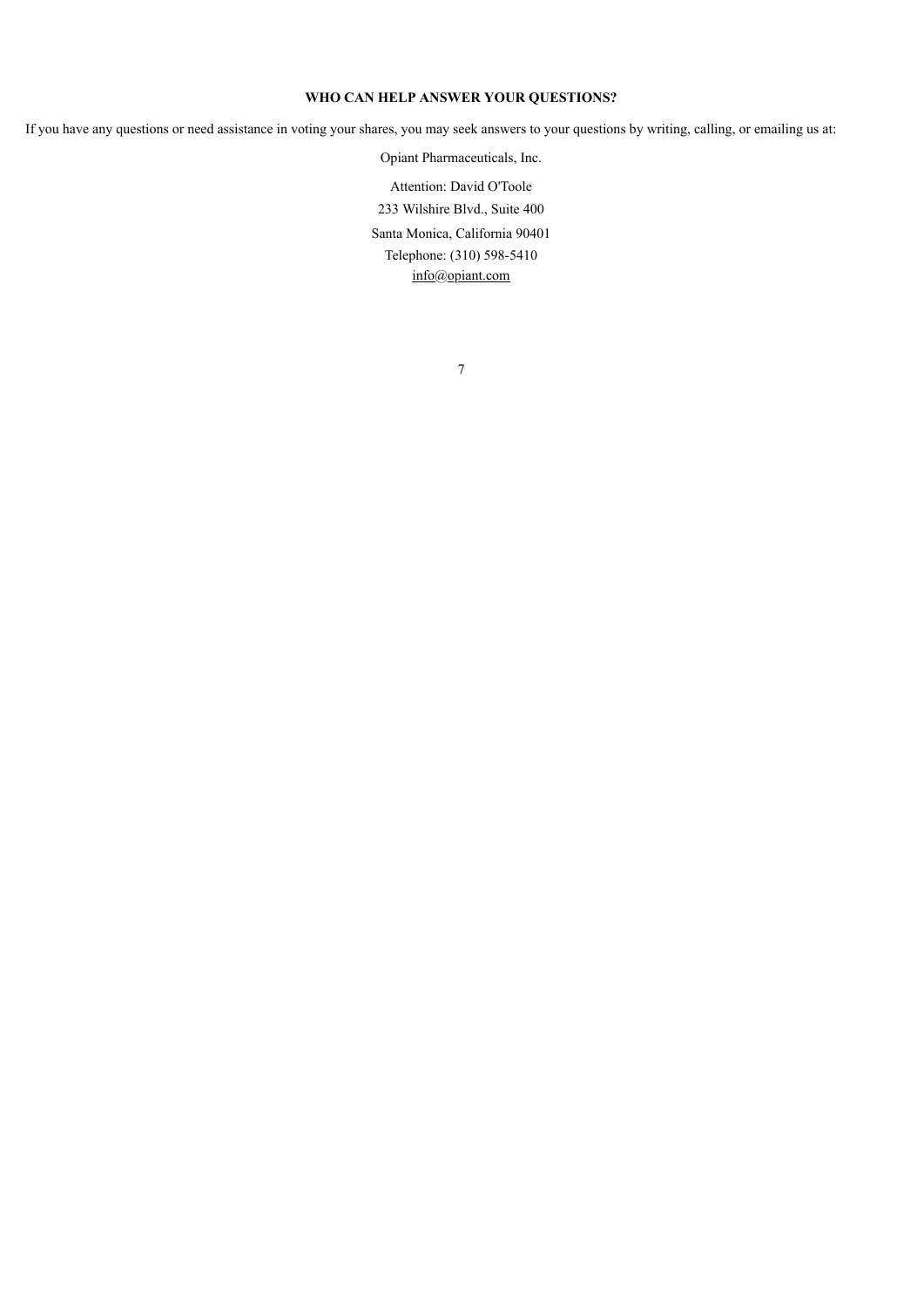### **BOARD OF DIRECTORS AND CORPORATE GOVERNANCE**

Our business affairs are managed under the direction of our Board of Directors, which is currently composed of eight members. Seven of our directors are independent within the meaning of the independent director requirements of The Nasdaq Capital Market, or Nasdaq. Our Board of Directors is divided into three classes with staggered three-year terms. At each Annual Meeting of stockholders, a class of directors will be elected for a three-year term to succeed the same class whose term is then expiring.

The following table sets forth the Board Diversity Matrix as provided by the Nasdaq's Board Diversity Rule, which was approved by the SEC on August 6, 2021:

| <b>Board Diversity Matrix as of December 31, 2021</b> |      |        |  |  |  |
|-------------------------------------------------------|------|--------|--|--|--|
|                                                       | Male | Female |  |  |  |
| <b>Total Number of Directors</b>                      |      |        |  |  |  |
| <b>Part 1: Gender Identity</b>                        |      |        |  |  |  |
| Directors                                             |      |        |  |  |  |
| <b>Part II: Demographic Information</b>               |      |        |  |  |  |
| African American or Black                             |      |        |  |  |  |
| White                                                 |      |        |  |  |  |
| Asian                                                 |      |        |  |  |  |

**Expiration of**

The following table sets forth the names and ages as of April 18, 2022 and certain other information for each of the directors:

| Name                                                                | <b>Class</b> | Age | <b>Position</b>                                | <b>Director</b><br><b>Since</b> | <b>Current Term</b><br><b>Expires</b> | <b>Expiration of</b><br>Term for Which<br><b>Nominated</b> |
|---------------------------------------------------------------------|--------------|-----|------------------------------------------------|---------------------------------|---------------------------------------|------------------------------------------------------------|
| Director with Term Expiring at the<br><b>Annual Meeting/Nominee</b> |              |     |                                                |                                 |                                       |                                                            |
| Dr. Roger Crystal                                                   | $\mathbf{I}$ | 45  | <b>Chief Executive Officer</b><br>and Director | 9/23/2009                       | 2022                                  | 2025                                                       |
| Ann MacDougall <sup>(2)(3)</sup>                                    | $\mathbf{I}$ | 68  | Director                                       | 5/5/2016                        | 2022                                  | 2025                                                       |
|                                                                     |              |     |                                                |                                 |                                       |                                                            |
| <b>Continuing Directors</b>                                         |              |     |                                                |                                 |                                       |                                                            |
| Dr. Michael Sinclair <sup><math>(4)</math></sup>                    | $\perp$      | 79  | Director                                       | 11/29/2010                      | 2024                                  |                                                            |
| Richard Daly $(1)(2)$                                               |              | 61  | Director                                       | 6/12/2018                       | 2024                                  |                                                            |
| Craig Collard $(1)(3)(5)$                                           | $\pm$        | 56  | Director                                       | 10/29/2018                      | 2024                                  |                                                            |
| Dr. Gabrielle Silver $(2)(3)$                                       | III          | 48  | Director                                       | 5/5/2016                        | 2023                                  |                                                            |
| Thomas T. Thomas $(1)(2)$                                           | III          | 64  | Director                                       | 11/4/2016                       | 2023                                  |                                                            |
| Dr. Lorianne Masuoka <sup>(4)</sup>                                 | Ш            | 60  | Director                                       | 3/18/2021                       | 2023                                  |                                                            |

(1) Member of our Audit Committee

(2) Member of our Compensation and Human Capital Committee

(3) Member of our Nominating and Corporate Governance Committee

(4) Member of our Research & Development Committee

<span id="page-12-0"></span>(5) Chairman of the Board of Directors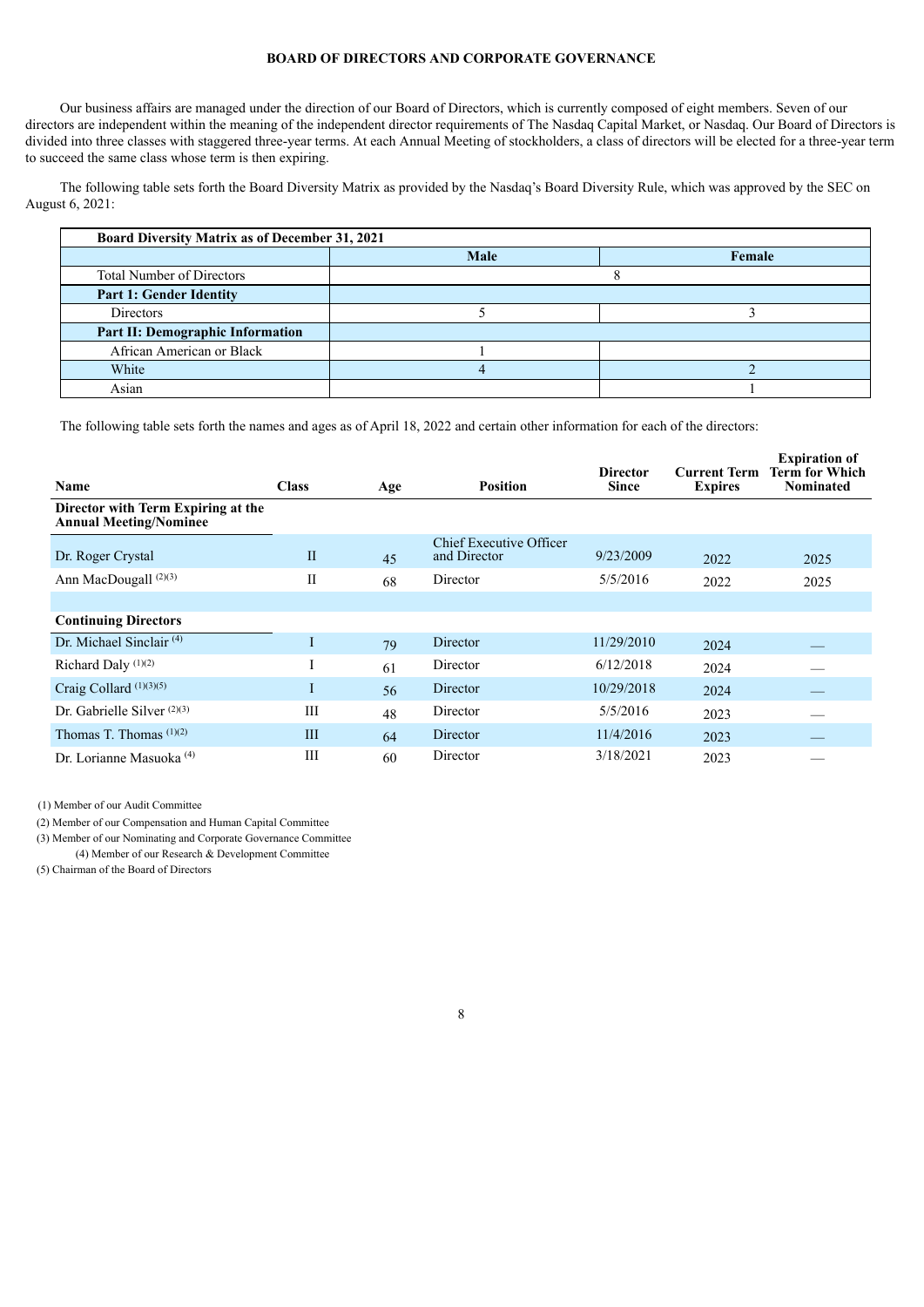#### **Nominee Directors**

**Dr. Roger Crystal**, 45, has been the Chief Executive Officer and a director of the Company since September 23, 2009. Dr. led the Company's development of NARCAN® Nasal Spray for opioid overdose, which led to U.S. Food and Drug Administration ("FDA") approval and is the lead inventor on the product's patents. He has several years' experience as a clinician and began his career as an ENT surgeon at Imperial College Healthcare, London. He holds degrees in Medicine and Physiology from the University of Birmingham. He was also awarded Membership of The Royal College of Surgeons of England. He was an Honorary Research Fellow at University College London and has authored of a number of peer-reviewed scientific articles. While completing an MBA at London Business School, he worked for Goldman Sachs in mergers and acquisitions and then consulted for A.T. Kearney specializing in healthcare strategy management until 2010. He served on the Global Business Development Product Acquisition and Licensing team at GE Healthcare where he was responsible for evaluating acquisitions, licensing and partnering deals until 2014. Most recently he served as Chief Business Officer for ImaginAb, a Los Angeles based venture capital backed biotechnology company, developing immuno-oncology imaging agents. In this capacity, he led the company's turnaround, to establish the strategy for the development of its immune-imaging platform and managed its partnerships, pharmaceutical company engagements and licensing deals. Dr. Crystal is frequently featured as an opioid crisis expert, including national TV appearances with prominent U.S. news media, and has testified at The White House, advising the President's Opioid Committee. He serves on the Board of Directors of the Biotechnology Innovation Organization (BIO). He is also a member of the Young Presidents' Organization, Santa Monica Bay Chapter.

Dr. Crystal's qualifications to serve on the Board include his experience as a physician and deep expertise in healthcare from the perspective as a clinician and business leader; his knowledge of the healthcare industry; and his operational, managerial and strategic expertise relating to early stage biopharma companies.

**Ms. Ann MacDougall,** 68, has been a director of the Company since May 5, 2016 and has been the Chair of the Company's Compensation and Human Capital Committee and a member of the Nominating and Corporate Governance Committee since January 29, 2017. She served on the Audit Committee from January 29, 2017 until October 29, 2018. She has extensive US and global experience spanning both operating and legal roles for both private and non-profit organizations. Ms. MacDougall is the Co-Founder and CEO of Dunollie Fund, an impact investor and grant-maker. She is a board member at Atmos XR, a technology company and was until recently Interim Chair of Progenics Pharmaceuticals. From 2014-2017, she was President of Encore.org, a national organization building a movement for individuals developing second careers in public or non-profit service. From 2007 to December 2013, Ms. MacDougall was Chief Operating Officer of Acumen, a global impact investment fund. Prior to Acumen, she had a long career managing legal matters at PricewaterhouseCoopers, including as General Counsel in the U.S. and Deputy General Counsel based in Paris. Ms. MacDougall earned her B.A. at Tufts University and her J.D. at Brooklyn Law School.

Ms. MacDougall's qualifications to serve on the Board include (i) her management, operational, Environment, Social and Governance, and legal experience and (ii) her prior experience on governance, audit and compensation committees.

#### <span id="page-13-0"></span>**Continuing Directors**

**Dr. Michael Sinclair**, 79, was the Executive Chairman and a director of the Company from November 29, 2010 to December 31, 2017. Effective December 31, 2017, Dr. Sinclair resigned as Executive Chairman of the Company, but remains a director and as of May 2021 has been a member of the Company's Research & Development Committee. Dr. Sinclair has developed and managed healthcare companies for over forty years. As a physician specializing in psychiatry, he began his medical career at Middlesex Hospital in London in 1967.His transition to business came when he founded and acted as Chief Executive of Nestor PLC in 1971. His tenure as CEO of Nestor resulted in a compound annual IRR of 38% over an 8-year period for its shareholders. He acted as President (International) of INA Healthcare Group (subsequently CIGNA) and its Hospital Affiliates Inc. subsidiary between 1979 and 1982. As Executive Chairman of Lifetime Corporation, which he founded, he was instrumental in growing its KQC subsidiary from one office in Nashville to a business with a turnover of \$1 billion between 1982 and 1993. In 1994, he founded U.S.-based Atlantic Medical Management LLP, which managed the New York based healthcare venture fund, Atlantic Medical Capital LP, where he served as Chairman until 2001. Dr. Sinclair has served as Executive Chairman and Chief Executive Officer of Advanced Oncotherapy, PLC, since 2000. He is currently only Executive Chairman of Advance Oncotherapy, PLC. Dr. Sinclair also has served on the Board of Overseers (emeritus) of the Tufts University School of Medicine since 1993.

Dr. Sinclair's qualifications to serve on the Board include his medical and management experience.

**Richard J. Daly**, 61, has been a director of the Company since June 12, 2018 and has been a member of the Company's Audit Committee and Compensation and Human Capital Committee since June 12, 2018 and October 27, 2018, respectively. Mr. Daly was named President of CARsgen Therapeutics in January 2022. CARsgen is an emerging CAR-T company with anti-cancer programs in both liquid and solid tumors. From July 2018 to January 2022, Mr. Daly served as the Chief Operating Officer of BeyondSpring Pharmaceuticals, an emerging biotech company focused in oncology. From February 2016 to July 2018 Mr. Daly served as Chairman and CEO of Neuralstem, Inc., an emerging biotechnology company with clinical programs in CNS disorders. Until October 2014, Mr. Daly served as President of AstraZeneca US Diabetes, where he and his team successfully transformed the \$1.2 billion business from the poorest performing diabetes portfolio in the US market to the fastest growing in less than 12 months. From 2011 through 2013, Mr. Daly served as a Co-Founder of, and an investor in, Sagepath Partners, a company providing the pharmaceutical industry with outsourced commercial services. From 2008 to 2011, Mr. Daly was employed by Takeda N.A., the North American subsidiary of Takeda Pharmaceuticals where he and his team led the geographic expansion of the commercial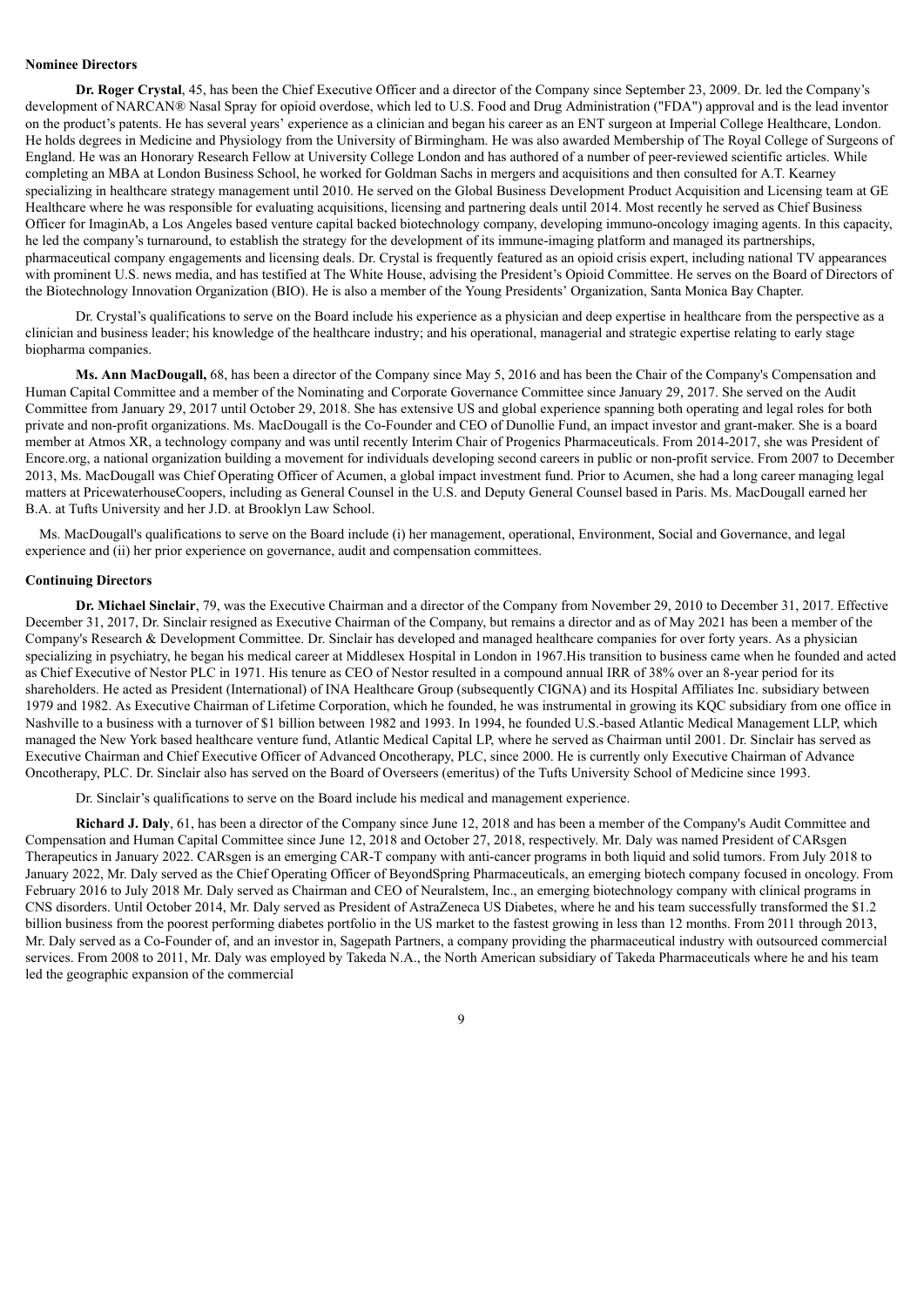business across North and South America. From 2006 to 2008, Mr. Daly served as the Vice President, Commercial Strategy for TAP Pharmaceuticals, a joint venture between Takeda Pharmaceuticals and Abbott Labs. Mr. Daly currently serves on the board of Catalyst Pharmaceuticals. Mr. Daly received his Bachelor of Science degree in microbiology from the University of Notre Dame in 1983 and his MBA from the Kellogg School of Management, Northwestern University in 1998.

Mr. Daly's qualifications to serve on the Board include his management, operational, commercialization and financial experience, including with other pharmaceutical companies.

**Craig A. Collard**, 56, has been a director of the Company since October 27, 2018 and has been a member of the Company's Audit Committee and Nominating and Corporate Governance Committee since October 27, 2018. Mr. Collard was appointed as Chairman of the Board of Directors, effective as of January 1, 2021. Mr. Collard served as the Chief Executive Officer of Veloxis Pharmaceutics, Inc., or Veloxis, from December 2015 until December 2021and remains on the board of advisors for Veloxis. Prior to joining Veloxis, he served as the Chief Executive Officer and the chairman of the Board of Directors Cornerstone Therapeutics, Inc., or Cornerstone, until February 2014, when Cornerstone was purchased by Chiesi Pharmaceuticals, Inc. Mr. Collard also served as Cornerstone's Interim Chief Financial Officer from July 2010 through January 2011 and its President from October 2008 to September 2011. In March 2004, Mr. Collard founded Cornerstone BioPharma Holdings, Ltd. (the assets and operations of which were restructured as Cornerstone BioPharma in May 2005), and served as its President and Chief Executive Officer and a director from March 2004 to October 2008. Before founding Cornerstone BioPharma, Mr. Collard's principal occupation was serving as President and Chief Executive Officer of Carolina Pharmaceuticals, Inc., a specialty pharmaceutical company he founded in May 2003. From August 2002 to February 2003, Mr. Collard served as Vice President of Sales for Verum Pharmaceuticals, Inc., a specialty pharmaceutical company in Research Triangle Park, North Carolina. From 1998 to 2002, Mr. Collard worked as Director of National Accounts at DJ Pharma, Inc., a specialty pharmaceutical company which was eventually purchased by Biovail Pharmaceuticals, Inc., or Biovail. His pharmaceutical career began in 1992 as a field sales representative at Dura Pharmaceuticals, Inc., or Dura. He was later promoted to several other sales and marketing positions within Dura. Mr. Collard is a member of the Board of Directors of Biomark Pharmaceuticals, Inc., a biopharmaceutical company in Durham, North Carolina, Hilltop Home Foundation, a Raleigh, North Carolina, non-profit corporation, as well as the Triangle Chapter of the Cystic Fibrosis Foundation. Mr. Collard holds a B.S. in Engineering from the Southern College of Technology (now Southern Polytechnic State University) in Marietta, Georgia.

Mr. Collard's qualifications to serve on the Board include his management, operational, commercialization and financial experience, including with other pharmaceutical companies.

**Dr. Gabrielle Silver,** 48, has been a director of the Company since May 5, 2016, has been the Chair of the Company's Nominating and Corporate Governance Committee since January 29, 2017 and was a member of the Company's Compensation and Human Capital Committee from May 26, 2017 until October 27, 2018. Dr. Silver was re-appointed to the Compensation and Human Capital Committee on January 1, 2021. Dr. Silver has extensive experience managing the growth and profitability of healthcare services, pharmaceuticals and diagnostics businesses. Dr. Silver was, most recently, Chief Executive of CHS Healthcare, the leading independent provider of hospital discharge services and continuing healthcare in the UK. CHS Healthcare was sold to Acacium Group in March 2021 and Dr. Silver stepped away from the business in October 2021. She previously led the GE Global Strategic Marketing Organization with a focus on Neuroscience and Primary Care offerings. She also spent nine years in global roles within the pharmaceutical sector, including Eisai and Bristol Myers Squibb, where she was responsible for the development, launch and commercialization of innovative therapies in the fields of neuroscience, psychiatry and pain management. Dr. Silver joined the board of Genflow Biosciences in January 2022, a publicly traded (London Stock Exchange) gene therapy business focused on longevity. Having qualified as a doctor in London and practiced as an anesthetist, she is fully familiar with the UK public sector and now serves as a non-executive for an NHS Trust. Dr. Silver received her BS from the University of Bristol and her medical degree from the University of London. She is also a Fellow of the Faculty of Pharmaceutical Medicine in the UK.

Dr. Silver's qualifications to serve on the Board include her healthcare, financial and management experience.

**Mr. Thomas T. Thomas**, 64, has been a director of the Company since November 4, 2016 and has been a member of the Company's Audit Committee and Compensation and Human Capital Committee since January 29, 2017 and was a member of the Nominating and Corporate Governance Committee from January 29, 2017 until October 27, 2018. Mr. Thomas has over 25 years of financial experience in biotechnology, packaged goods, financial services and non-profit organizations. Since August 2021, Mr. Thomas has been the Chief Financial Officer of Alopexx, Inc, a privately held biotechnology company. Prior to joining Alopexx, Mr. Thomas been self-employed providing financial, investment and risk management consulting services to a variety of technology, beverage and food and biotechnology companies beginning in 2011. In 2009, Mr. Thomas joined the Stupski Foundation ("Stupski"), a foundation focused on transforming the public education system, as its chief financial officer. In 2010, Mr. Thomas was promoted to chief operating officer and served as Stupski's interim chief executive officer before leaving Stupski in late 2010 to pursue consulting opportunities. Prior to joining Stupski, Mr. Thomas spent 12 years at Genentech, Inc. ("Genentech"), a biopharmaceutical company, in various financial roles, ultimately serving as the company's corporate treasurer from 2001 to 2006. His executive responsibilities at Genentech included treasury operations, cash and investment management, corporate finance, global procurement, enterprise risk management, business continuity and real estate finance and administration. From 1990 to 1994, Mr. Thomas was a manager of financial strategy with Del Monte Foods and he began his career in 1988 at GE Capital Corporation ("GE") as an analyst in GE's corporate finance group, which focused on leveraged buyouts and bankruptcy financing. Mr. Thomas currently serves on the board of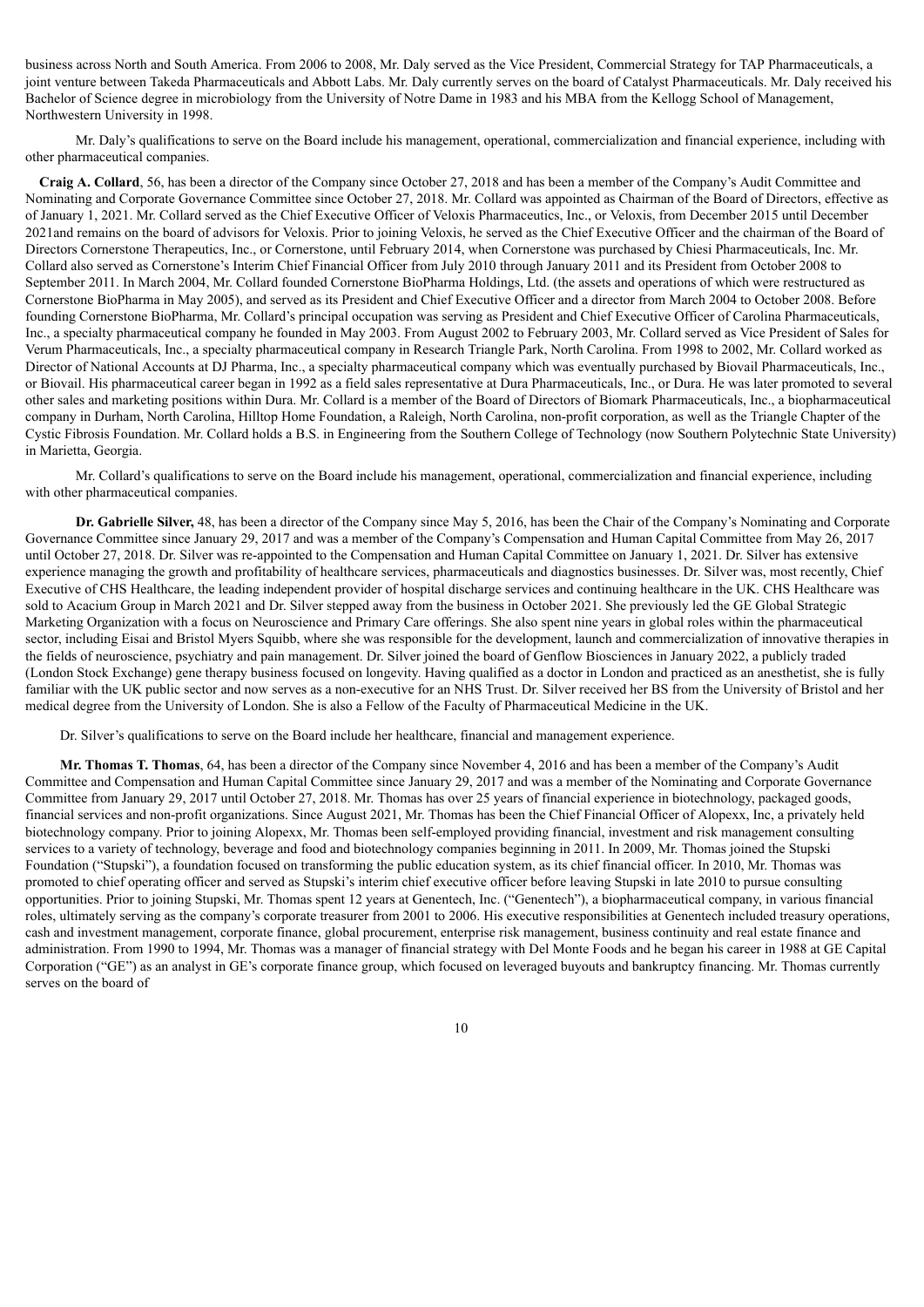trustees of the Cancer Prevention Institute of California and has previously served on the boards of the San Francisco Security Analysts and Hospitality House. He is also a mentor in the Ivy Exec Mentorship Network. Mr. Thomas is a Chartered Financial Analyst and received his Master of Business Administration from the University of Cincinnati, where he was a Graduate Fellow, and a Bachelor of Music from the University of Cincinnati's College-Conservatory of Music.

Mr. Thomas's qualifications to serve on the Board include his financial, investment and management experience, including his experience with other pharmaceutical companies.

**Dr. Lorianne Masuoka**, 60, has been a director of the Company since March 2021 and has been the Chairman of the Company's Research and Development Committee since May 2021. Dr. Masuoka most recently served as Chief Medical Officer of Marinus Pharma from April 2017 to October 2019 and InVivo Therapeutics from March 2015 to January 2017. Prior to that, she held various roles of increasing responsibility at FivePrime Therapeutics and Chiron. Dr. Masuoka has more than 20 years of experience as a clinical development consultant building and expanding high value pipelines in the biopharmaceutical industry that have resulted in drug approvals and strategic alliances. She is a board-certified neurologist who has successfully created and overseen high performing teams to lead the clinical development of new medicines, with a focus in neurology and pain. In addition to her executive roles, Dr. Masuoka most recently served as a Board member at Pfenex Inc. from August 2019 to October 2020.

Dr. Masuoka received her medical degree from the University of California, Davis, where she also completed her residency in neurology and received a Bachelor of Science in Biochemistry. She completed her epilepsy fellowship at Yale University and is board certified by the American Board of Psychiatry and Neurology

<span id="page-15-0"></span>Dr. Masuoka's qualifications to serve on the Board include her management, operational experience, including with other pharmaceutical companies.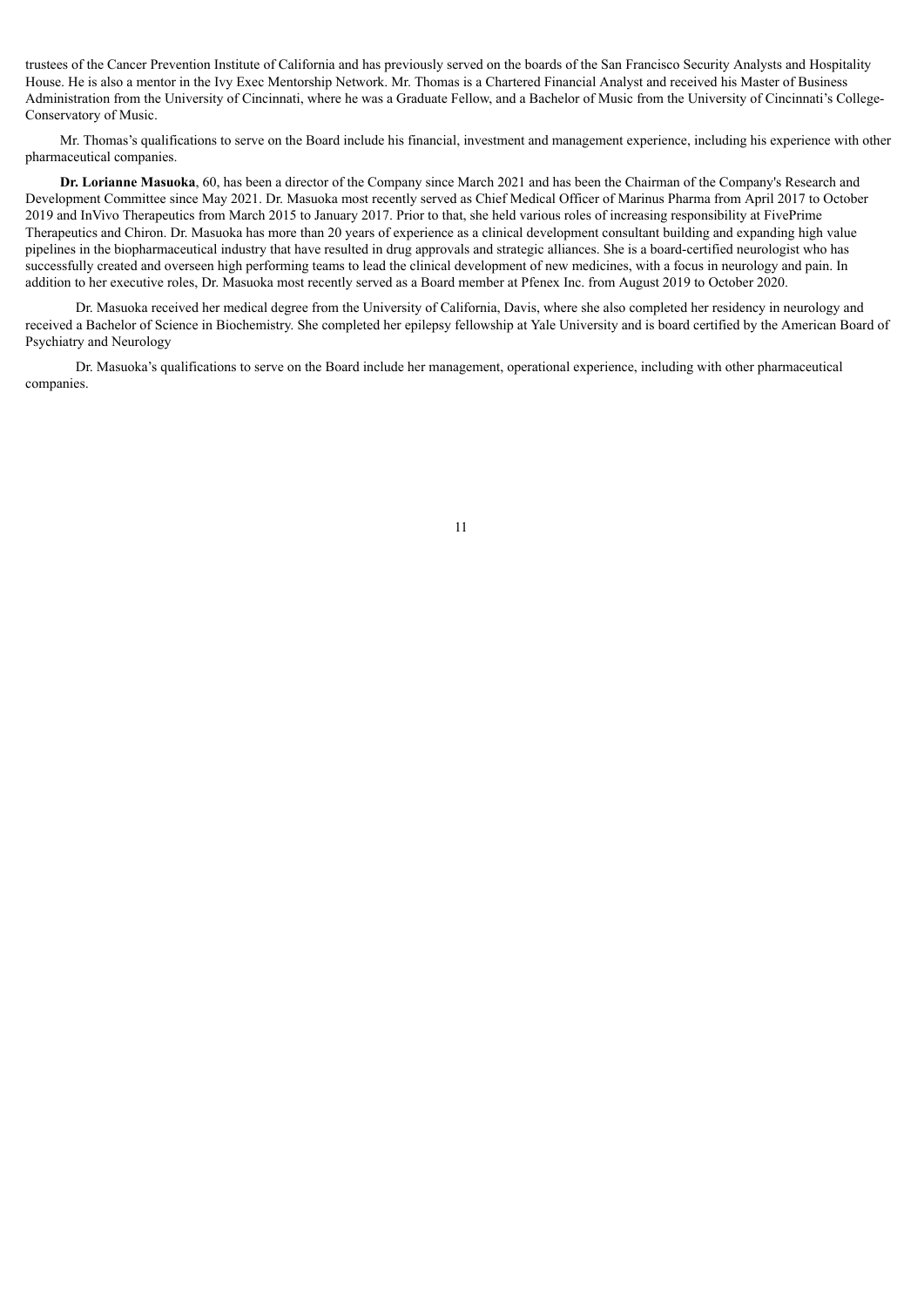#### **Director Independence**

Under the listing requirements and rules of Nasdaq, independent directors must comprise a majority of a listed company's board of directors.

Our Board of Directors has continually performed a review of its composition, the composition of its committees, and the independence of each director. Based upon information requested from and provided by each director concerning his or her background, employment and affiliations, including family relationships, our Board of Directors determined that Mr. Thomas, Ms. MacDougall, Dr. Silver, Mr. Daly, Mr. Collard, Dr. Sinclair and Dr. Masuoka have no relationships that would interfere with the exercise of independent judgment in carrying out the responsibilities of a director and that each of these directors is "independent," as that term is defined under the applicable rules and regulations of the Securities and Exchange Commission, and the listing requirements and rules of Nasdaq. In making this determination, our Board of Directors considered the current and prior relationships that each nonemployee director has with the Company, any other transactional relationships a non-employee director may have with the Company, and all other facts and circumstances our Board of Directors deemed relevant in determining their independence, including the beneficial ownership of our capital stock held by each non-employee director and any of such director's and our respective affiliates.

#### <span id="page-16-0"></span>**Board of Directors**

Our Board of Directors may establish the authorized number of directors from time to time by resolution. The current authorized number of directors is eight. Our current directors, if elected, will continue to serve as directors until the annual meeting of stockholders in 2025 and until their successor has been elected and qualified, or until their earlier death, resignation, or removal.

Our Board of Directors held fourteen meetings during the year ended December 31, 2021 and did not act by written/electronic consent. No member of our Board of Directors who served as a director for the year ended December 31, 2021 attended fewer than 75% of the aggregate of the total number of meetings of the Board of Directors (held during the period for which he or she was a director) and the total number of meetings held by all committees of the Board of Directors on which such director served (held during the period that such director served). Members of our Board of Directors are invited and encouraged to attend each annual meeting of stockholders.

In 2021, Mr. Thomas, Ms. MacDougall. Dr. Silver, Mr. Daly, Dr. Sinclair and Dr. Masuoka attended our Annual Meeting.

### <span id="page-16-1"></span>**Board Leadership Structure**

Our Board of Directors has a Chairman of the Board, Mr. Collard, who has authority, among other things, to preside over Board of Directors meetings, and to call special meetings of the board. Accordingly, the Chairman has substantial ability to shape the work of our Board of Directors. We currently believe that separation of the roles of Chairman and Chief Executive Officer reinforces the leadership role of our Board of Directors in its oversight of the business and affairs of the Company. In addition, we currently believe that having a separate Chairman creates an environment that is more conducive to objective evaluation and oversight of management's performance, increasing management accountability and improving the ability of our Board of Directors to monitor whether management's actions are in the best interests of the Company and its stockholders. However, no single leadership model is right for all companies and at all times. Our Board of Directors recognizes that depending on the circumstances, other leadership models, might be appropriate. As a result, our Board of Directors may periodically review its leadership structure.

#### <span id="page-16-2"></span>**Board Committees**

Our Board of Directors has the authority to appoint committees to perform certain management and administration functions. Our Board of Directors has an Audit Committee, a Compensation and Human Capital Committee, a Nominating and Corporate Governance Committee and a Research & Development Committee. The composition and responsibilities of each committee are described below. Members will serve on these committees until their resignation or until otherwise determined by our Board of Directors. The inclusion of our website address in this prospectus does not incorporate by reference the information on or accessible through our website into this prospectus.

### <span id="page-16-3"></span>*Audit Committee*

Our Audit Committee consists of Thomas T. Thomas, Richard Daly and Craig Collard, each of whom satisfies the independence requirements under NASDAQ listing standards and Rule 10A-3(b)(1) of the Securities Exchange Act of 1934, as amended (the "Exchange Act"). The Chairperson of our Audit Committee is Mr. Thomas. Each member of our Audit Committee can read and understand fundamental financial statements in accordance with audit committee requirements. In arriving at this determination, our Board of Directors has examined each audit committee member's scope of experience and the nature of their employment in the corporate finance sector.

Our Audit Committee oversees our corporate accounting and financial reporting process and assists our Board of Directors in oversight of the integrity of our financial statements, our compliance with legal and regulatory requirements, our independent auditor's qualifications, independence and performance and our internal accounting and financial controls. Our Audit Committee is responsible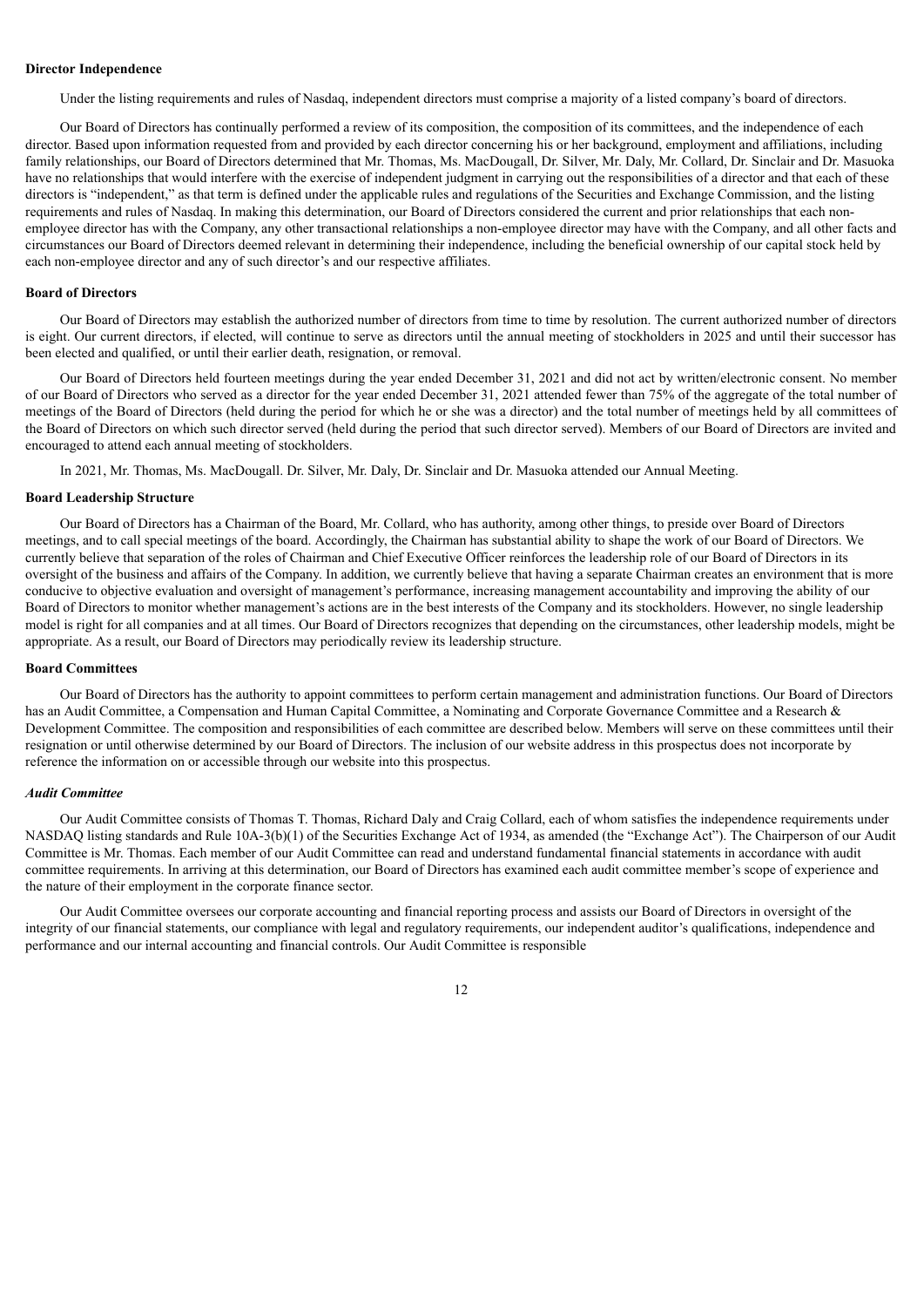for the appointment, compensation, retention and oversight of our independent auditors. Our Board of Directors has determined that Mr. Thomas is an Audit Committee financial expert, as defined by the rules promulgated by the Securities Exchange and Commission.

The charter of the Audit Committee is available on our website at www.opiant.com. The inclusion of our website address in this proxy statement does not include or incorporate by reference into this proxy statement the information on or accessible through our website. During the year ended December 31, 2021, our Audit Committee held six meetings and did not act by written/electronic consent.

#### <span id="page-17-0"></span>*Compensation and Human Capital Committee*

Our Compensation and Human Capital Committee consists of Ann MacDougall, Dr. Gabrielle Silver, Thomas T. Thomas and Richard Daly, each of whom our Board of Directors has determined to be independent under Nasdaq listing standards, a "nonemployee director" as defined in Rule 16b-3 promulgated under the Exchange Act, and an "outside director" as that term is defined in Section 162(m) of the Code. The Chairperson of our Compensation and Human Capital Committee is Ms. MacDougall.

Our Compensation and Human Capital Committee oversees our compensation policies, plans and benefits programs and assists our Board of Directors in meeting its responsibilities with regard to oversight and determination of executive compensation. In addition, our Compensation and Human Capital Committee reviews and makes recommendations to our Board of Directors with respect to our major compensation plans, policies and programs and assesses whether our compensation structure establishes appropriate incentives for officers and employees.

In May 2021, the charter for the Compensation Committee was amended to change the name of the committee to the Compensation and Human Capital Committee and to provide oversight of the Company's policies and strategies related to culture and human capital management, including diversity, inclusion, recruiting, development, retention, management succession and employment practices.

The charter of the Compensation and Human Capital Committee is available on our website at www.opiant.com. The inclusion of our website address in this proxy statement does not include or incorporate by reference into this proxy statement the information on or accessible through our website. During the year ended December 31, 2021, our Compensation and Human Capital Committee held ten meetings and did not act by written/electronic consent.

#### <span id="page-17-1"></span>*Nominating and Corporate Governance Committee*

Our Nominating and Corporate Governance Committee consists of Dr. Gabrielle Silver, Ann MacDougall and Craig Collard each of whom our Board of Directors has determined to be independent under Nasdaq listing standards. The Chairperson of our Nominating and Corporate Governance Committee is Dr. Silver.

Our Nominating and Corporate Governance Committee is responsible for making recommendations to our Board of Directors regarding candidates for directorships and the size and composition of the Board of Directors and its committees. In addition, our Nominating and Corporate Governance Committee is responsible for reviewing and making recommendations to our Board of Directors on matters concerning corporate governance and conflicts of interest.

The charter of the Nominating and Corporate Governance Committee is available on our website at www.opiant.com. The inclusion of our website address in this proxy statement does not include or incorporate by reference into this proxy statement the information on or accessible through our website. During the year ended December 31, 2021, our Nominating and Corporate Governance Committee held three meetings and did not act by written/electronic consent.

### *Research & Development Committee*

Our Research & Development Committee consists of Dr. Lorianne Masuoka and Dr. Michael Sinclair, each of whom our Board of Directors has determined to be independent under Nasdaq listing standards. The Chairperson of our Research & Development Committee is Dr. Masuoka.

Our Research & Development Committee is responsible for making recommendations to our Board of Directors regarding potential new development projects.

<span id="page-17-2"></span>The charter of the Research & Development Committee is available on our website at www.opiant.com. The inclusion of our website address in this proxy statement does not include or incorporate by reference into this proxy statement the information on or accessible through our website. During the year ended December 31, 2021, our Research & Development Committee held two meetings.

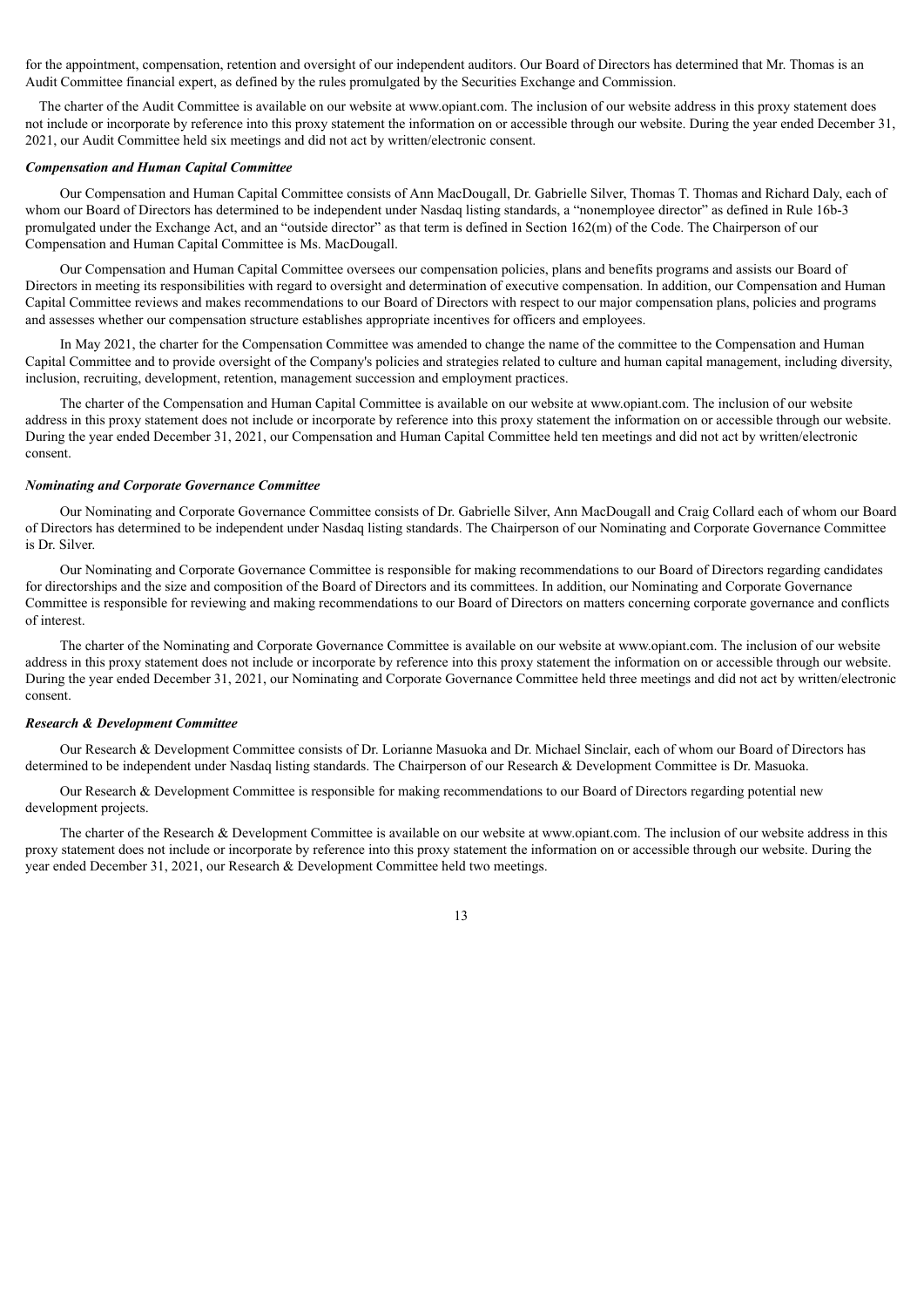### **Stockholder Recommendations and Nominations of Director Candidates**

The Nominating and Corporate Governance Committee will consider recommendations and nominations for candidates to the Board of Directors from stockholders, who are entitled to vote at the meeting and who comply with the procedures set forth under Section 2.17 of our Bylaws.

All nominations by stockholders must be made pursuant to a timely notice given in writing to the Corporate Secretary of Opiant. To be timely, a stockholder's nomination for a director to be elected at our 2023 Annual Meeting must be received at the Opiant's principal executive offices not later than 90 days nor earlier than 120 days prior to the first anniversary of the date of our 2022 Annual Meeting, as first specified in our notice of meeting (without regard to any postponements or adjournments of such meeting after such notice was first sent). Each such notice shall set forth (i) as to the stockholder and the beneficial owner, if any, on whose behalf the nomination is being made, and any of their respective affiliates or associates or others acting in concert therewith (each, a "Nominating Person"), the name and address, as they appear on the corporation's books, of the stockholder who intends to make the nomination , (ii) the class or series and number of shares of Opiant which are owned beneficially and of record by the stockholder and any other Nominating Person as of the date of the notice, and a representation that the stockholder will notify Opiant in writing within five (5) business days after the record date for voting at the meeting of the class or series and number of shares of Opiant owned beneficially and of record by the stockholder and any other Nominating Person as of the record date for voting at the meeting, (iii) a representation that the stockholder intends to appear in person or by proxy at the meeting to nominate the nominee specified in the notice, and (iv) other potential information as provided under Section 2.17(b) of our Bylaws.

#### **Stockholder Proposals**

Stockholders may present proper proposals for inclusion in our proxy statement and for consideration at our 2023 Annual Meeting of stockholders by submitting their proposals in writing to our Secretary in a timely manner. For a stockholder proposal to be considered for inclusion in Opiant's proxy statement for the 2023 Annual Meeting, the written proposal must be received by Opiant's Corporate Secretary at our principal executive offices by a stockholder who is a stockholder of record, entitled to vote at the meeting and has complied with the notice procedures. For any business to be properly brought before an annual meeting by a stockholder, it must be a proper matter for stockholder action under the Delaware General Corporation Law, and the stockholder must have given timely notice in writing to the Corporate Secretary of Opiant. To be timely, a stockholder's notice shall be in writing and must be received at the Opiant's principal executive offices not later than 90 days nor earlier than 120 days prior to the first anniversary of the date of the our 2022 Annual Meeting as first specified in the Opiant's notice of meeting (without regard to any postponements or adjournments of such meeting after such notice was first sent).

As described in our Bylaws, the stockholder submission must include (i) certain specified information concerning the proposal, (ii) a brief description of the business desired to be brought before the annual meeting and the text of the proposal or business, including the text of any resolutions proposed for consideration and in the event that such business includes a proposal to amend the Bylaws of Opiant, the language of the proposed amendment, (iii) the name and address, as they appear on Opiant's books, (iv) information as to the stockholder's ownership of our common stock, and (v) other potential information as provided under Section 1.10 of our Bylaws. If a stockholder gives notice of such a proposal after the deadline computed in accordance of our Bylaws, the stockholder will not be permitted to present the proposal to our stockholders for a vote at the 2023 Annual Meeting.

Such proposals also will need to comply with SEC regulations under Rule 14a-8 regarding the inclusion of stockholder proposals in companysponsored proxy materials.

### Copy of Bylaws

You may contact us at our principal executive offices for a copy of the relevant amended and restated bylaw provisions regarding the requirements for making stockholder proposals and nominating director candidates. Alternatively, a copy of our amended and restated bylaws is available on our corporate website at www.opiant.com in the Corporate Governance section of the Investor Relations page.

### Delivery of Nominations, Recommendations and Proposals

<span id="page-18-0"></span>Nominations, recommendations and/or proposals should be addressed and timely delivered to: Opiant Pharmaceuticals, Inc., Attention: Corporate Secretary, at 233 Wilshire Boulevard, Suite 400, Santa Monica, CA 90401. Stockholders interested in submitting such a proposal are advised to contact knowledgeable legal counsel with regard to the detailed requirements of applicable securities laws. The submission of a stockholder proposal does not guarantee that it will be included in our 2023 proxy statement.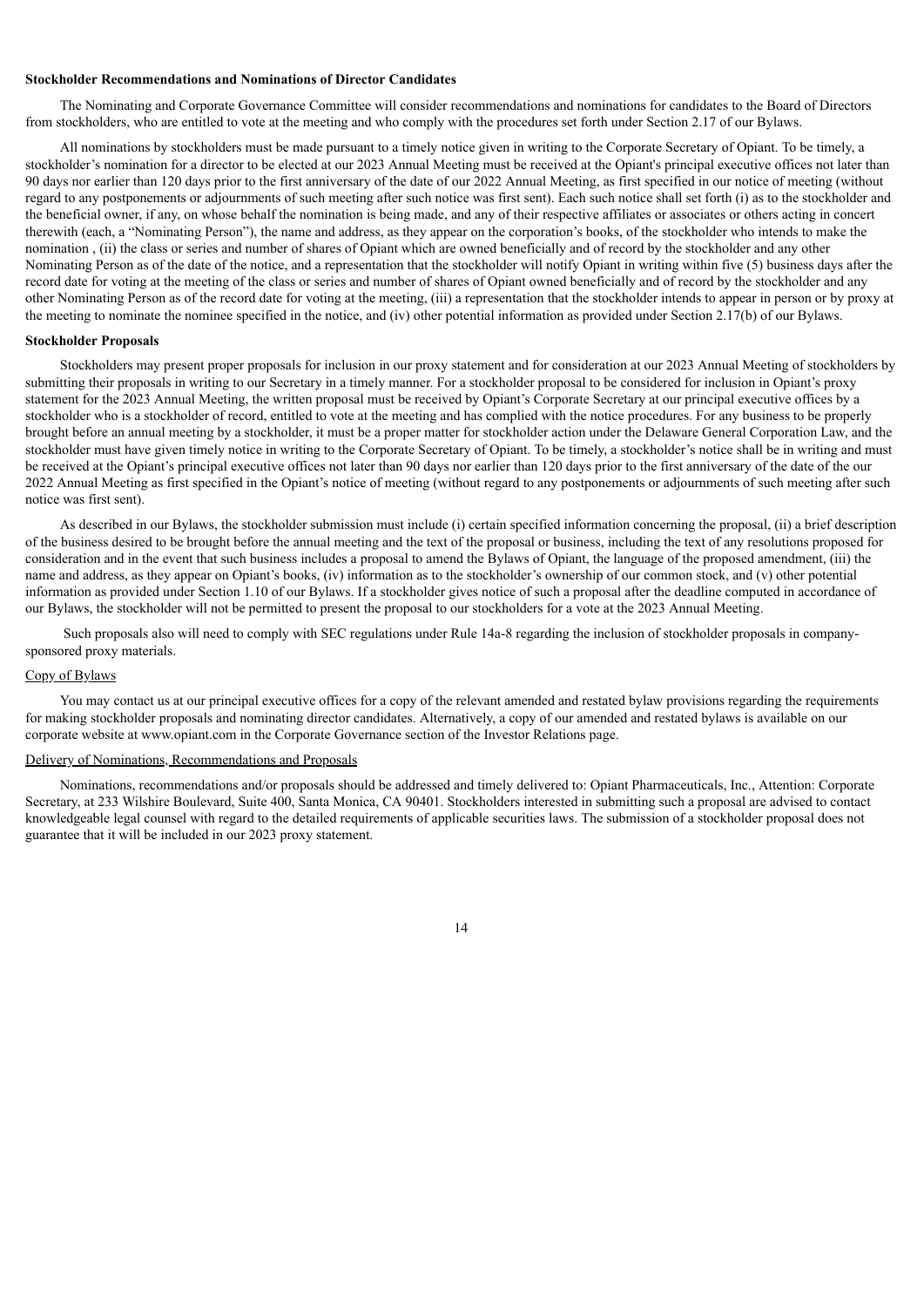### **Communications with the Board of Directors**

Stockholders wishing to communicate with our Board of Directors or with an individual member of our Board of Directors may do so by writing to our Board of Directors or to the particular member of our board of directors, and mailing the correspondence to our Corporate Secretary at Opiant Pharmaceuticals, Inc., 233 Wilshire Boulevard, Suite 400, Santa Monica, CA 90401. Our Corporate Secretary will review all incoming stockholder communications (excluding mass mailings, product complaints or inquiries, job inquiries, business solicitations and patently offensive or otherwise inappropriate material), and if deemed appropriate, the stockholder communications will be forwarded to the appropriate member or members of our Board of Directors, or if none is specified, to the Chairman of our Board of Directors. This procedure does not apply to stockholder proposals submitted pursuant to Rule 14a-8 under the Exchange Act.

### <span id="page-19-0"></span>**Role in Risk Oversight**

Our Board of Directors oversees an enterprise-wide approach to risk management, designed to support the achievement of business objectives, including organizational and strategic objectives, to improve long-term organizational performance and enhance stockholder value. The involvement of our Board of Directors in setting our business strategy is a key part of its assessment of management's plans for risk management and its determination of what constitutes an appropriate level of risk for the Company. The participation of our Board of Directors in our risk oversight process includes receiving regular reports from members of senior management on areas of material risk to our company, including operational, financial, legal and regulatory, and strategic and reputational risks.

While our Board of Directors has the ultimate responsibility for the risk management process, senior management and various committees of our Board of Directors also have responsibility for certain areas of risk management.

Our senior management team is responsible for day-to-day risk management and regularly reports on risks to our full Board of Directors or a relevant committee. Our finance and regulatory personnel serve as the primary monitoring and evaluation function for company-wide policies and procedures and manage the day-today oversight of the risk management strategy for our ongoing business. This oversight includes identifying, evaluating, and addressing potential risks that may exist at the enterprise, strategic, financial, operational, compliance and reporting levels.

Our Audit Committee focuses on monitoring and discussing our major financial risk exposures and the steps management has taken to monitor and control such exposures, including our risk assessment and risk management policies. As appropriate, the Audit Committee provides reports to and receive direction from the full Board of Directors regarding our risk management policies and guidelines, as well as the Audit Committee's risk oversight activities.

In addition, our Compensation and Human Capital Committee assesses our compensation policies to confirm that the compensation policies and practices do not encourage unnecessary risk taking. The Compensation and Human Capital Committee reviews and discusses the relationship between risk management policies and practices, corporate strategy and senior executive compensation and, when appropriate, report on the findings from the discussions to our board of directors. Our Compensation and Human Capital Committee intends to set performance metrics that will create incentives for our senior executives that encourage an appropriate level of risk-taking that is commensurate with our short-term and long-term strategies.

#### <span id="page-19-1"></span>**Code of Business Conduct and Ethics**

We have adopted a code of business conduct and ethics that applies to all of our employees, officers and directors, including those officers responsible for financial reporting. The code of business conduct and ethics is available on our website at www.opiant.com. We intend to disclose any amendments to the code, or any waivers of its requirements, on our website to the extent required by the applicable rules and exchange requirements. The inclusion of our website address in this prospectus does not incorporate by reference the information on or accessible through our website into this prospectus.

#### **Legal Proceedings**

To the best of the Company's knowledge, none of the Company's directors or executive officers has, during the past ten years:

- been convicted in a criminal proceeding or been subject to a pending criminal proceeding (excluding traffic violations and other minor offenses);
- had any bankruptcy petition filed by or against the business or property of the person, or of any partnership, corporation or business association of which he was a general partner or executive officer, either at the time of the bankruptcy filing or within two years prior to that time;
- been the subject of any order, judgment, or decree, not subsequently reversed, suspended or vacated, of any court of competent jurisdiction or federal or state authority, permanently or temporarily enjoining, barring, suspending or otherwise limiting, his involvement in any type of business, securities, futures, commodities, investment, banking, savings and loan, or insurance activities, or to be associated with persons engaged in any such activity;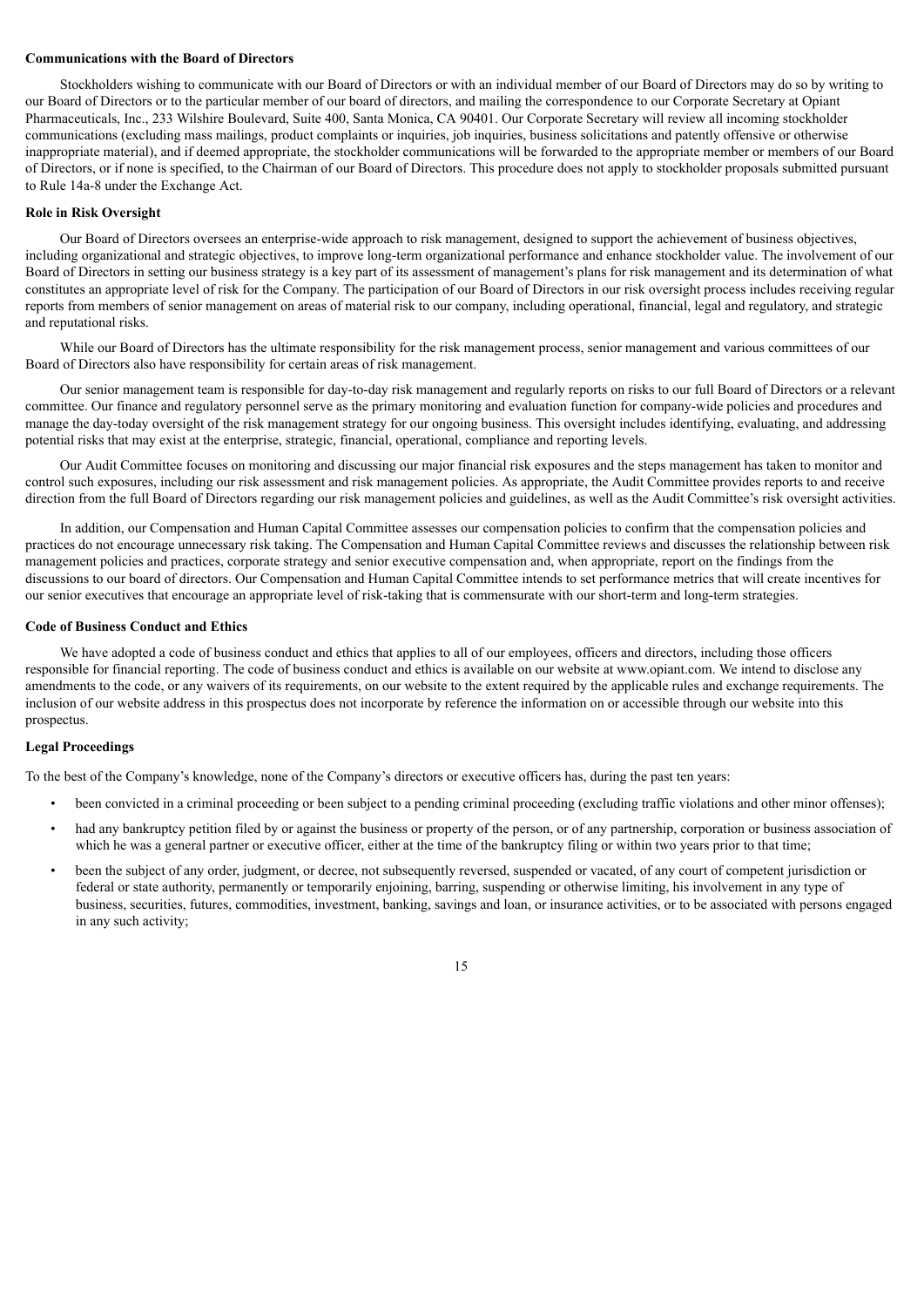- been found by a court of competent jurisdiction in a civil action or by the SEC or the Commodity Futures Trading Commission to have violated a federal or state securities or commodities law, and the judgment in such civil action has not been reversed, suspended, or vacated;
- been the subject of, or a party to, any federal or state judicial or administrative order, judgment, decree, or finding, not subsequently reversed, suspended or vacated, relating to (i) an alleged violation of any federal or state securities or commodities law or regulation, (ii) any law or regulation respecting financial institutions or insurance companies including, but not limited to, a temporary or permanent injunction, order of disgorgement or restitution, civil money penalty or temporary or permanent cease-and-desist order, or removal or prohibition order, or (iii) any law or regulation prohibiting mail or wire fraud or fraud in connection with any business entity; or
- been the subject of, or a party to, any sanction or order, not subsequently reversed, suspended or vacated, of any self- regulatory organization (as defined in Section 3(a)(26) of the Exchange Act), any registered entity (as defined in Section 1(a)(29) of the Commodity Exchange Act), or any equivalent exchange, association, entity or organization that has disciplinary authority over its members or persons associated with a member.

Except as set forth in the Company's discussion under Related Party Transactions, none of the Company's directors or executive officers has been involved in any transactions with the Company or any of the Company's directors, executive officers, affiliates, or associates which are required to be disclosed pursuant to the rules and regulations of the SEC.

### <span id="page-20-0"></span>**Compensation and Human Capital Committee Interlocks and Insider Participation**

None of the members of our Compensation and Human Capital Committee has ever been an officer or employee of the Company. None of our executive officers serve, or have served during the last fiscal year, as a member of the compensation committee or other board committee performing equivalent functions of any entity that has one or more executive officers serving on our Board of Directors or on our Compensation and Human Capital Committee.

### <span id="page-20-1"></span>**2021 Director Compensation**

#### **Non-Employee Director Compensation**

Directors who are employees do not receive any additional compensation for their service on our Board of Directors. We reimburse our nonemployee directors for their reasonable out-of-pocket costs and travel expenses in connection with their attendance at Board of Directors and committee meetings. The following table sets forth information regarding compensation earned by our non-employee directors during the year ended December 31, 2021:

| Name                                | <b>Fees Earned or</b><br>Paid in Cash | Option<br>Awards <sup>(1)</sup> | <b>RSU Awards</b> | <b>All Other</b><br>Compensation | <b>Total</b> |
|-------------------------------------|---------------------------------------|---------------------------------|-------------------|----------------------------------|--------------|
| Ann MacDougall                      | \$62,000                              | \$21,100                        | \$26,600          |                                  | \$109,700    |
| Dr. Gabrielle Silver                | \$56,000                              | \$21,100                        | \$26,600          |                                  | \$103,700    |
| Thomas T. Thomas                    | \$66,000                              | \$21,100                        | \$26,600          |                                  | \$113,700    |
| Richard Daly                        | \$56,000                              | \$21,100                        | \$26,600          |                                  | \$103,700    |
| Craig Collard                       | \$89,500                              | \$21,100                        | \$26,600          |                                  | \$137,200    |
| Dr. Michael Sinclair                | \$42,700                              |                                 |                   |                                  | \$42,700     |
| Dr. Lorianne Masuoka <sup>(3)</sup> | \$24,933                              | \$37,500                        | \$26,600          |                                  | \$89,033     |

(1) The amounts in this column reflect the aggregate grant date fair value of each option award granted, computed in accordance with FASB ASC Topic 718. See Note 3 to the Financial Statements in the Annual Report 10-K, filed on March 15, 2022.

(2) On June 15, 2021, 2,000 restricted stock units were granted to each independent director, with the exception of Dr. Sinclair. 100% of these RSUs vest on the one-year anniversary of the grant date. For purposes of this schedule, the RSUs were valued using a stock price on June 15, 2021 of \$13.30.

(3) Dr. Masuoka joined our Board in March 2021.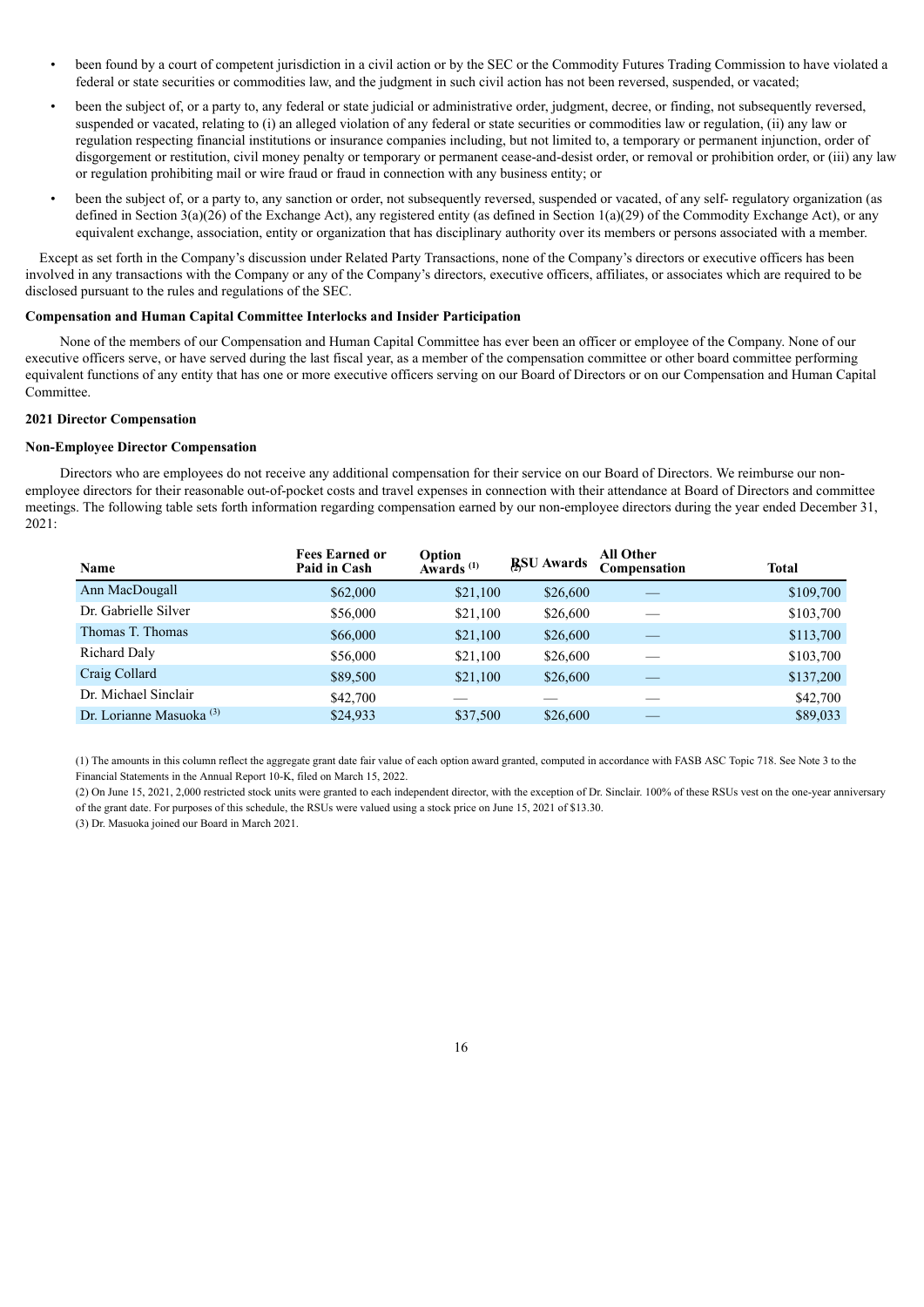The table below lists the aggregate number of shares and additional information with respect to the outstanding option and restricted stock unit ("RSUs") awards held by each of our non-employee directors.

| Name                                | <b>Equity Award</b><br><b>Grant Date</b> | <b>Number of shares</b><br><b>Subject to Outstanding</b><br><b>Options as of December</b><br>31, 2021 | <b>Number of shares</b><br><b>Subject to Outstanding</b><br><b>RSUs as of December</b><br>31, 2021 | <b>Option Exercise</b><br>Price | Option<br><b>Expiration</b><br>Date |
|-------------------------------------|------------------------------------------|-------------------------------------------------------------------------------------------------------|----------------------------------------------------------------------------------------------------|---------------------------------|-------------------------------------|
| Ann MacDougall <sup>(1)</sup>       | 6/13/2018                                | 2,500                                                                                                 |                                                                                                    | \$15.56                         | 6/12/2028                           |
| Ann MacDougall                      | 6/12/2019                                | 2,500                                                                                                 |                                                                                                    | \$12.75                         | 6/11/2029                           |
| Ann MacDougall                      | 6/15/2020                                | 2,500                                                                                                 |                                                                                                    | \$8.79                          | 6/14/2030                           |
| Ann MacDougall                      | 6/15/2021                                | 2,500                                                                                                 |                                                                                                    | \$13.30                         | 6/14/2031                           |
| Ann MacDougall                      | 6/15/2020                                |                                                                                                       | 2,000                                                                                              |                                 |                                     |
| Dr. Gabrielle Silver <sup>(2)</sup> | 6/13/2018                                | 2,500                                                                                                 |                                                                                                    | \$15.56                         | 6/12/2028                           |
| Dr. Gabrielle Silver                | 6/12/2019                                | 2,500                                                                                                 |                                                                                                    | \$12.75                         | 6/11/2029                           |
| Dr. Gabrielle Silver                | 6/15/2020                                | 2,500                                                                                                 |                                                                                                    | \$8.79                          | 6/14/2030                           |
| Dr. Gabrielle Silver                | 6/15/2021                                | 2,500                                                                                                 |                                                                                                    | \$13.30                         | 6/14/2031                           |
| Dr. Gabrielle Silver                | 6/15/2021                                |                                                                                                       | 2,000                                                                                              |                                 |                                     |
| Thomas T. Thomas <sup>(3)</sup>     | 6/13/2018                                | 2,500                                                                                                 |                                                                                                    | \$15.56                         | 6/12/2028                           |
| Thomas T. Thomas                    | 6/12/2019                                | 2,500                                                                                                 |                                                                                                    | \$12.75                         | 6/11/2029                           |
| Thomas T. Thomas                    | 6/15/2020                                | 2,500                                                                                                 |                                                                                                    | \$8.79                          | 6/14/2030                           |
| Thomas T. Thomas                    | 6/15/2021                                | 2,500                                                                                                 |                                                                                                    | \$13.30                         | 6/14/2031                           |
| Thomas T. Thomas                    | 6/15/2021                                |                                                                                                       | 2,000                                                                                              |                                 |                                     |
| Richard Daly <sup>(4)</sup>         | 6/12/2018                                | 5,000                                                                                                 |                                                                                                    | \$15.56                         | 6/11/2028                           |
| Richard Daly                        | 6/12/2018                                | 2,500                                                                                                 |                                                                                                    | \$12.75                         | 6/11/2029                           |
| Richard Daly                        | 6/15/2020                                | 2,500                                                                                                 |                                                                                                    | \$8.79                          | 6/14/2030                           |
| Richard Daly                        | 6/15/2021                                | 2,500                                                                                                 |                                                                                                    | \$13.30                         | 6/14/2031                           |
| Richard Daly                        | 6/15/2021                                |                                                                                                       | 2,000                                                                                              |                                 |                                     |
| Craig Collard <sup>(5)</sup>        | 10/29/2018                               | 5,000                                                                                                 |                                                                                                    | \$17.72                         | 10/28/2028                          |
| Craig Collard                       | 6/12/2019                                | 2,500                                                                                                 |                                                                                                    | \$12.75                         | 6/11/2029                           |
| Craig Collard                       | 6/15/2020                                | 2,500                                                                                                 |                                                                                                    | \$8.79                          | 6/14/2030                           |
| Craig Collard                       | 6/15/2021                                | 2,500                                                                                                 |                                                                                                    | \$13.30                         | 6/14/2031                           |
| Craig Collard                       | 6/15/2021                                |                                                                                                       | 2,000                                                                                              |                                 |                                     |
| Dr. Lorianne Masuoka <sup>(6)</sup> | 03/18/2021                               | 5,000                                                                                                 |                                                                                                    | \$10.80                         | 6/11/2031                           |
| Dr. Lorianne Masuoka                | 6/15/2021                                |                                                                                                       | 2,000                                                                                              | \$13.30                         |                                     |

(1) Ms. McDougall joined our Board in May <sup>2016</sup>

(2) Dr. Silver joined our Board in May 2016

(3) Mr. Thomas joined our Board in November 2016

(4) Mr. Daly joined our Board in June 2018

(5) Mr. Collard joined our Board in October 2018 (6) Dr. Masuoka joined our Board in March 2021

#### *Director Agreements*

The Company is a party to separate director agreements, each dated as of May 17, 2016, with each of Dr. Gabrielle Silver and Ms. Ann MacDougall. Each director agreement provides for cash compensation equivalent to \$40,000 per annum, paid in \$10,000 installments after the end of each calendar quarter during which the director serves.

The Company is a party to a separate director agreement, dated as of November 4, 2016, with Mr. Thomas T. Thomas. The director agreement provides for cash compensation equivalent to \$40,000 per annum, paid in \$10,000 installments after the end of each calendar quarter during which Mr. Thomas serves.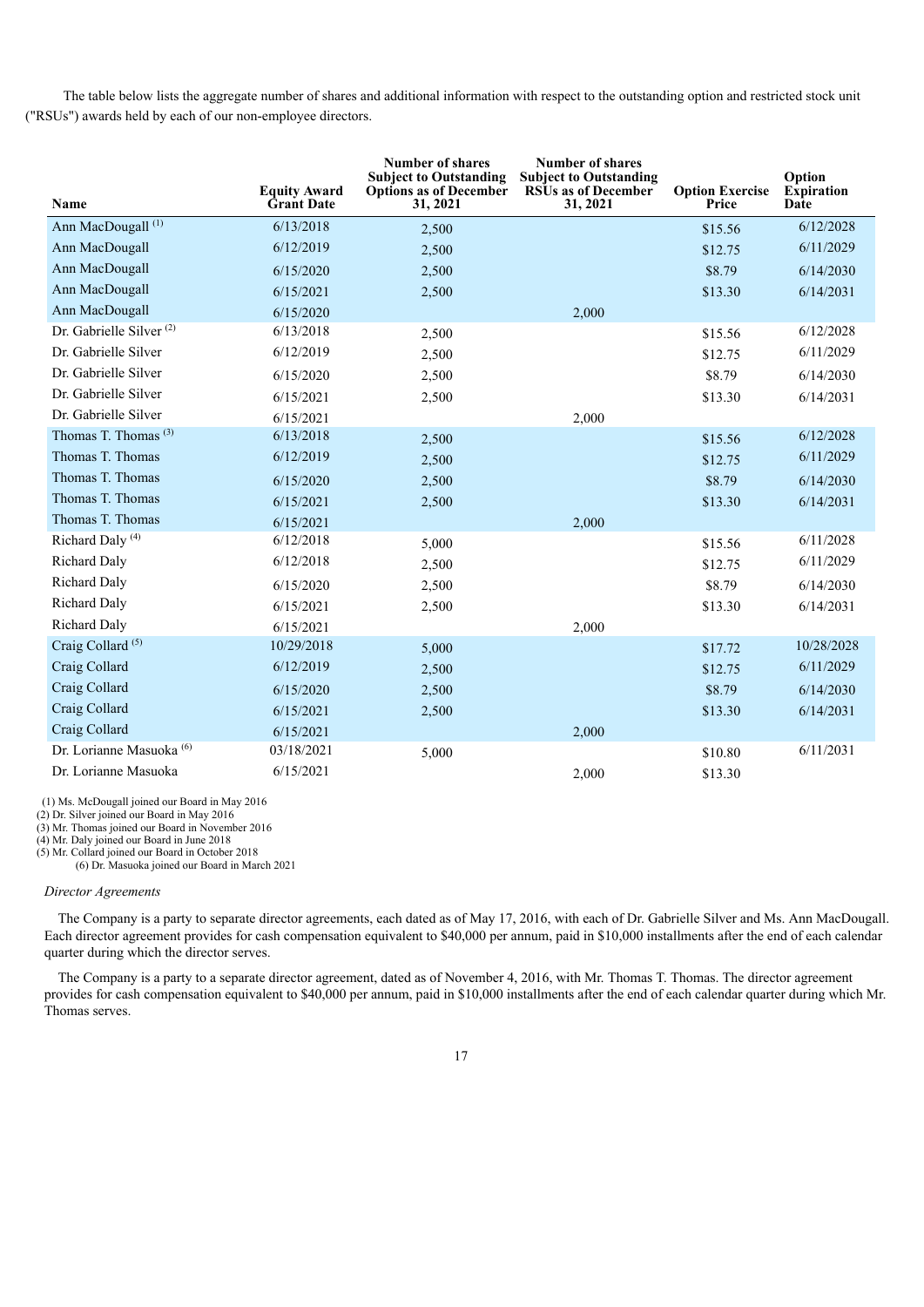The Company is a party to a separate director agreement, dated as of June 12, 2018, with Mr. Richard Daly. The director agreement provides for cash compensation equivalent to \$40,000 per annum, paid in \$10,000 installments after the end of each calendar quarter during which Mr. Daly serves. Additionally, on June12, 2018, under the director agreement and pursuant to a separate stock option agreement, Mr. Daly was granted 5,000 stock options to purchase the Company's Common Stock, each option with a ten-year exercise period and with an exercise price of \$15.56 per share of Common Stock.

The Company is a party to a separate director agreement, dated as of October 29, 2018, with Mr. Craig Collard. The director agreement provides for cash compensation equivalent to \$40,000 per annum, paid in \$10,000 installments after the end of each calendar quarter during which Mr. Collard serves. Additionally, on October 29, 2018, under the director agreement and pursuant to a separate stock option agreement, Mr. Collard was granted 5,000 stock options to purchase the Company's Common Stock, each option with a ten-year exercise period and with an exercise price of \$17.72 per share of Common Stock.

The Company is a party to a separate director agreement, dated as of March 18, 2021, with Dr. Lorianne Masuoka. The director agreement provides for cash compensation equivalent to \$40,000 per annum, paid in \$10,000 installments after the end of each calendar quarter during which Dr. Masuoka serves. Additionally, on March 18, 2021, under the director agreement and pursuant to a separate stock option agreement, Dr. Masuoka was granted 5,000 stock options to purchase the Company's Common Stock, each option with a ten-year exercise period and with an exercise price of \$10.80 per share of Common Stock.

### *Updated Director Compensation*

The Compensation and Human Capital Committee engaged an external compensation consultant to assist it by providing information, analysis, and other advice relating to our Director compensation program. For 2022, the Compensation and Human Capital Committee engaged Radford, which is part of the Rewards Solutions practice of Aon plc, a national compensation consulting firm ("Radford"), as its compensation consultant to advise on Board compensation matters, including competitive market pay practices for our Directors, and with the data analysis and selection of the compensation peer group.

Based on the compensation study completed by Radford, as of March 10, 2022, the Compensation and Human Capital Committee recommended and on March 23, 2022 our Board of Directors approved a modification to the cash compensation for the Nominating and Governance Committee Chairperson and members, effective as of March 23, 2022 and equity compensation plan for our non-employee directors pursuant to which each such director will, effective from June 15, 2022, as follows:

- Each member of our Board, with the exception of Dr. Sinclair, who waived his right to receive the equity award, shall receive an annual restricted stock unit award grant of 2,000 shares at the annual meeting of stockholders, vesting 100% at the end of one year, or the date of the next annual meeting of stockholders, whichever is earlier.
- The Chairperson of our Nominating and Corporate Governance Committee will receive an increase in annual cash retainer from \$8,000 to \$10,000 for such service and each other member of the Nominating and Corporate Governance Committee will receive an increase in annual cash retainer from \$4,000 to \$5,000, paid quarterly.

For the current year, no changes were made to the cash compensation elements provided to our directors. Each director will continue to receive \$40,000 per annum in cash compensation. In addition, the following compensation is paid to certain members of our Board of Directors for service on our committees as follows:

• The Chairperson of our Audit Committee will receive an annual cash retainer of \$18,000 for such service and each other member of the Audit Committee will receive an annual cash retainer of \$8,000 for such service, paid quarterly;

- The Chairperson of our Compensation and Human Capital Committee will receive an annual cash retainer of \$18,000 for such service and each other member of the Compensation and Human Capital Committee will receive an annual cash retainer of \$8,000 for such service, paid quarterly; and
- The Chairperson of our Nominating and Corporate Governance Committee will receive an annual cash retainer of \$10,000 for such service and each other member of the Nominating and Corporate Governance Committee will receive an annual cash retainer of \$5,000, paid quarterly.

Effective May 2022, when the Research and Development Committee was established, the following compensation is paid for service on our Research and Development Committee:

<span id="page-22-0"></span>• The Chairperson of our Research and Development Committee will receive an annual cash retainer of \$8,000 for such service and each other member of the Research and Development Committee will receive an annual cash retainer of \$4,000, paid quarterly.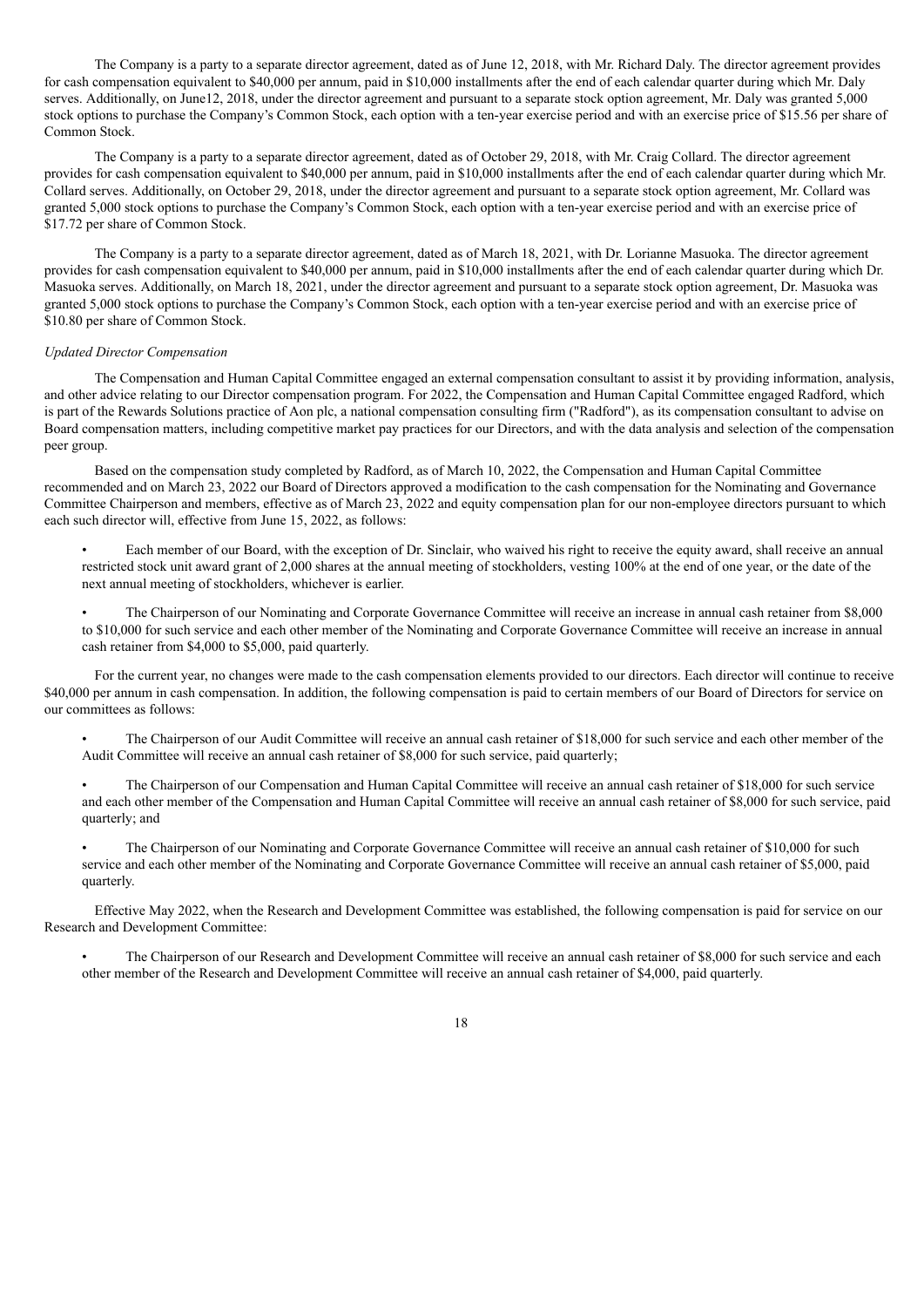### **PROPOSAL NO. 1**

#### **ELECTION OF DIRECTORS**

Our Board of Directors is currently composed of eight members. In accordance with our certificate of incorporation, our board of directors is divided into three classes with staggered three-year terms. At the Annual Meeting, two Class II directors will be elected for a three-year term to succeed the same class whose term is then expiring.

Each director's term continues until the election and qualification of such director's successor, or such director's earlier death, resignation, or removal. Any increase or decrease in the number of directors will be distributed among the three classes so that, as nearly as possible, each class will consist of one third of our directors. This classification of our Board of Directors may have the effect of delaying or preventing changes in control of the Company.

### **Nominees**

Our Nominating and Corporate Governance Committee has recommended, and our Board of Directors has approved, Dr. Roger Crystal and Ann MacDougall as nominees for election as Class II directors. As current year nominees, Ann MacDougall and Dr. Roger Crystal recused themselves from the discussion and approval process. If elected, Dr. Crystal and Ms. MacDougall will serve as a Class II directors until the 2025 Annual Meeting of stockholders; or until their respective successor is duly elected and qualified. The nominees are currently directors of the Company. For information concerning the nominees, please see the section titled "Board of Directors and Corporate Governance."

If you are a stockholder of record and you sign your proxy card or vote over the Internet or by telephone but do not give instructions with respect to the voting of directors, your shares will be voted FOR the re-election of Dr. Crystal and Ms. MacDougall. We expect that Dr. Crystal and Ms. MacDougall will accept such nominations; however, in the event that a director nominee is unable or declines to serve as a director at the time of the Annual Meeting, the proxies will be voted for any nominee who shall be designated by our Board of Directors to fill such vacancy. If you are a beneficial owner of shares of our common stock and you do not give voting instructions to your broker, bank or other nominee, then your broker, bank or other nominee will leave your shares unvoted on this matter.

#### **Required Vote and Board Recommendation**

The election of the two Class II directors requires a plurality vote of the shares of our common stock present in person or by proxy at the Annual Meeting and entitled to vote thereon to be approved. Broker non-votes will have no effect on this proposal.

### <span id="page-23-0"></span>**THE BOARD OF DIRECTORS RECOMMENDS A VOTE "FOR" THE ELECTION FOR THE DIRECTORS NOMINATED BY OUR BOARD** OF DIRECTORS AND NAMED IN THIS PROXY STATEMENT AS CLASS II DIRECTORS TO SERVE FOR A THREE-YEAR TERM.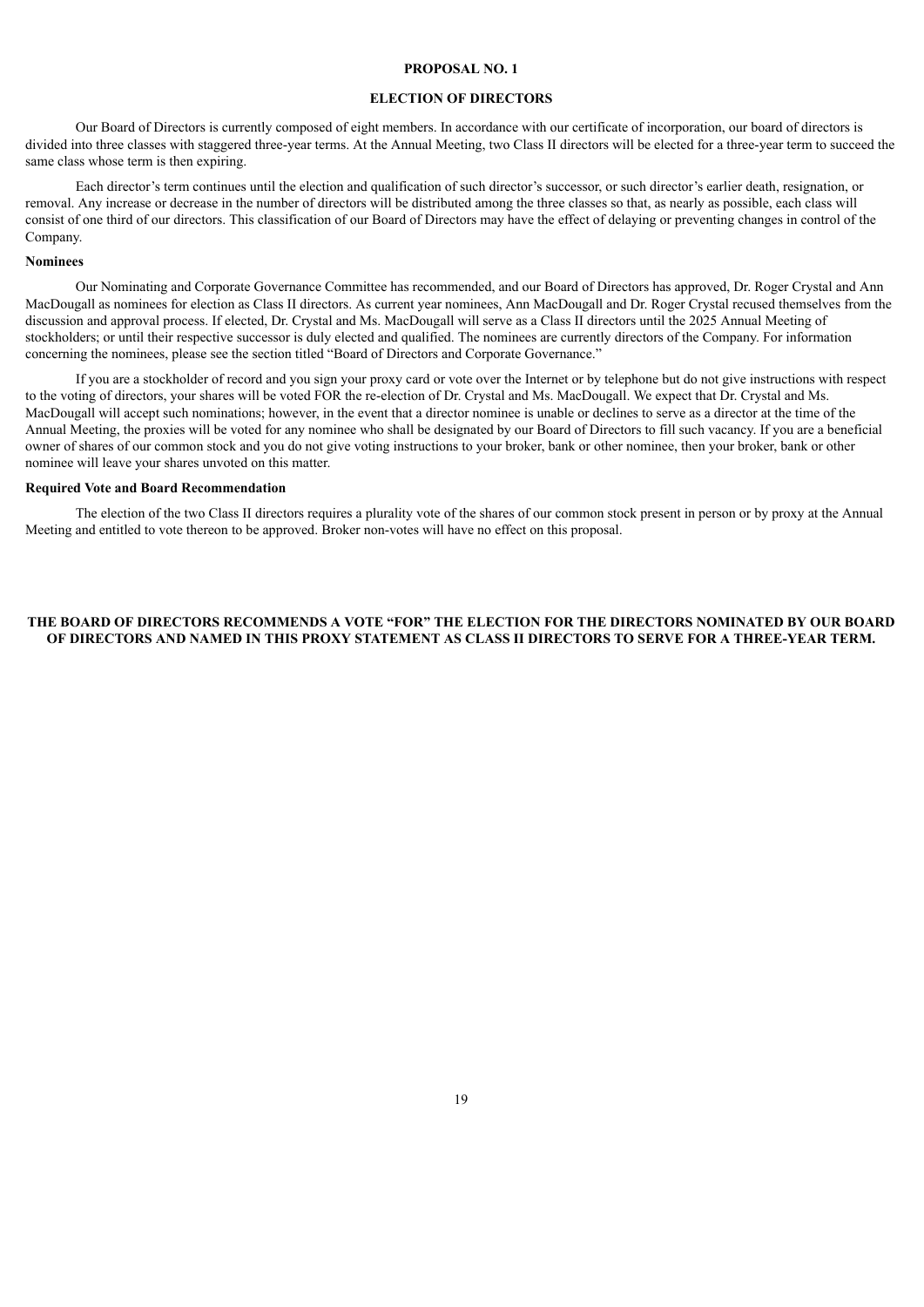### **PROPOSAL NO. 2**

### **RATIFICATION OF THE APPOINTMENT OF INDEPENDENT REGISTERED PUBLIC ACCOUNTING FIRM**

The Board has appointed MaloneBailey, LLP as the independent registered public accounting firm to audit the consolidated financial statements of Opiant and its subsidiaries for the year ending December 31, 2022 and has recommended that such appointment be submitted to our stockholders for ratification. MaloneBailey, LLP has served as our independent auditors since 2013. Representatives from MaloneBailey, LLP are not expected to be present at the Annual Meeting and, as such, will not have an opportunity to make a statement or respond to appropriate questions from those attending the Annual Meeting.

Although stockholder ratification of the appointment of our independent auditor is not required by our Bylaws or otherwise, we are submitting the selection of MaloneBailey, LLP to our stockholders for ratification to permit stockholders to participate in this important corporate decision. If the stockholders fail to ratify the selection, then our Board will reconsider whether to retain that firm.

### **Fees paid to the Independent Registered Public Accounting Firm**

|                              | Year ended<br>December 31, 2021 | Year ended<br><b>December 31, 2020</b> |
|------------------------------|---------------------------------|----------------------------------------|
| Audit Fees $(1)$             | \$110,000                       | \$88,000                               |
| Non Audit-Related Fees $(2)$ | \$27,300                        | \$1,500                                |
| Total                        | \$137,300                       | \$89,500                               |

(1) MaloneBailey, LLP receives these fees for the audit of our financial statements and reviews of our financial statements included in our quarterly reports on Form 10-Q. (2) Includes fees for the issuance of consents and comfort letters.

#### **Auditor Independence**

During the year ended December 31, 2021, there were no other professional services provided by MaloneBailey, LLP that would have required our Audit Committee to consider their compatibility with maintaining the independence of MaloneBailey, LLP.

### Audit Committee Policy on Pre-Approval of Audit and Permissible Non-Audit Services of Independent Registered Public Accounting Firm

Our Audit Committee has established a policy governing our use of the services of our independent registered public accounting firm. Under the policy, our Audit Committee is required to pre-approve all audit and permissible non-audit services performed by our independent registered public accounting firm in order to ensure that the provision of such services does not impair such accounting firm's independence. All fees paid to MaloneBailey for the years ended December 31, 2021 and December 31, 2020 were pre-approved by our Audit Committee.

### **Required Vote and Board Recommendation**

The affirmative vote of a majority of the voting power represented by shares of our Common Stock present at the Annual Meeting and entitled to vote is required for approval of the proposal to ratify the appointment of our independent auditors.

# **THE BOARD UNANIMOUSLY RECOMMENDS A VOTE "FOR" THE RATIFICATION OF THE APPOINTMENT OF MALONEBAILEY, LLP AS THE COMPANY'S INDEPENDENT AUDITORS FOR THE YEAR ENDING DECEMBER 31, 2022.**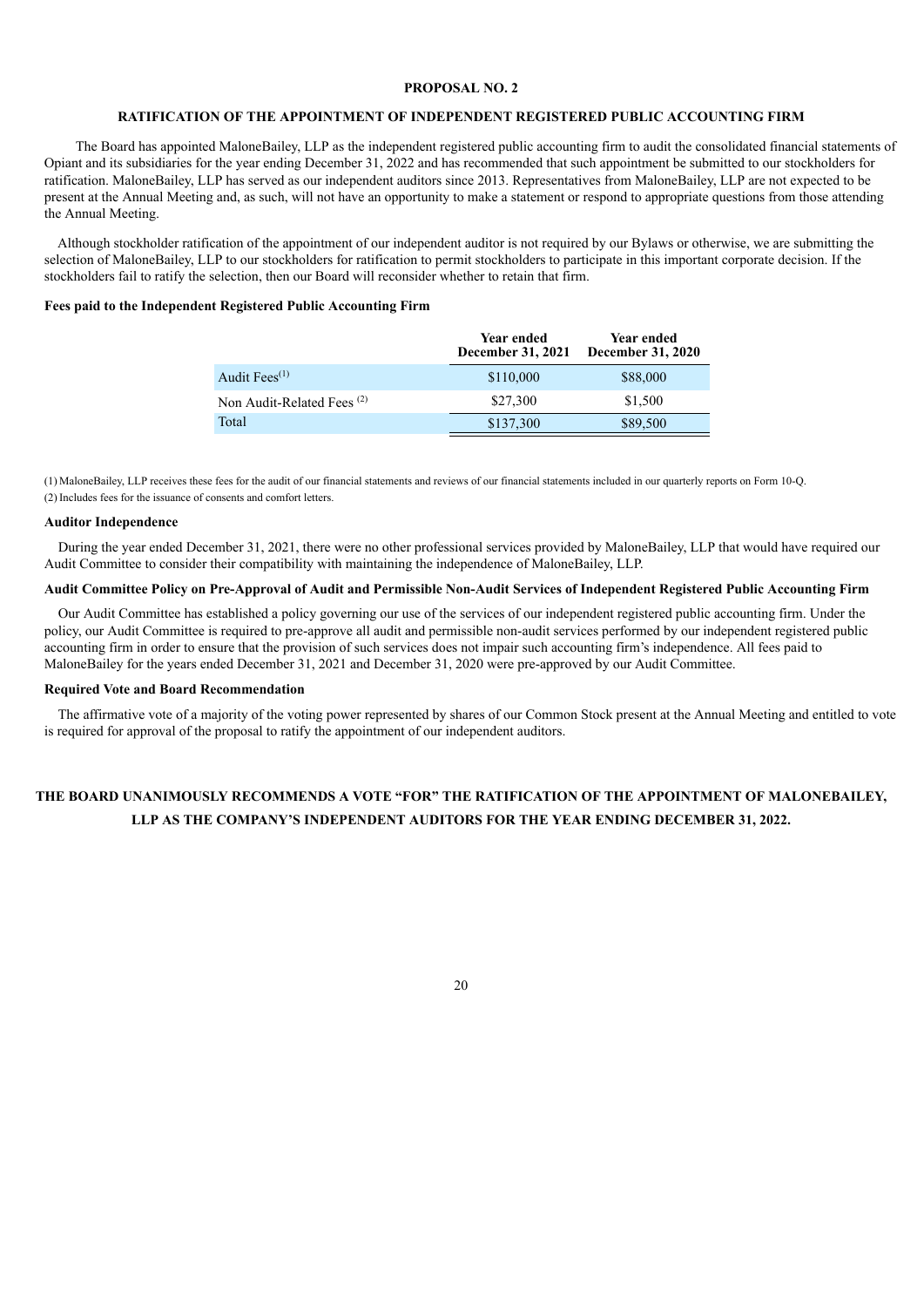### **PROPOSAL NO. 3**

### **ADVISORY VOTE TO APPROVE THE COMPENSATION OF OUR NAMED EXECUTIVE OFFICERS**

<span id="page-25-0"></span>Pursuant to Section 14A of the Exchange Act, we are asking stockholders to cast an advisory vote on to approve the compensation of our named executive officers as disclosed in this Proxy Statement pursuant to Item 402 of Regulation S-K.

While this vote is advisory, and not binding on the Company, it will provide information to our Board and our Compensation and Human Capital Committee regarding investor sentiment about our executive compensation philosophy, policies and practices. Our Board and our Compensation and Human Capital Committee value the opinions of our stockholders and, to the extent there is any significant vote against the compensation of our named executive officers as disclosed in this Proxy Statement, we will consider our stockholders' concerns and our Compensation and Human Capital Committee will evaluate whether any actions are necessary to address those concerns.

In considering their vote, stockholders may wish to review with care the information on the Company's compensation policies and decisions regarding our named executive officers contained in the "Compensation Discussion and Analysis". As discussed there, our Board believes that our long- term success depends in large measure on the talents of our employees. Our compensation system plays a significant role in our ability to attract, retain, and motivate the highest quality workforce. Our Board believes that its current compensation program achieves the desired goals of aligning our executive compensation structure with our stockholders' interests and current market practices.

This vote is not intended to address any specific item of compensation, but rather the overall compensation of our named executive officers and the philosophy, policies and practices described in this Proxy Statement. Accordingly, we will ask our stockholders to cast a non-binding advisory vote "FOR" the following resolution at the 2022 annual meeting:

"RESOLVED, that stockholders approve, on an advisory basis, the compensation paid to the Company's named executive officers, as disclosed pursuant to Item 402 of Regulation S-K, including the compensation discussion and analysis, the compensation tables, and any narrative executive compensation disclosure contained in this Proxy Statement."

### **Required Vote and Board Recommendation**

The advisory vote to approve the compensation of our named executive officers requires the affirmative vote of the majority of shares present in person or represented by proxy and entitled to vote on the proposal. Abstentions will have the effect of a vote against the proposal. Broker non-votes will have no effect on the outcome.

## <span id="page-25-1"></span>**THE BOARD UNANIMOUSLY RECOMMENDS THAT YOU VOTE "FOR" PROPOSAL 3 REGARDING THE ADVISORY VOTE TO APPROVE THE COMPENSATION OF OUR NAMED EXECUTIVE OFFICERS.**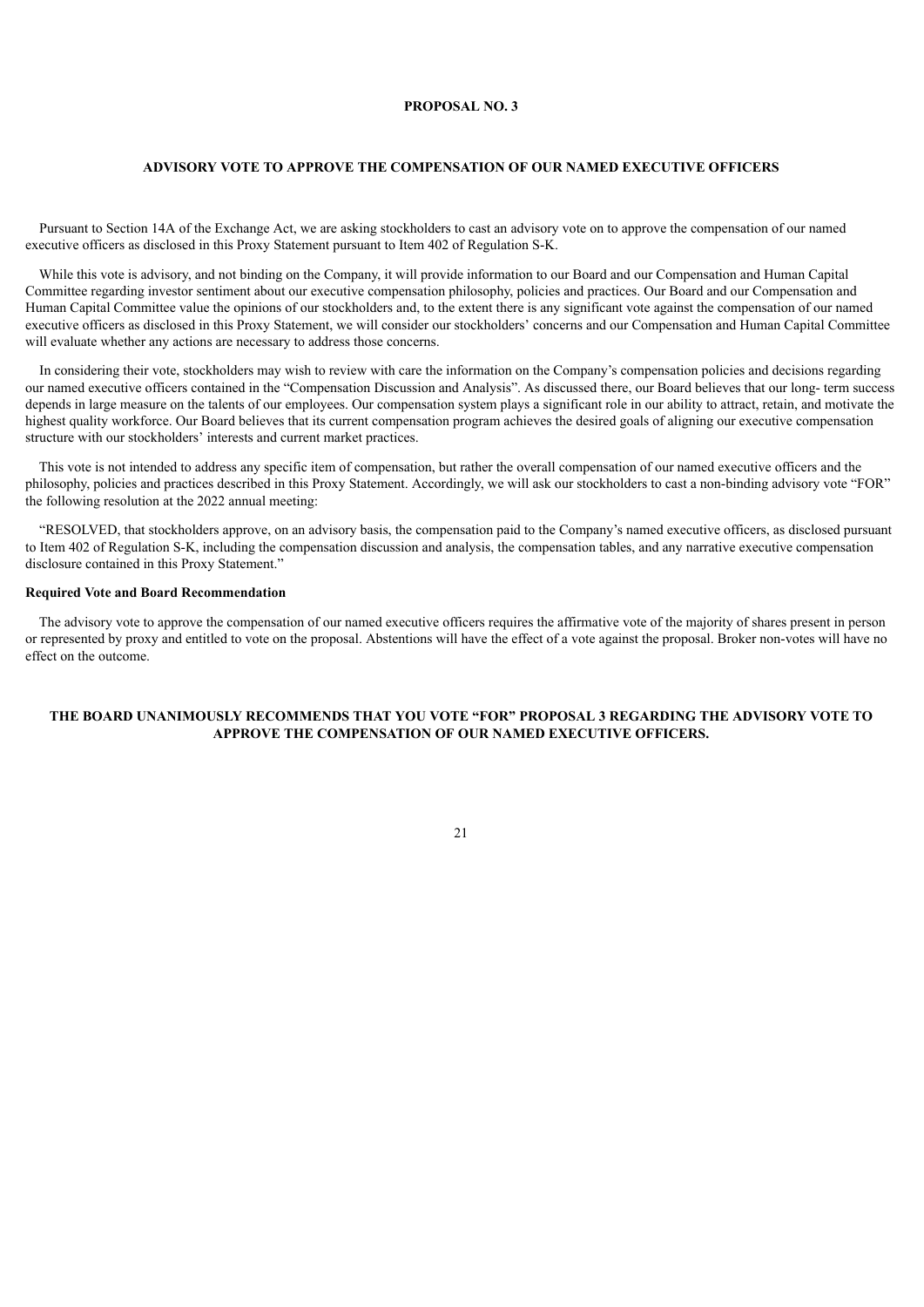### **AUDIT COMMITTEE REPORT**

The information contained in the following Audit Committee Report shall not be deemed to be soliciting material or to be filed with the Securities and Exchange Commission, nor shall such information be incorporated by reference into any future filing under the Securities Act of 1933, as amended, or the Securities Exchange Act of 1934, as amended, except to the extent that Opiant Pharmaceuticals, Inc., or the Company, specifically incorporates it by *reference in such filing.*

The Audit Committee has reviewed and discussed the Company's audited consolidated financial statements with management and MaloneBailey LLP, the Company's independent registered public accounting firm. The Audit Committee has discussed with MaloneBailey LLP the matters required to be discussed by Auditing Standard No. 1301, *Communications with Audit Committees*, issued by the Public Company Accounting Oversight Board.

The Audit Committee has received and reviewed the written disclosures and the letter from MaloneBailey LLP required by the applicable requirements of the Public Company Accounting Oversight Board regarding MaloneBailey's communications with the Audit Committee concerning independence, and has discussed with MaloneBailey its independence.

Based on the review and discussions referred to above, the Audit Committee recommended to the board of directors that the Company's audited consolidated financial statements be included in the Company's Annual Report on Form 10-K for the year ended December 31, 2021 for filing with the Securities and Exchange Commission.

<span id="page-26-0"></span>Respectfully submitted by the members of the Audit Committee of the Board of Directors:

Thomas T. Thomas (Chair) Richard Daly Craig Collard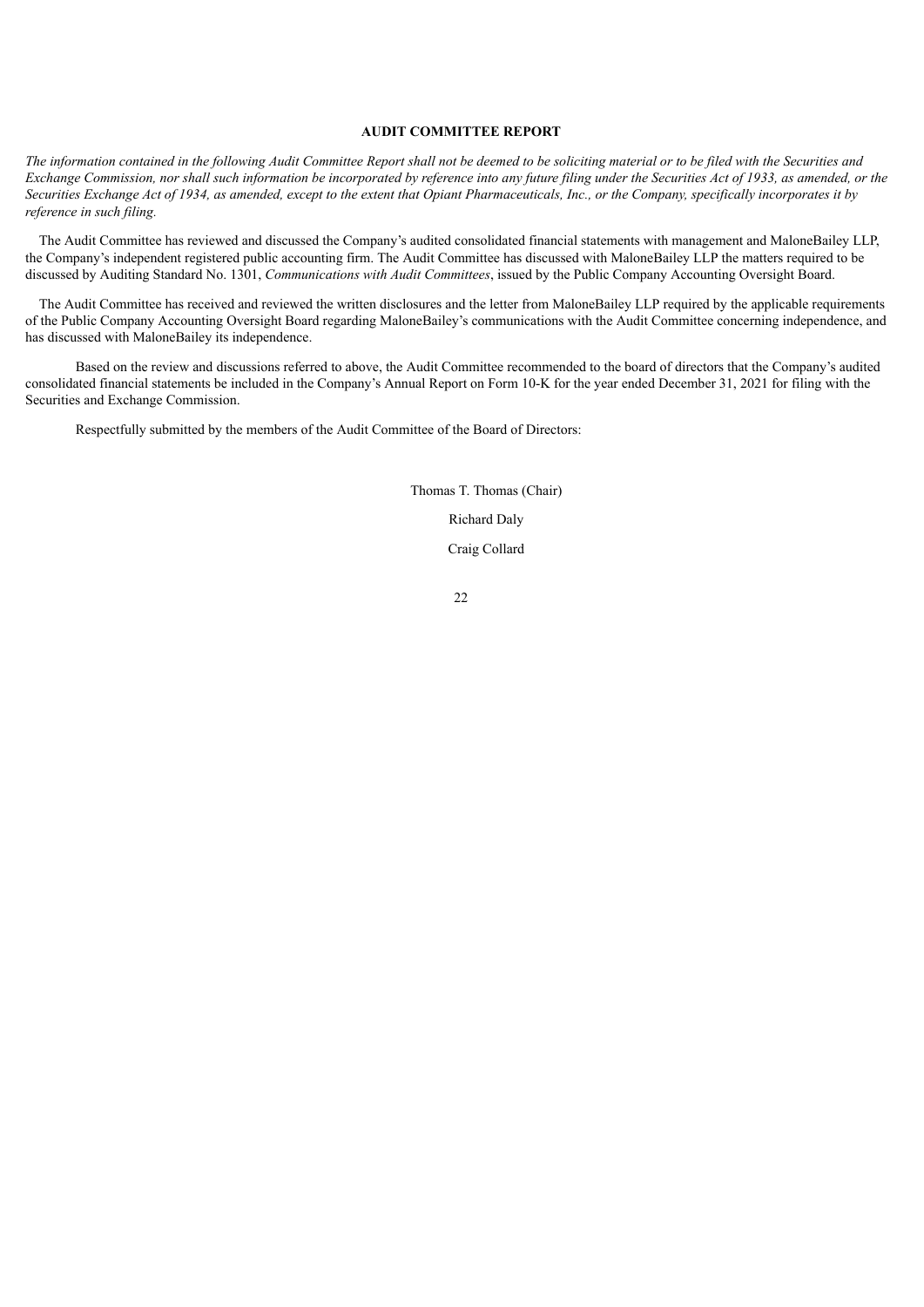### **COMPENSATION DISCUSSION AND ANALYSIS**

 The purpose of this Compensation Discussion and Analysis is to provide material information about the Company's compensation philosophy, objectives and other relevant policies and to explain and put into context the material elements of compensation paid to and earned or received by our Named Executive Officers (our "NEOs"). Further, this Compensation Discussion and Analysis describes and explains the compensation decisions made by the Compensation and Human Capital Committee of our Board of Directors for our NEOs and the factors considered in making those decisions.

For the calendar year ended December 31, 2021, our NEOs were:

- Dr. Roger Crystal, our Chief Executive Officer ("CEO");
- David O'Toole, our Chief Financial Officer ("CFO"); and
- Dr. Phil Skolnick, our Chief Scientific Officer

### **Executive Summary**

### *Business Highlights*

The Company achieved significant milestones during the year ended December 31, 2021. Highlights for the year include the following:

- Continued to advance OPNT003, nasal nalmefene, for opioid overdose, including completion of the confirmatory pharmacokinetic ("PK") study.
- Reported top line results from PK, safety and tolerability multidose study.
- Completed enrollment in pharmacodynamic ("PD") study comparing nasal nalmefene and nasal naloxone, with topline data expected in Q2 2022.
- Awarded an additional commitment of approximately \$2.2 million, bringing total potential funding to approximately \$10.3 million, from the Biomedical Advanced Research & Development Authority (BARDA), to accelerate Opiant's development of OPNT003, nasal nalmefene.
- As of December 31, 2021, we had cash and cash equivalents of \$52.9 million, compared to \$48.3 million at December 31, 2020.
- Recognized \$40.7 million of royalty revenue from our agreement with Emergent BioSolutions from the sale of NARCAN® Nasal Spray.
- **•** Hired Matt Ruth as Chief Commercial Officer, who commercially launched NARCAN® Nasal Spray for Adapt Pharmaceuticals.
- Continued build out of commercial capability, including executives to lead field sales and execution, Government Affairs, Trade and Distribution, Marketing and Market Access.

#### *Executive Compensation Highlights*

We provide what we believe is a competitive total compensation package to our executive management team through a combination of base salary, annual bonuses, long-term incentive compensation in the form of equity awards, a 401k retirement plan and broad-based health and welfare benefit programs.

Based on our overall financial and operational results, the Compensation and Human Capital Committee took the following key actions with respect to the compensation of our NEOs for and during 2021:

- *Base Salary* Approved annual base salary increases ranging from 2.5% to 4%, including a base salary increase of 4% to \$634,545 for our **CEO**
- *Annual Cash Bonuses* Approved annual cash bonuses ranging from 87.5% to 90% of their target annual cash bonus opportunities for partially achieving the pre-set objectives, including an annual cash bonus for our CEO in the amount of \$285,545.
- *Long-Term Incentive Compensation* Granted long-term incentive compensation opportunities in the form of options and restricted stock units to purchase shares of our common stock in amounts ranging in value on the date of grant from approximately \$200 thousand to approximately \$516 thousand.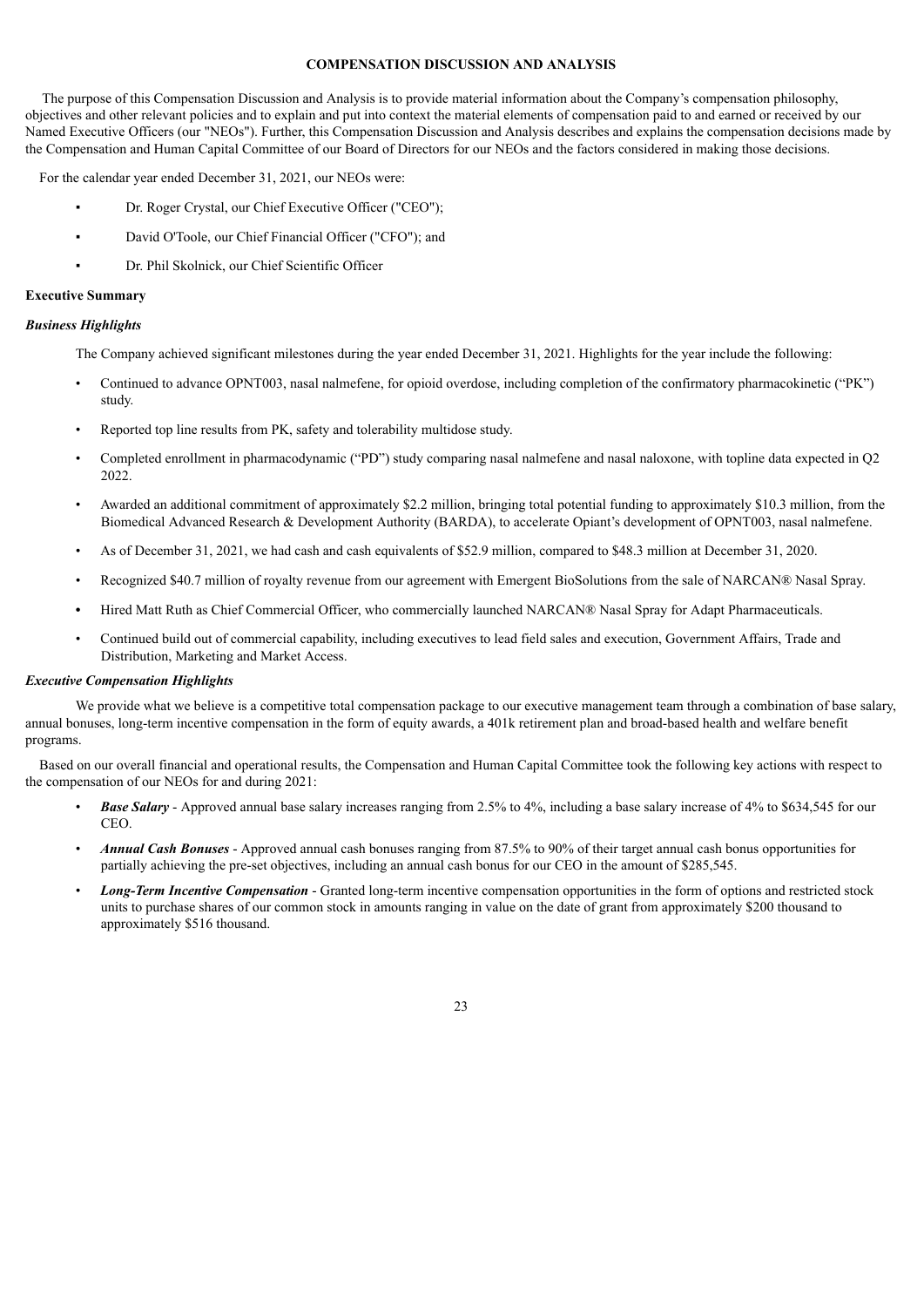### **Responsiveness to 2021 Say-On-Pay Vote**

Our Board of Directors recognizes the fundamental interest our stockholders have in the compensation of our executive officers. At our 2021 Annual Meeting of Stockholders, approximately 86% of the votes cast on the stockholder advisory vote of our named executive officers (the "Say-on-Pay Vote") were voted in favor of the compensation of our NEOs. Based upon the results of the Say-on-Pay Vote and its review of our executive compensation program, the Compensation and Human Capital Committee believes that our program, policies, and practices are consistent with our compensation philosophy and objectives (as discussed below) and align the interests of our NEOs with the long-term goals of the Company and the interests of our stockholders.

Since our 2021 Annual Meeting, and relying on feedback we received during previous stockholder outreach the Compensation and Human Capital Committee implemented the following:

- Engaged Radford to complete an executive compensation study to provide guidelines, when compared to our established peer group of companies, for executive compensation and equity awards for 2022. In connection with our external compensation consultant, we have developed a schedule of equity awards by level. The amount of equity awards allowed by level are fixed with very little discretion and greater structure.
- In 2021, adopted Minimum Stock Ownership Guidelines for all Board Members, NEOs and other senior executives, effective as of April 12, 2021 (see below for discussion and current compliance with the guidelines).
- Recognizing that 2022 is a critical year for the Company, adopted performance stock units ("PSUs"), accounting for 40% of total equity awards, as part of the overall long-term incentive program for NEOs and senior leadership. The PSU plan sets the foundation for high performance through achievement of shorter and longer term objectives. During the 18 month performance period, the PSU plan provides for vesting upon achievement of regulatory and commercial milestones for OPNT003 and a clinical milestone for OPNT002.

We continue to believe that it is beneficial to obtain stockholder feedback regarding our executive compensation and other matters of importance to our stockholders.

In 2020 and early 2021, we reached out to stockholders representing approximately 40% of our outstanding common stock to better understand their views specifically regarding our executive compensation program. We received consistent feedback that our stockholders would like to see performance-based equity awards incorporated into our executive compensation. As our Compensation and Human Capital Committee considered modification to this year's equity compensation program, it gave significant weight to our stockholders' previous feedback.

In early 2022, our Chair of the Compensation and Human Capital Committee and Vice President of Investor Relations and Communications continued to solicit off-proxy season stockholder feedback regarding the executive compensation program, reaching out to stockholders representing approximately 35% of our common stock outstanding and holding discussions with those who wanted to meet. From this year's outreach, we heard support for our continued focus on aligning compensation with performance and retention.

Our Board and the Compensation and Human Capital Committee value the opinions of our stockholders and intend to continue to solicit and consider feedback obtained through future outreach efforts, as well as the voting outcome of this year's and future say-on-pay proposals.

### **Advisory Vote on Compensation of our NEOs**

While the Say-on-Pay Vote is not binding on our Board of Directors, the Compensation and Human Capital Committee, management and our Board of Directors will continue to consider the views of our stockholders when conducting reviews of our executive compensation program, as well as other developments during such review.

As disclosed in our proxy statement, stockholders will be voting on a proposal at the 2022 annual meeting of stockholders regarding our executive compensation program and policies. Our Compensation and Human Capital Committee will evaluate the results of the vote and feedback from subsequent outreach to our stockholder to determine if any further changes to our executive compensation program and policies for Fiscal 2023 compensation will be appropriate.

### **Compensation Philosophy and Objectives**

The objectives of the Company's executive compensation program are to attract, motivate and retain our executive officers and align the interests of our executive officers with the interests of our stockholders. In that connection, the Compensation and Human Capital Committee has developed a compensation program, and related policies and practices, which articulate the relationship of corporate performance to executive compensation.

While this Compensation Discussion and Analysis focuses on the compensation of our NEOs, the philosophy and objectives we discuss are generally applicable to all of the Company's senior management who are not considered executive officers.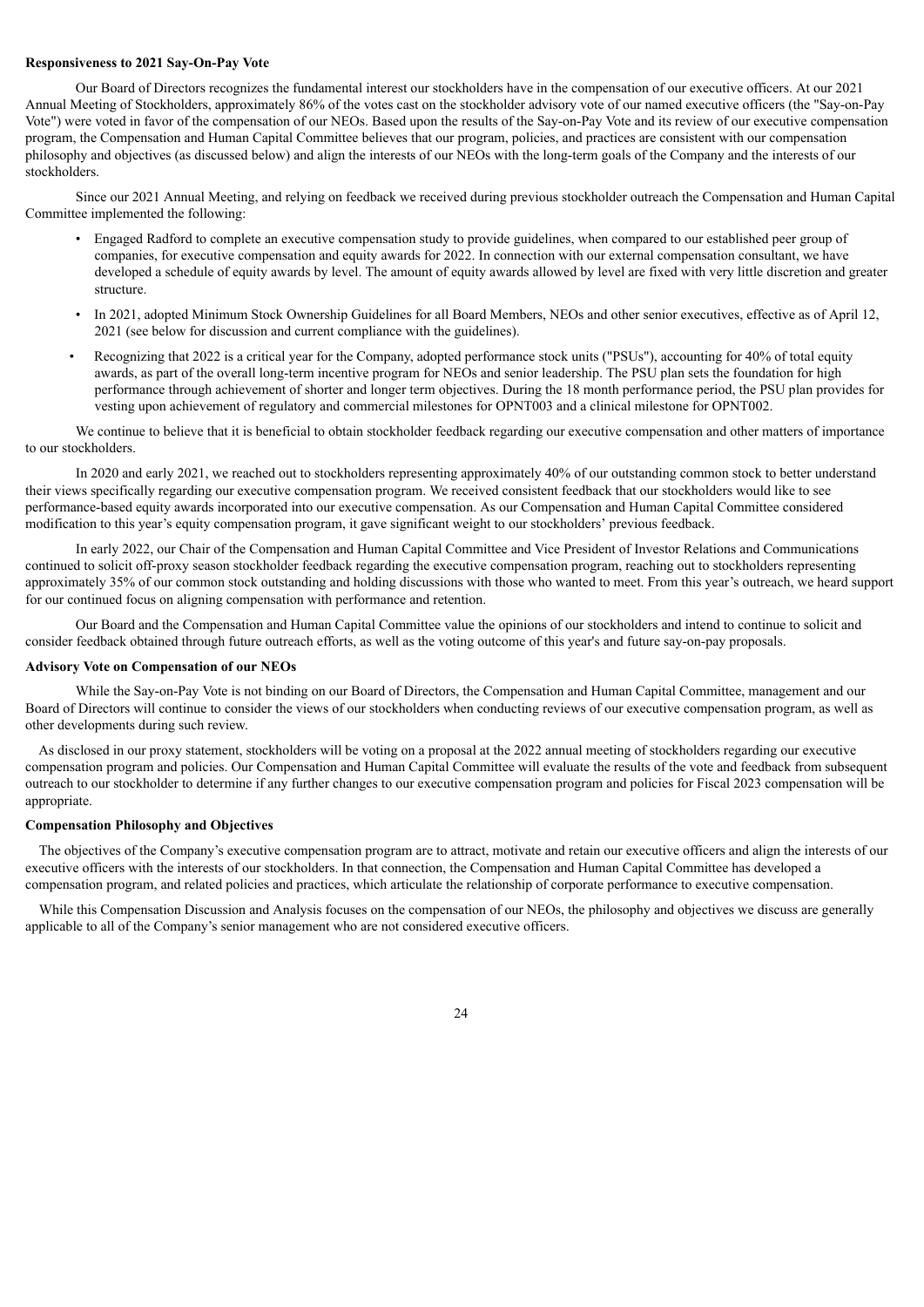#### **Compensation-Setting Process**

### *Role of the Compensation and Human Capital Committee*

The Compensation and Human Capital Committee discharges the responsibilities of our Board of Directors relating to the compensation of our executive officers, including our NEOs. The Compensation and Human Capital Committee has overall responsibility for overseeing our compensation and benefits policies generally, and overseeing and evaluating the compensation plans, policies and practices applicable to our CEO, as well as our other executive officers. In addition, the Compensation and Human Capital Committee makes all final decisions regarding the compensation of our executive officers (other than our CEO) and submits recommendations for the compensation of our CEO to the independent members of our Board of Directors, who approve the compensation of our CEO.

Our executive compensation program does not encourage excessive risk taking, but rewards achievement of short-term and long-term financial and strategic objectives through a balanced mix of compensation elements not overly weighted towards the short-term and through the use of multiple performance factors related to both company-wide metrics and individual performance goals. The Compensation and Human Capital Committee then determines adjustments in each element of compensation paid to our CEO and other NEOs based on a review of annually established corporate and individual objectives. These annual objectives help identify achievements made by our executive officers. Increases or decreases in compensation are based on our Compensation and Human Capital Committee's review of each executive's performance, as well as other factors including the Compensation and Human Capital Committee's assessment of the executive officer's past experience, knowledge, future potential, and the scope of his or her responsibilities.

### *Role of Chief Executive Of icer*

In discharging its responsibilities, the Compensation and Human Capital Committee works with members of our management, including our CEO. Our management assists the Compensation and Human Capital Committee by providing information on corporate and individual performance, market compensation data and management's perspective on compensation matters. The Compensation and Human Capital Committee solicits and reviews our CEO's recommendations and proposals with respect to adjustments to annual cash compensation, long-term incentive compensation opportunities, program structures and other compensation-related matters for our executive officers (other than with respect to his own compensation).

The Compensation and Human Capital Committee reviews and discusses these recommendations and proposals with our CEO and considers them as one factor in determining the compensation for our executive officers, including our other NEOs. Our CEO recuses himself from, and is not present during, all discussions and decisions regarding his own compensation.

### *Role of Compensation Consultant*

The Compensation and Human Capital Committee engages an external compensation consultant to assist it by providing information, analysis, and other advice relating to our executive compensation program and the decisions resulting from its annual executive compensation review. For 2021, the Compensation and Human Capital Committee engaged Radford as its compensation consultant to advise on executive compensation matters, including competitive market pay practices for our executive officers, and with the data analysis and selection of the compensation peer group. For 2021, the scope of Radford's engagement included:

- the review and analysis of the compensation for our executive officers, including our CEO and our other NEOs;
- review of our compensation peer group; and
- support on other ad hoc matters throughout the year.

The terms of Radford's engagement include reporting directly to the Compensation and Human Capital Committee and its Chairperson. Radford also coordinates with our management for data collection and job matching for our executive officers. The Compensation and Human Capital Committee has evaluated Radford's independence pursuant to the listing standards of Nasdaq and the relevant SEC rules and has determined that no conflict of interest has arisen as a result of the work performed by Radford and that Radford is independent.

### **Compensation Elements**

The principal elements of the Company's executive compensation program in the year ended December 31, 2021 were: (i) base salary, (ii) a cash bonus opportunity; (iii) long-term incentive compensation in the form of equity awards; and (iv) health and welfare benefits.

#### *Base Salary*

 The Company pays its NEOs base salaries commensurate with the scope of their job responsibilities, individual experience, performance, and the period of time over which they have performed their duties. Typically, base salaries are reviewed annually with adjustments made based upon an analysis of performance and within the factors considered by the Compensation and Human Capital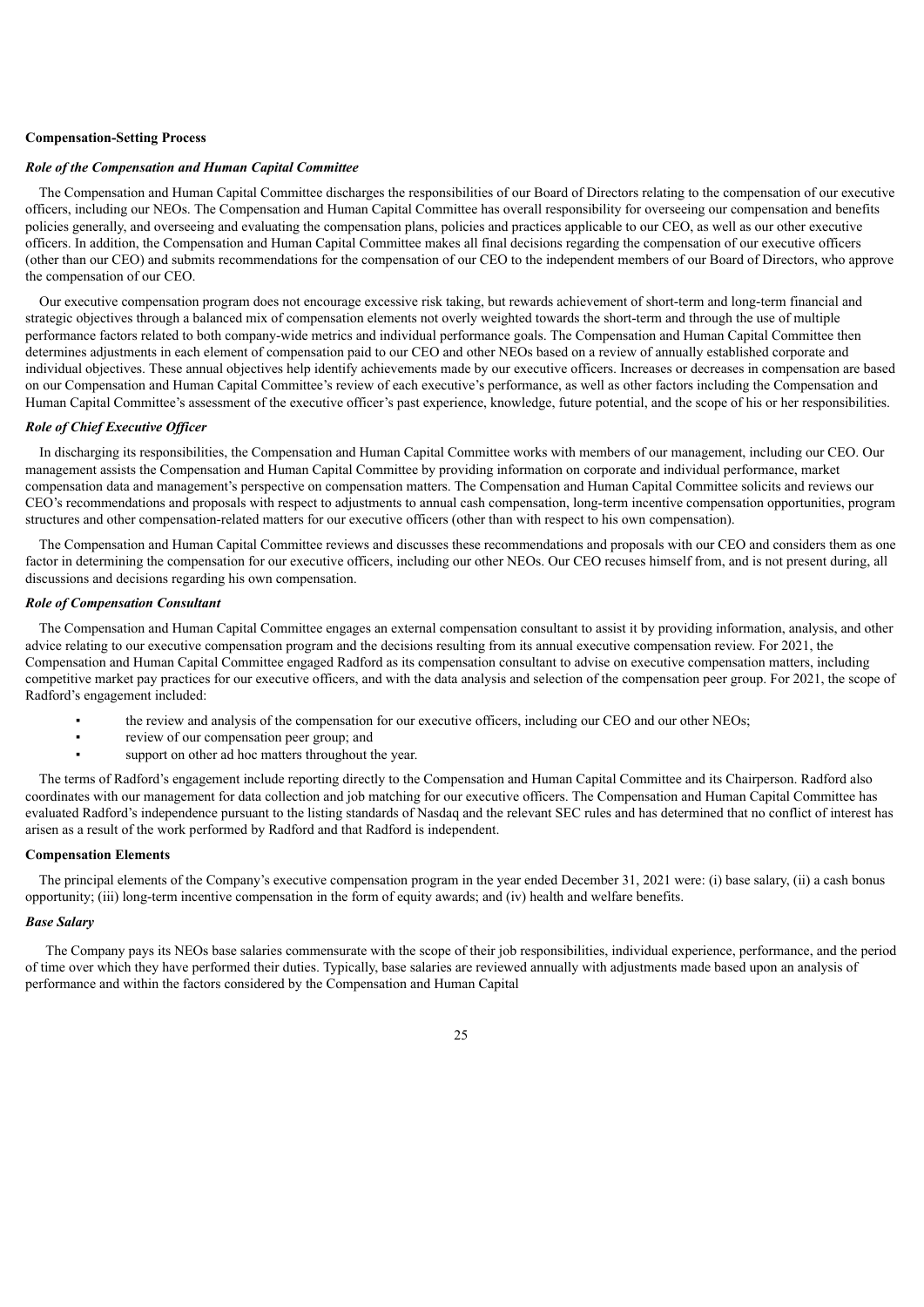Committee, with input from its compensation consultant and taking into consideration the executive salaries in the Company's compensation peer group. There are no guarantees of base salary adjustments.

| <b>Executive</b>  | <b>Title</b>                             | 2020 Base Salary | 2021 Base Salary | 2021<br>Percentage<br>increase | 2022 Base Salary | 2022<br>Percentage<br>increase |
|-------------------|------------------------------------------|------------------|------------------|--------------------------------|------------------|--------------------------------|
| Dr. Roger Crystal | <b>Chief Executive</b><br><b>Officer</b> | \$610,139        | \$634,545        | $4.0\%$                        | \$669,445        | $5.5\%$                        |
| Dr. Phil Skolnick | Chief Scientific<br><b>Officer</b>       | \$435,814        | \$446,708        | 2.5%                           | \$469,044        | $5.0\%$                        |
| David O'Toole     | <b>Chief Financial</b><br><b>Officer</b> | \$391,608        | \$407,272        | $4.0\%$                        | \$431,709        | $6.0\%$                        |

Base salary adjustments for our NEOs for the 2021 and 2022 calendar years were:

### *Annual Cash Bonus*

Annual cash bonus opportunities are awarded to our NEOs based upon corporate and individual performance goals established by management. In the case of the corporate goals the Compensation and Human Capital Committee reviews and recommends to the entire Board for approval. These corporate performance goals are established at the beginning of each fiscal year. At the end of each fiscal year achievement of each performance goal is measured by the CEO and then reviewed and approved by the Compensation and Human Capital Committee, with a final approval by the entire Board. The percentage achievement of both the corporate and individual performance goals is the principal factor in determining the amount of bonus, if any, that is paid to our NEOs. In the case of our CEO, the Board reviews and approves his bonus, if any. The Company has not entered into any agreements guaranteeing bonuses for any of its NEOs and cash bonus awards are performance driven based on achievement of corporate and personal goals for the year.

The 2021 corporate goals included:

- OPNT002 Phase 2: regulatory approval, countries and sites selected;
- OPNT003 Complete the clinical work and file a new drug application;
- OPNT004 Continue to advance the program to be ready for clinical study;
- Operate within the 2021 corporate budget for operating expense (R&D and G&A) cash spend;
- Ensure sufficient capital, either debt or equity, to initiate commercial strategy;
- Maximize access to OPNT003, including broader language in state co-prescribing legislation to include nalmefene; and
- Hire Chief Commercial Officer Executive and other essential personnel to be ready to commercially launch OPNT003

Each year we establish a set of goals and then assign a percentage weighting to each category of goals. Within each category there are a set of core goals and corresponding stretch goals. For 2021, we assigned the following percentages to the categories:

Pipeline (progressing our development programs, including our lead product OPNT003) 50%

Financial and Operational (sufficient capital and operate within the Board approved budget) 15%

Corporate Development and Commercial Strategy (OPNT003 go to market strategy) 20%

Culture and People (fit for purpose HR structure and positive corporate culture) 15%

The Compensation and Human Capital Committee, with input from management, evaluated the performance against each one of these goals, and those not stated and determined that the Corporate achievement was 90%.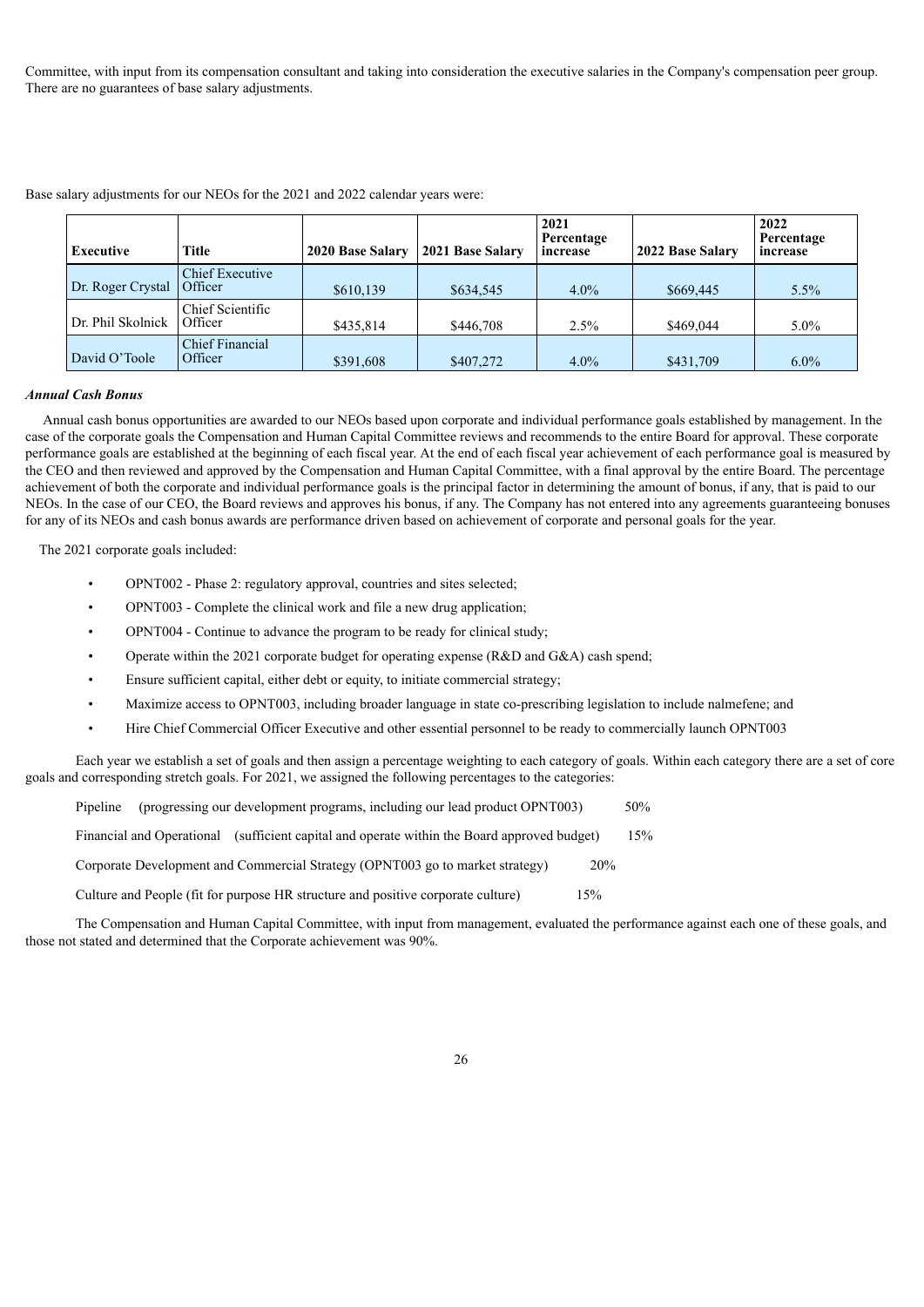The target bonus, the split between corporate and individual percentages and the 2021 cash bonus paid for our NEOs are set forth in the table below:

| Executive         | Title                    | <b>Target</b><br><b>Bonus</b> | Corporate<br><b>Allocation</b> | Individual<br><b>Allocation</b> | 2021 Total<br><b>Bonus</b> |
|-------------------|--------------------------|-------------------------------|--------------------------------|---------------------------------|----------------------------|
| Dr. Roger Crystal | Chief Executive Officer  | 50%                           | $100\%$                        | $0\%$                           | \$285,545                  |
| Dr. Phil Skolnick | Chief Scientific Officer | 40%                           | 80%                            | 20%                             | \$159,028                  |
| David O'Toole     | Chief Financial Officer  | 40%                           | 80%                            | 20%                             | \$145,803                  |

#### *Long-Term Incentive Compensation*

Our long-term incentive compensation opportunities consist of options to purchase shares of our common stock, which are granted by the Compensation and Human Capital Committee and, in the case of our CEO, the independent members of our Board of Directors. We believe that granting long-term incentive compensation in the form of equity awards aligns the interest of our individual executive officers with the interests of the Company and our stockholders.

Individual stock option awards are based on the quality and depth of the past and current performance and the potential future contribution and experience of each individual executive officer. Compensation expense, as well as the impact of equity incentive awards on total diluted shares outstanding, is additionally taken into account when determining equity-based grants.

In September of 2017, the 2017 Long-Term Incentive Plan (the "2017 Plan") was approved by a stockholder vote. Stock options granted under the 2017 Plan vest over a period of four years from the date of grant, subject to continued employment as of each vesting date. Stock options previously granted and current grants, including RSUs, for 2021 under the 2017 Plan are shown below:

| <b>Executive</b> | <b>Title</b>                   | <b>Previously</b><br><b>Granted prior to</b><br>the 2017 Plan | <b>Stock Options</b><br><b>Previously</b><br><b>Granted under</b><br>the 2017 Plan | <b>RSUs</b><br>Previously<br><b>Granted under</b><br>the 2017 Plan | 2021 Stock<br><b>Option Grant</b> | 2021 RSU Grant |
|------------------|--------------------------------|---------------------------------------------------------------|------------------------------------------------------------------------------------|--------------------------------------------------------------------|-----------------------------------|----------------|
| Roger Crystal    | Chief Executive Officer        | 725,000                                                       | 40.450                                                                             | 13,650                                                             | 31,250                            | 15,650         |
| Phil Skolnick    | Chief Scientific Officer       | 200,000                                                       | 21,450                                                                             | 4.150                                                              | 10.750                            | 5.400          |
| David O'Toole    | <b>Chief Financial Officer</b> | None                                                          | 204,450                                                                            | 4,150                                                              | 10.750                            | 5,400          |

### *Health and Welfare Benefits*

 The NEOs participate in employee benefits plans generally available to all full-time employees of the Company on a non-discriminatory basis including medical, dental and vision insurance, a 401(k) savings plan and sick pay.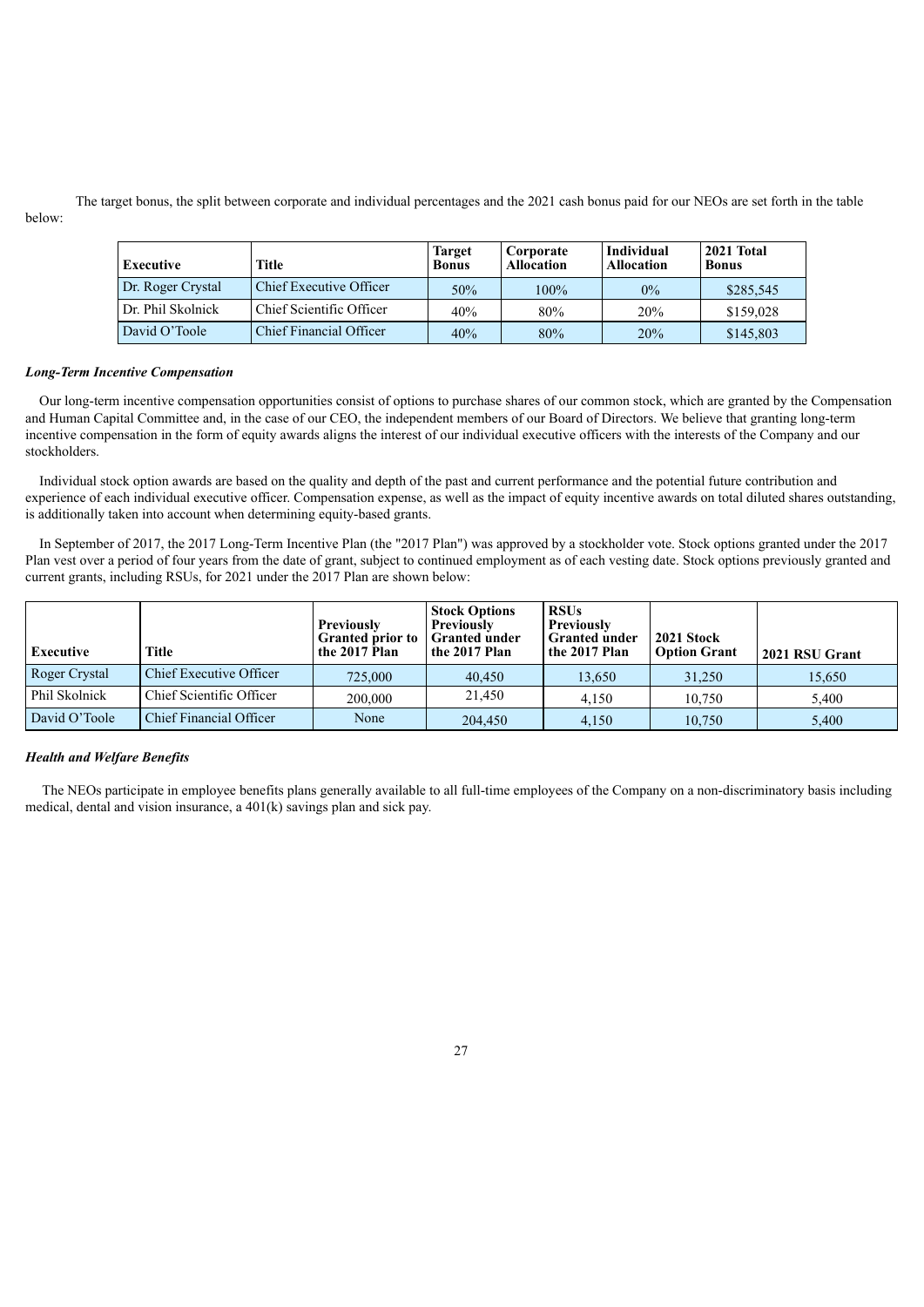#### **Peer Group**

For 2021, the Company reviewed the compensation practices of a group of 22 Biotechnology and Pharmaceutical companies. In selecting the peer group for evaluating certain 2021 compensation, the Compensation and Human Capital Committee generally selected biopharmaceutical companies with revenues less than \$50 million and a market capitalization between approximately \$74 million and \$386 million, although there were outliers from these general ranges. The peer group companies selected by the Compensation and Human Capital Committee were as follows:

| AcelRX Pharmaceuticals      | Minerva Neurosciences    |
|-----------------------------|--------------------------|
| Adamis Pharmaceuticals      | OptiNose                 |
| Advaxis                     | Otonomy                  |
| Allena Pharmaceuticals      | <b>Ovid Therapeutics</b> |
| Aptinyx                     | Satsuma Pharmaceuticals  |
| <b>BioDelivery Sciences</b> | <b>SCYNEXIS</b>          |
| Celsion                     | Sierra Oncology          |
| Cidara Therapeutics         | Tonix Pharmaceuticals    |
| ContraFect                  | <b>XOMA</b>              |
| Cumberland Pharmaceuticals  | Zosano Pharma            |
| KemPharm                    | Zynerba Pharmaceuticals  |

 The Compensation and Human Capital Committee believes it is important to re-evaluate our peer group on a periodic basis due to changes in our level of net sales and market capitalization, as well as changes with respect to individual companies in the prior year's peer group. Our Compensation Human Capital Committee and our Board of Directors generally view market capitalization along with revenue and other factors like revenue growth and research and development expenses as important factors in determining the peer group but other factors are also considered such as identifying specialty pharmaceutical companies that our Board of Directors might deem as being similarly situated in some manner such as operational, product or life cycle similarities.

### **Stock Ownership Guidelines for Non-Employee Directors, the Chief Executive Officer and the Senior Leadership Team**

Our Board of Directors adopted a stock ownership policy for directors and executive management to further align the interests of our directors and management with the interests of our stockholders.

Each non-employee director on our Board is expected to accumulate and hold a number of shares of our common stock with an aggregate "value" equal to at least three times the value of his or her annual cash retainer fees for service on the Board, and to maintain this minimum amount of stock ownership throughout his or her tenure on the Board.

The CEO is expected to accumulate and hold a number of shares of our common stock with an aggregate value at least equal to three times the value of his or her annual base salary for serving as the CEO (not including incentive compensation), and to maintain this minimum amount of stock ownership throughout his or her tenure as the CEO.

All of the members of our Senior Leadership Team are expected to accumulate and hold a number of shares of our common stock with an aggregate value at least equal to one times the value of his or her annual base salary (not including incentive compensation), and to maintain this minimum amount of stock ownership throughout his or her tenure as an executive.

Non-employee directors, the CEO and members of the Senior Leadership Team are expected to achieve the applicable level of ownership by five years from the effective date of the policy.

<span id="page-32-0"></span>As of the testing date of January 1, 2022, all non-employee directors, the CEO and members of the Senior Leadership Team have achieved the minimum stock ownership objectives outlined in the policy.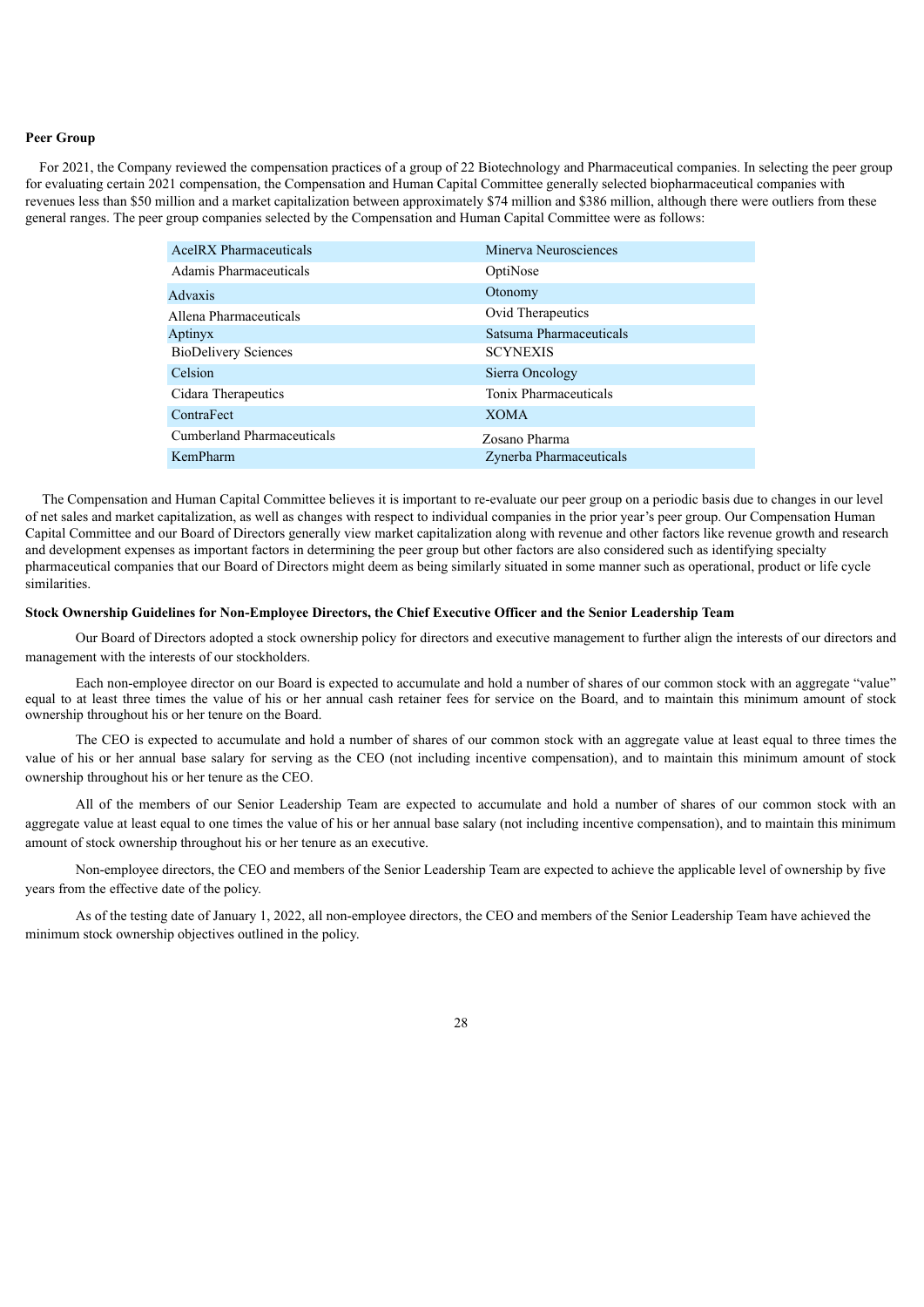### **EXECUTIVE OFFICERS**

The following table identifies certain information about our named executive officers as of April 18, 2022. Each executive officer serves at the discretion of our Board of Directors and holds office until his or her successor is duly qualified and hired or until his or her earlier resignation or removal. There are no family relationships among any of our directors or executive officers.

| <b>NAME</b>       | AGE | <b>POSITION</b>          |
|-------------------|-----|--------------------------|
| Dr. Roger Crystal | 45  | Chief Executive Officer  |
| David O'Toole     | 63  | Chief Financial Officer  |
| Dr. Phil Skolnick | 75  | Chief Scientific Officer |

### **Executive Officers**

*Dr. Roger Crystal* has been the Chief Executive Officer and a director of the Company since September 23, 2009. Dr. led the Company's development of NARCAN® Nasal Spray for opioid overdose, which led to FDA approval and is the lead inventor on the product's patents. He has several years' experience as a clinician and began his career as an ENT surgeon at Imperial College Healthcare, London. He holds degrees in Medicine and Physiology from the University of Birmingham. He was also awarded Membership of The Royal College of Surgeons of England. He was an Honorary Research Fellow at University College London and has authored of a number of peer-reviewed scientific articles. While completing an MBA at London Business School, he worked for Goldman Sachs in mergers and acquisitions and then consulted for A.T. Kearney specializing in healthcare strategy management until 2010. He served on the Global Business Development Product Acquisition and Licensing team at GE Healthcare where he was responsible for evaluating acquisitions, licensing and partnering deals until 2014. Most recently he served as Chief Business Officer for ImaginAb, a Los Angeles based venture capital backed biotechnology company, developing immuno-oncology imaging agents. In this capacity, he led the company's turnaround, to establish the strategy for the development of its immune-imaging platform and managed its partnerships, pharmaceutical company engagements and licensing deals. Dr. Crystal is frequently featured as an opioid crisis expert, including national TV appearances with prominent U.S. news media, and has testified at The White House, advising the President's Opioid Committee. He serves on the Board of Directors of the Biotechnology Innovation Organization (BIO). He is also a member of the Young Presidents' Organization, Santa Monica Bay Chapter.

*David D. O'Toole* was appointed as our Chief Financial Officer in September 2017. He has more than 38 years of experience in the accounting and finance sectors, and for the past 19 years has focused on the medical device, tools, and diagnostics industry. From June 2014 to September 2017, Mr. O'Toole was Senior Vice President and Chief Financial Officer at Soleno Therapeutics, Inc., a public company focused on therapeutics for orphan drug indications. From September 2012 to June 2014, Mr. O'Toole was Senior Vice President and Chief Financial Officer at Codexis, Inc., a public company focused on developing biocatalysts. From May 2010 to August 2012 Mr. O'Toole was Vice President and Chief Financial Officer at Response Genetics, Inc., and served from May 2008 to August 2010 as Executive Vice President and Chief Financial Officer of Abraxis Bioscience, Inc. From 1992 to 2008, Mr. O'Toole worked at Deloitte & Touche LLP, where he served for 12 of those years as a partner. He worked at Arthur Anderson & Co., from 1984 to 1992, as an international tax manager. Mr. O'Toole received his Bachelor of Science, Accounting from the University of Arizona and is a certified public accountant.

<span id="page-33-0"></span>*Dr. Phil Skolnick* was appointed as our Chief Scientific Officer in February 2017. He has more than 47 years of pharmaceutical experience, with leadership positions in academia, government and industry. Prior to Opiant, he served as the Director, Division of Therapeutics and Medical Consequences at the National Institute on Drug Abuse, NIH (2010-2017). He was Chief Scientific Officer (2001-2009) and President (2007-2009) of DOV Pharmaceutical, Inc. He was a Lilly Research Fellow (Neuroscience) at Lilly Research Laboratories (1997-2000). Prior to this, he served as Senior Investigator and Chief, Laboratory of Neuroscience, at the NIH from 1986-1997. He has also served as a Research Professor of Psychiatry at New York University-Langone Medical Center, Research Professor of Psychiatry at the Uniformed Services University of the Health Sciences, Adjunct Professor of Anesthesiology at Johns Hopkins University, and Adjunct Professor of Pharmacology and Toxicology at Indiana University School of Medicine. Throughout his career, he has been attached to more than 550 publications in the fields of molecular and clinical neuropsychopharmacology. Dr. Skolnick received a BS from Long Island University (summa cum laude) and a PhD from the Department of Pharmacology, George Washington University School of Medicine. He has been awarded a DSc, *honoris causa* from Long Island University and the University of Wisconsin-Milwaukee.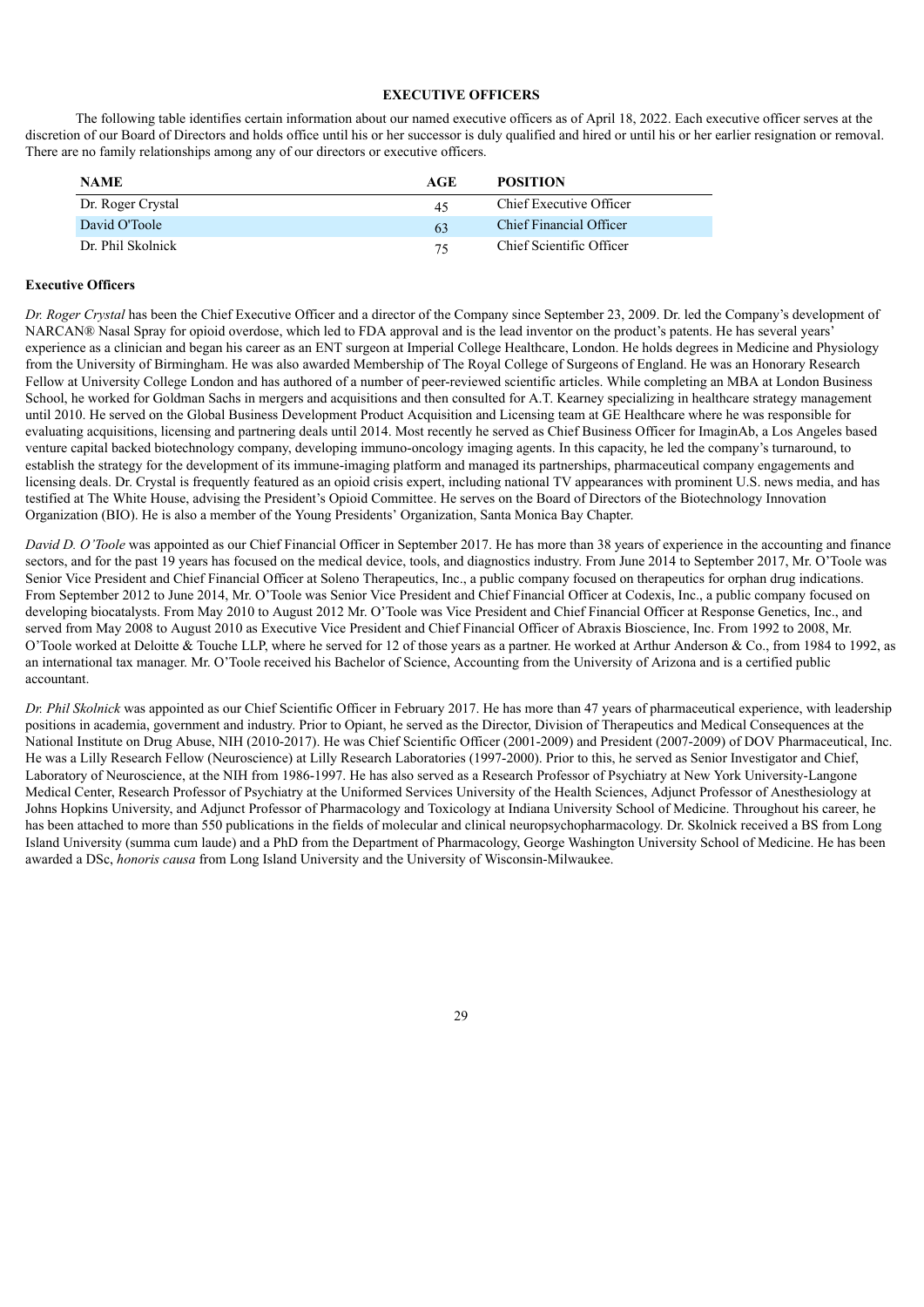#### **EXECUTIVE COMPENSATION**

The Summary Compensation Table below sets forth information regarding the compensation awarded to or earned by our named executive officers during the years ended December 31, 2021 and December 31, 2020:

| Name and principal<br>position                 | Year ended | <b>Salary</b> | <b>Non-Equity</b><br><b>Incentive Plan</b><br>Awards | Option<br>Awards <sup>(1)</sup> | <b>RSU</b> Awards | All other<br>Compensation | <b>Total</b> |
|------------------------------------------------|------------|---------------|------------------------------------------------------|---------------------------------|-------------------|---------------------------|--------------|
| Dr. Roger Crystal, Chief<br>Executive Officer  | 12/31/2020 | \$610,139     | $$183,042^{(8)}$                                     | \$298,115                       | \$185,640         | $$127.396^{(2)}$          | \$1,404,332  |
|                                                | 12/31/2021 | \$634,545     | \$285,545                                            | \$280,000                       | \$190,148         | $$87,608^{(3)}$           | \$1,477,846  |
| David O'Toole, Chief<br>Financial Officer      | 12/31/2020 | \$391,608     | \$119.049 <sup>(9)</sup>                             | \$90,250                        | \$56,440          | \$108,293(4)              | \$765,640    |
|                                                | 12/31/2021 | \$407,272     | \$145.803                                            | \$96,320                        | \$65,610          | $$71,664^{(5)}$           | \$786,669    |
| Dr. Phil Skolnick, Chief<br>Scientific Officer | 12/31/2020 | \$436,114     | $$135,974$ <sup>(10)</sup>                           | \$90,250                        | \$56,440          | $$113,696\,^{(6)}$        | \$832,474    |
|                                                | 12/31/2021 | \$446,708     | \$159,028                                            | \$96,320                        | \$65,610          | \$32,439 $(7)$            | \$800,106    |

(1) The amounts in this column reflect the aggregate grant date fair value of each option award granted, computed in accordance with FASB ASC Topic 718. For further information see Note 3 in our 2021 Annual Report on Form 10-K, filed on March 15, 2022. The table below lists the aggregate number of shares and additional information with respect to the outstanding option awards held by each of our named executive officers.

(2) Other compensation includes: (a) \$19,482 contributed by the Company to Dr. Crystal's 401(k) account; (b) \$31,118 in costs paid by the Company related to Dr. Crystal's health, vision and dental insurance; (c) \$5,000 in costs paid by the Company related to Dr. Crystal's life insurance (d) \$70,401 paid by the Company for accrued paid time off and (e) \$1,395 in other benefits.

- (3) Other compensation includes: (a) \$17,400 contributed by the Company to Dr. Crystal's 401(k) account; (b) \$32,378 in costs paid by the Company related to Dr. Crystal's health, vision and dental insurance; (c) \$8,500 in costs paid by the Company related to Dr. Crystal's life insurance (d) \$28,430 of compensation resulting from vesting of restricted stock units and (e) \$900 in other benefits.
- (4) Other compensation includes: (a) \$17,670 contributed by the Company to Mr. O'Toole's 401(k) account; (b) \$40,253 in costs paid by the Company related to Mr. O'Toole's health, vision and dental insurance; (c) \$3,813 in costs paid by the Company related to Mr. O'Toole's life insurance (d) \$45,186 paid by the Company for accrued paid time off and (e) \$1,100 in other benefits.
- (5) Other compensation includes: (a) \$17,400 contributed by the Company to Mr. O'Toole's 401(k) account; (b) \$35,830 in costs paid by the Company related to Mr. O'Toole's health, vision and dental insurance; (c) \$8,687 in costs paid by the Company related to Mr. O'Toole's life insurance (d) \$8,647 of compensation resulting from vesting of restricted stock units and (e) \$1,100 in other benefits.
- (6) Other compensation includes: (a) \$13,074 contributed by the Company to Dr. Skolnick's 401(k) account; (b) \$0 in costs paid by the Company related to Dr. Skolnick's health, vision and dental insurance; (c) \$5,000 in costs paid by the Company related to Dr. Skolnick's life insurance (d) \$45,336 from the exercise of stock options and (e) \$50,286 paid by the Company for accrued paid time off.
- (7) Other compensation includes: (a) \$13,609 contributed by the Company to Dr. Skolnick's 401(k) account; (b) \$0 in costs paid by the Company related to Dr. Skolnick's health, vision and dental insurance; (c) \$5,184 in costs paid by the Company related to Dr. Skolnick's life insurance and (d) \$8,647 of compensation resulting from vesting of restricted stock units.
- (8) Cash bonus of \$137,281 and 3,766 RSUs, 100% vesting in one year from date of grant and a value of \$45,760, based on the stock price of \$12.15 on the date of grant.
- (9) Cash bonus of \$89,287 and 2,450 RSUs, 100% vesting in one year from date of grant and a value of \$29,762, based on the stock price of \$12.15 on the date of grant.
- (10) Cash bonus of \$101,980 and 2,798 RSUs, 100% vesting in one year from date of grant and a value of \$33,993, based on the stock price of \$12.15 on the date of grant.
- (11) The amounts in this column reflect the aggregate fair value of the RSUs granted based on a stock price of \$13.60 on the date of grant in 2020 and on a stock price of \$12.15 on the date of grant in 2021. The table below lists the aggregate number of shares and additional information with respect to the outstanding RSUs held by each of our named executive officers.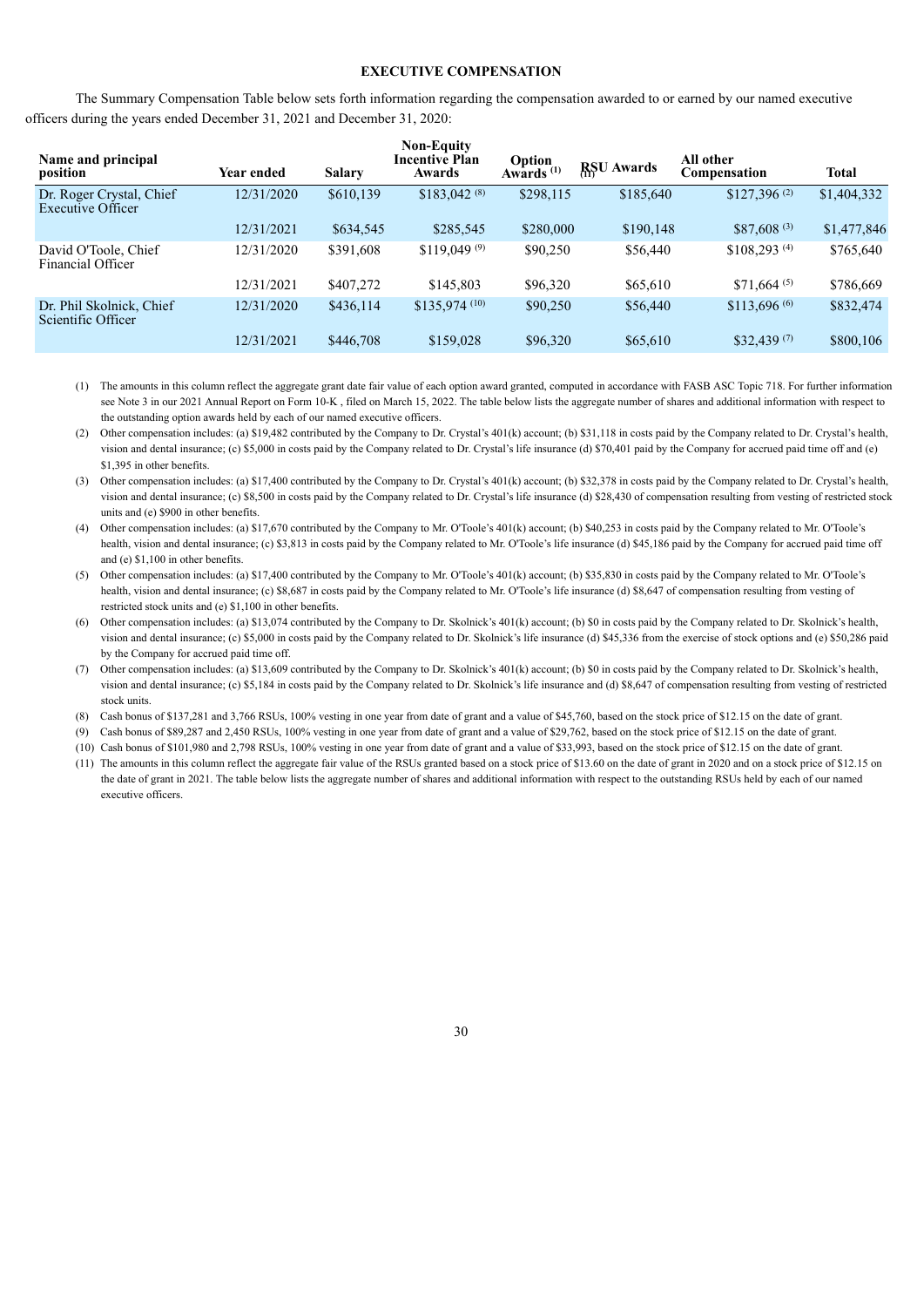#### **Employment Agreements**

We have entered into employment agreements with our named executive officers. The employment agreements provide for "at-will" employment and set forth the terms and conditions of employment, including annual base salary, target bonus opportunity, equity compensation, severance benefits and eligibility to participate in our employee benefit plans and programs. In connection with their employment, our named executive officers were each also required to execute our standard proprietary information and inventions agreement. The material terms of these employment agreements are summarized below. These summaries are qualified in their entirety by reference to the actual text of the employment agreements, which were filed as exhibits to the Current Report on Form 8-K that was filed with the SEC on January 11, 2018.

#### *The Crystal Employment Agreement*

The Company is party to that certain Employment Agreement with Dr. Roger Crystal, the Company's Chief Executive Officer, dated January 15, 2018, as amended on August 9, 2021 (the "Crystal Agreement"). All capitalized terms in the description not otherwise defined refer to terms in the Crystal Agreement.

Under the Crystal Agreement, Dr. Crystal will receive an annual base salary of \$634,545, be eligible for an annual cash bonus to be determined by the Compensation and Human Capital Committee, with a target of up to 50% of Dr. Crystal's base salary for each applicable fiscal year, and be eligible to participate in the Company's 2017 Long-Term Incentive Plan or other equity incentive plans as the Company may adopt. The Crystal Agreement contains restrictive covenants concerning confidentiality, non-solicitation and non-competition.

The Crystal Agreement may be terminated by Dr. Crystal or the Company at any time for any reason. In the event Dr. Crystal's employment is terminated by the Company without Cause, or by Dr. Crystal for Good Reason, Dr. Crystal will receive, provided that Dr. Crystal executes a Release, severance consisting of: (i) continued payments of his base salary then in effect for twelve (12) months following his date of termination, (ii) a lump-sum cash payment equal to 100% of his base salary then in effect, (iii) continued health coverage for twelve (12) months, in each case subject to the terms of the Crystal Agreement. In the event of Dr. Crystal's death or disability during the term of the Crystal Agreement, Dr. Crystal shall be entitled to any accrued amounts payable pursuant to the Crystal Agreement plus any earned but unpaid bonuses.

Termination By Company Without Cause or By Executive for Good Reason in Connection with a Change in Control. If at any time within one (1) year after a Change in Control occurs, the Executive is terminated without Cause and in the absence of any Disability, or the Executive resigns for Good Reason, then, in addition to the Accrued Amounts, the Company shall provide the following severance benefits to the Executive, subject to Executive timely executing, returning to the Company, and not revoking the Release Agreement:

(i) a lump-sum payment equal to three hundred percent (300.00%) of the Base Salary then in effect, less applicable tax and payroll withholdings and deductions, payable within sixty (60) days following the termination date, provided that if the Change in Control does not constitute a "change in control event" for purposes of Section 409A of the Code or if otherwise required by Section 409A of the Code, the amount in this subsection (i) shall be paid in installments as described in Section 4(d)(i) but over the twenty-four (24) month period following the termination date;

(ii) full vesting of all stock options, other equity-based awards and shares of the Company's stock, granted or awarded to the Executive pursuant to any Company compensation or benefit plan or arrangement that have not yet vested, effective upon the effective date of the Release Agreement; and

(iii) continuation of payment of the employer-contributions (as described below) for such employer-issued medical and dental coverage in which the Executive (and Executive's family members) participated at the time of separation, for a period of twelve (12) months following the termination date in the same manner and to the same extent as Executive would have received in the absence of termination; provided, however, that Insurance Continuation during the COBRA Period is subject to the Executive executing the Release Agreement, and is further subject to the Executive completing the COBRA enrollment process, which will be provided to the Executive separately, in a timely manner, and remaining eligible for COBRA coverage (including that Executive shall not be eligible for medical and dental coverage through a new employer). During the COBRA Period, the Company will continue to pay the same employer-based portion of the cost of the coverage as it did for Executive immediately prior to his/her separation, and the Executive's share of the cost of coverage for the full COBRA Period will be deducted in full from the CIC Severance Compensation. The Executive shall be responsible for the full COBRA premiums for COBRA coverage after the COBRA Period. The Executive agrees to promptly notify the Company of the Executive's coverage under an alternative health plan upon becoming covered by such alternative plan. The COBRA health care continuation coverage period under section 4980B of the Code shall run concurrently with the COBRA Period.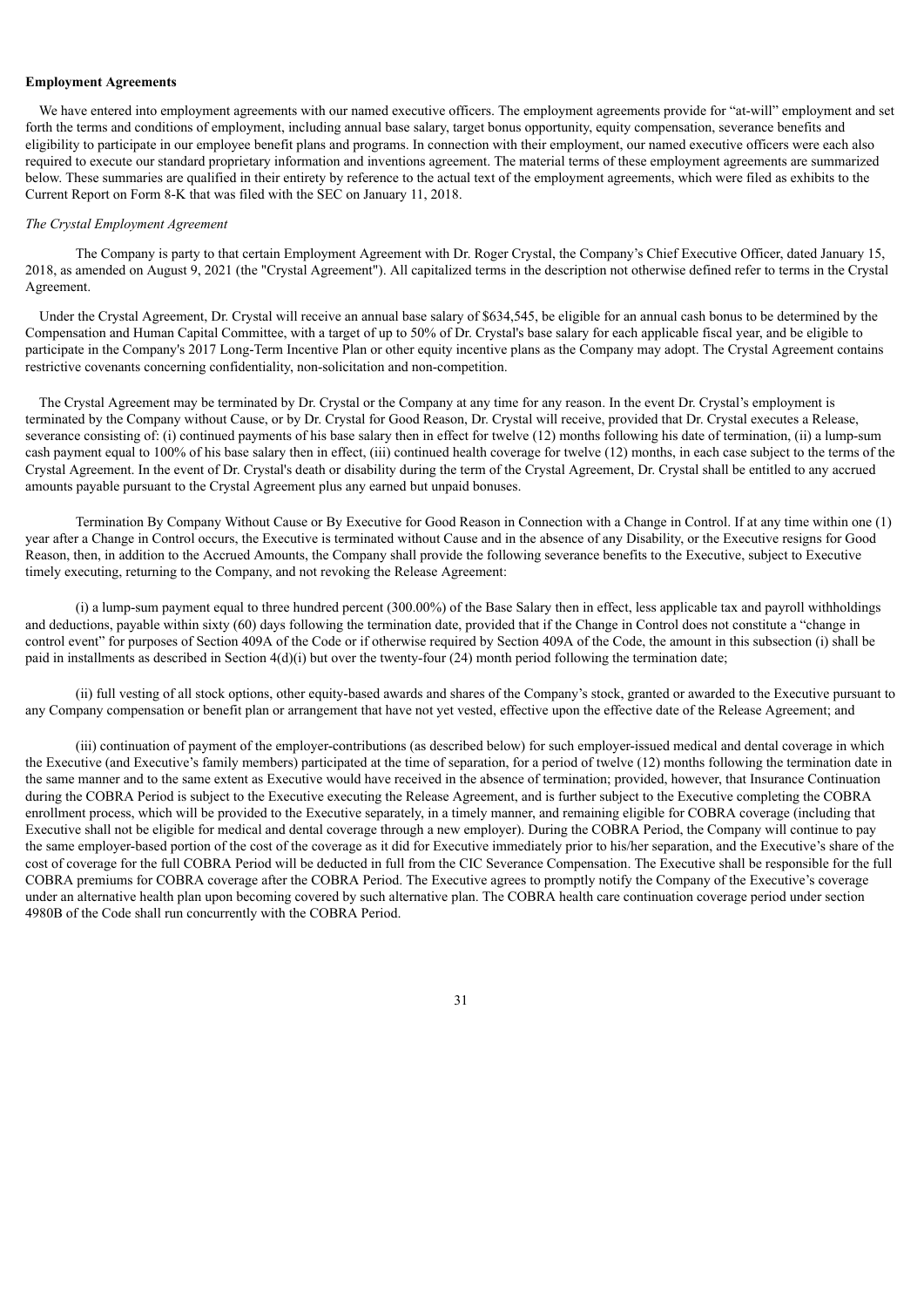(iv) For the avoidance of doubt, if the Company terminates the Executive's employment without Cause and in the absence of any Disability, or the Executive terminates employment for Good Reason, the Executive will be eligible to receive the severance benefits in Section 4(d) or 4(e), but not both.

### *The O'Toole Employment Agreement*

The Company is party to that certain Employment Agreement with David O'Toole, the Company's Chief Financial Officer, dated January 11, 2018, as amended on August 9, 2021 (the "O'Toole Agreement"). All capitalized terms in the description not otherwise defined refer to terms in the O'Toole Agreement.

Under the O'Toole Agreement, Mr. O'Toole will receive an annual base salary of \$407,272, be eligible for an annual cash bonus to be determined by the Compensation and Human Capital Committee, with a target of up to 40% of Mr. O'Toole's base salary for each applicable fiscal year, and be eligible to participate in the Company's 2017 Long-Term Incentive Plan or other equity incentive plans as the Company may adopt. The O'Toole Agreement contains restrictive covenants concerning confidentiality, non-solicitation and non-competition.

The O'Toole Agreement may be terminated by Mr. O'Toole or the Company at any time for any reason. In the event Mr. O'Toole's employment is terminated by the Company without Cause, or by Mr. O'Toole for Good Reason, Mr. O'Toole will receive, provided that Mr. O'Toole executes a Release, severance consisting of: (i) continued payments of his base salary then in effect for twelve (12) months following his date of termination, (ii) a lump-sum cash payment equal to 100% of his base salary then in effect, (iii) continued health coverage for twelve (12) months, in each case subject to the terms of the O'Toole Agreement. In the event of Mr. O'Toole's death or disability during the term of the O'Toole Agreement, Mr. O'Toole shall be entitled to any accrued amounts payable pursuant to the O'Toole Agreement plus any earned but unpaid bonuses.

Termination By Company Without Cause or By Executive for Good Reason in Connection with a Change in Control. If at any time within one (1) year after a Change in Control occurs, the Executive is terminated without Cause and in the absence of any Disability, or the Executive resigns for Good Reason, then, in addition to the Accrued Amounts, the Company shall provide the following severance benefits to the Executive, subject to Executive timely executing, returning to the Company, and not revoking the Release Agreement:

(i) a lump-sum payment equal to two hundred percent (200.00%) of the Base Salary then in effect, less applicable tax and payroll withholdings and deductions, payable within sixty (60) days following the termination date, provided that if the Change in Control does not constitute a "change in control event" for purposes of Section 409A of the Code or if otherwise required by Section 409A of the Code, the amount in this subsection (i) shall be paid in installments as described in Section 4(d)(i) but over the twenty-four (24) month period following the termination date;

(ii) full vesting of all stock options, other equity-based awards and shares of the Company's stock, granted or awarded to the Executive pursuant to any Company compensation or benefit plan or arrangement that have not yet vested, effective upon the effective date of the Release Agreement; and

(iii) continuation of payment of the employer-contributions (as described below) for such employer-issued medical and dental coverage in which the Executive (and Executive's family members) participated at the time of separation, for a period of twelve (12) months following the termination date in the same manner and to the same extent as Executive would have received in the absence of termination; provided, however, that Insurance Continuation during the COBRA Period is subject to the Executive executing the Release Agreement, and is further subject to the Executive completing the COBRA enrollment process, which will be provided to the Executive separately, in a timely manner, and remaining eligible for COBRA coverage (including that Executive shall not be eligible for medical and dental coverage through a new employer). During the COBRA Period, the Company will continue to pay the same employer-based portion of the cost of the coverage as it did for Executive immediately prior to his/her separation, and the Executive's share of the cost of coverage for the full COBRA Period will be deducted in full from the CIC Severance Compensation. The Executive shall be responsible for the full COBRA premiums for COBRA coverage after the COBRA Period. The Executive agrees to promptly notify the Company of the Executive's coverage under an alternative health plan upon becoming covered by such alternative plan. The COBRA health care continuation coverage period under section 4980B of the Code shall run concurrently with the COBRA Period.

(iv) For the avoidance of doubt, if the Company terminates the Executive's employment without Cause and in the absence of any Disability, or the Executive terminates employment for Good Reason, the Executive will be eligible to receive the severance benefits in Section 4(d) or 4(e), but not both.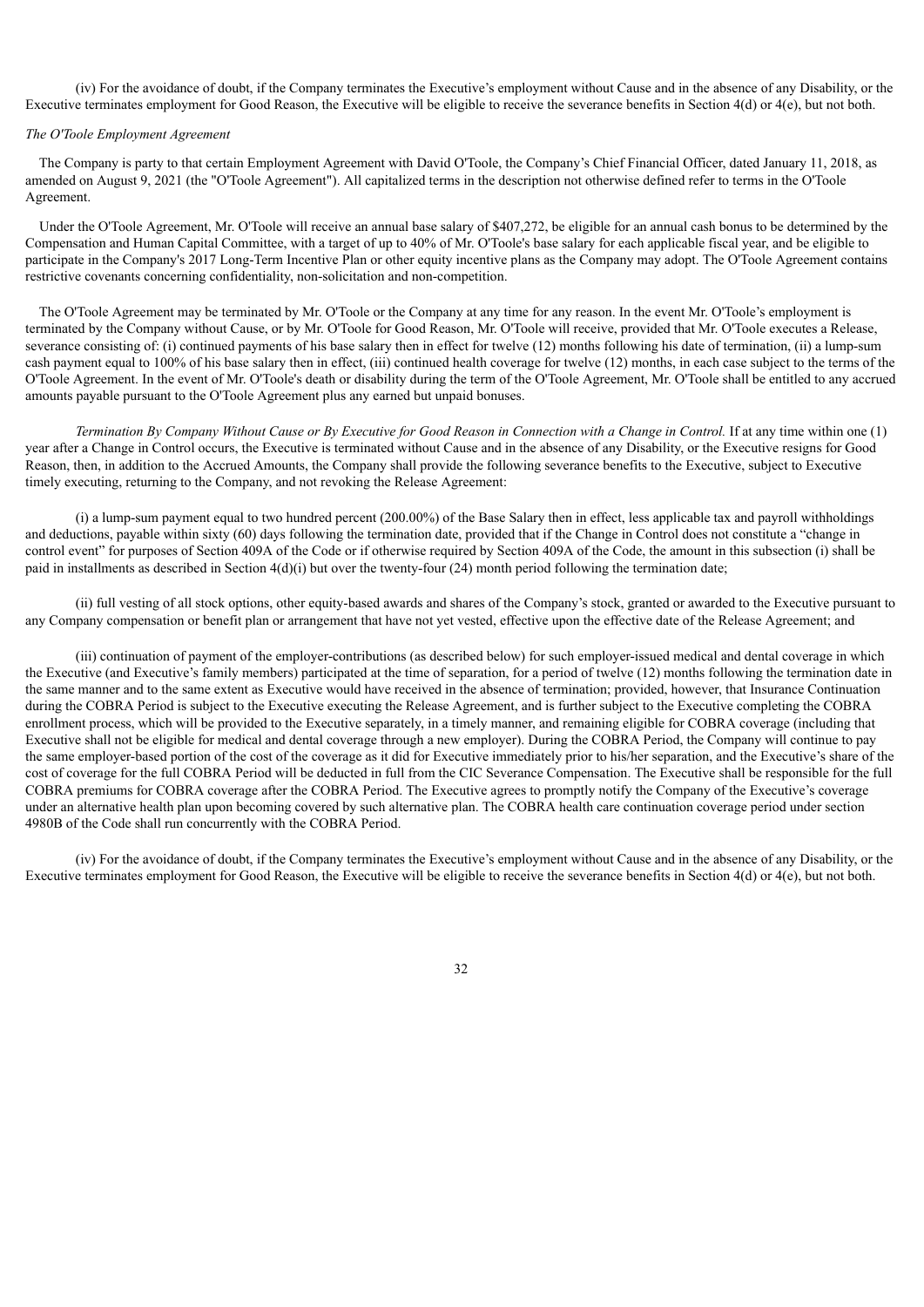### *The Skolnick Employment Agreement*

The Company is party to that certain Employment Agreement with Dr. Phil Skolnick, the Company's Chief Scientific Officer, dated January 11, 2018, as amended on August 9, 2021 (the "Skolnick Agreement"). All capitalized terms in the description not otherwise defined refer to terms in the Skolnick Agreement.

Under the Skolnick Agreement, Dr. Skolnick will receive an annual base salary of \$446,709, be eligible for an annual cash bonus to be determined by the Compensation and Human Capital Committee, with a target of up to 40% of Dr. Skolnick's base salary for each applicable fiscal year, and be eligible to participate in the Company's 2017 Long-Term Incentive Plan or other equity incentive plans as the Company may adopt. The Skolnick Agreement contains restrictive covenants concerning confidentiality, non-solicitation and non-competition.

The Skolnick Agreement may be terminated by Dr. Skolnick or the Company at any time for any reason. In the event Dr. Skolnick's employment is terminated by the Company without Cause, or by Dr. Skolnick for Good Reason, Dr. Skolnick will receive, provided that Dr. Skolnick executes a Release, severance consisting of: (i) continued payments of his base salary then in effect for twelve (12) months following his date of termination, (ii) a lump-sum cash payment equal to 100% of his base salary then in effect, (iii) continued health coverage for twelve (12) months, in each case subject to the terms of the Skolnick Agreement. In the event of Dr. Skolnick's death or disability during the term of the Skolnick Agreement, Dr. Skolnick shall be entitled to any accrued amounts payable pursuant to the Skolnick Agreement plus any earned but unpaid bonuses.

Termination By Company Without Cause or By Executive for Good Reason in Connection with a Change in Control. If at any time within one (1) year after a Change in Control occurs, the Executive is terminated without Cause and in the absence of any Disability, or the Executive resigns for Good Reason, then, in addition to the Accrued Amounts, the Company shall provide the following severance benefits to the Executive, subject to Executive timely executing, returning to the Company, and not revoking the Release Agreement:

(i) a lump-sum payment equal to two hundred percent (200.00%) of the Base Salary then in effect, less applicable tax and payroll withholdings and deductions, payable within sixty (60) days following the termination date, provided that if the Change in Control does not constitute a "change in control event" for purposes of Section 409A of the Code or if otherwise required by Section 409A of the Code, the amount in this subsection (i) shall be paid in installments as described in Section 4(d)(i) but over the twenty-four (24) month period following the termination date;

(ii) full vesting of all stock options, other equity-based awards and shares of the Company's stock, granted or awarded to the Executive pursuant to any Company compensation or benefit plan or arrangement that have not yet vested, effective upon the effective date of the Release Agreement; and

(iii) continuation of payment of the employer-contributions (as described below) for such employer-issued medical and dental coverage in which the Executive (and Executive's family members) participated at the time of separation, for a period of twelve (12) months following the termination date in the same manner and to the same extent as Executive would have received in the absence of termination; provided, however, that Insurance Continuation during the COBRA Period is subject to the Executive executing the Release Agreement, and is further subject to the Executive completing the COBRA enrollment process, which will be provided to the Executive separately, in a timely manner, and remaining eligible for COBRA coverage (including that Executive shall not be eligible for medical and dental coverage through a new employer). During the COBRA Period, the Company will continue to pay the same employer-based portion of the cost of the coverage as it did for Executive immediately prior to his/her separation, and the Executive's share of the cost of coverage for the full COBRA Period will be deducted in full from the CIC Severance Compensation. The Executive shall be responsible for the full COBRA premiums for COBRA coverage after the COBRA Period. The Executive agrees to promptly notify the Company of the Executive's coverage under an alternative health plan upon becoming covered by such alternative plan. The COBRA health care continuation coverage period under section 4980B of the Code shall run concurrently with the COBRA Period.

<span id="page-37-0"></span>(iv) For the avoidance of doubt, if the Company terminates the Executive's employment without Cause and in the absence of any Disability, or the Executive terminates employment for Good Reason, the Executive will be eligible to receive the severance benefits in Section 4(d) or 4(e), but not both.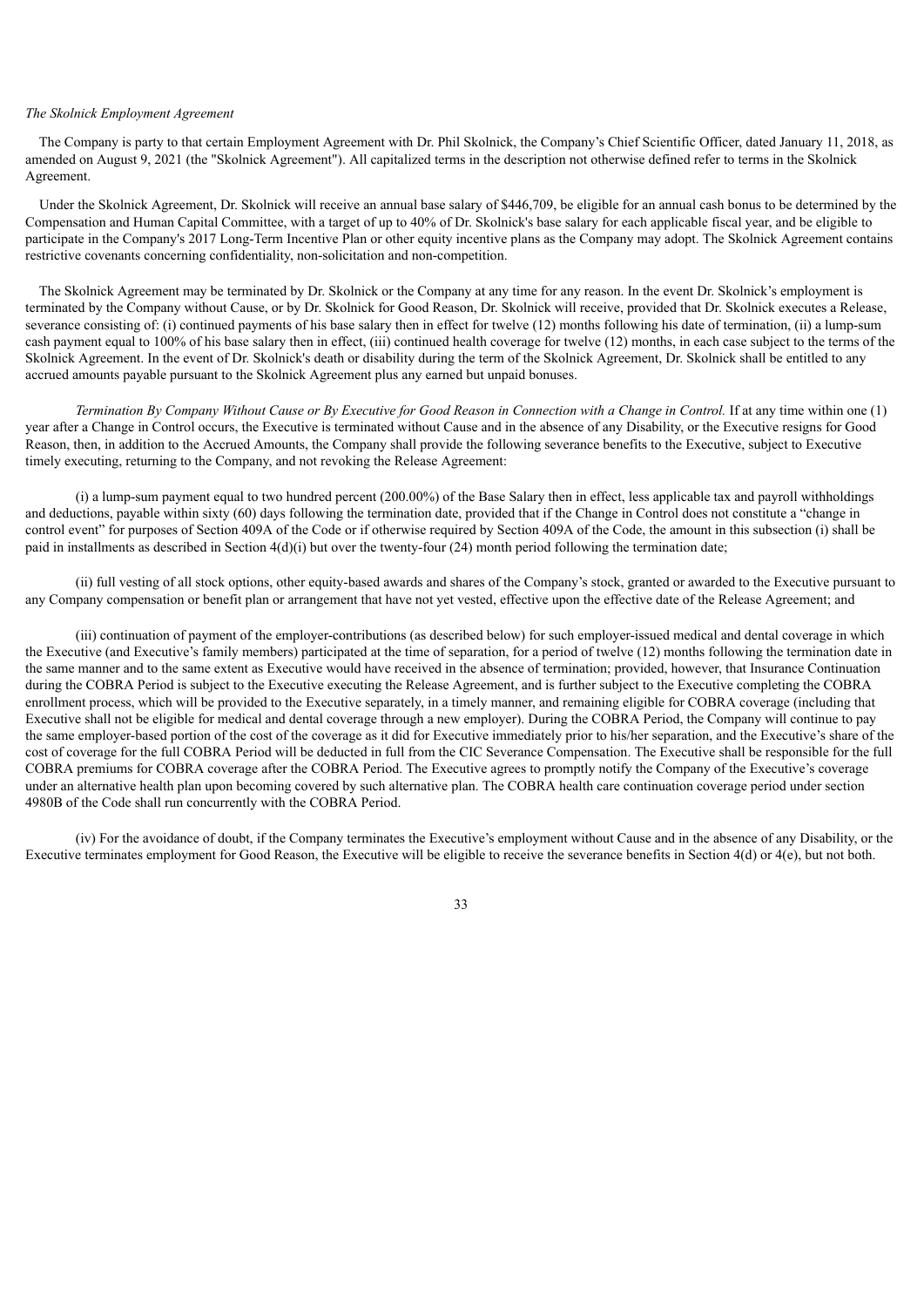## **Outstanding equity awards at December 31, 2021**

The following table provides information regarding outstanding equity awards held by our named executive officers as of December 31, 2021.

|                   |                   |                | <b>Number of Securities underlying</b><br><b>Options</b> |               | Option              |                                  |  |
|-------------------|-------------------|----------------|----------------------------------------------------------|---------------|---------------------|----------------------------------|--|
| Name              | <b>Grant date</b> | <b>RSUs</b>    | Exercisable                                              | Unexercisable | Exercise<br>Price   | <b>Option Expiration</b><br>Date |  |
| Dr. Roger Crystal | 12/30/2013        |                | 25,000                                                   |               | $\mathbf S$<br>6.00 | 12/30/2023                       |  |
| Dr. Roger Crystal | 6/15/2014         |                | 150,000                                                  |               | \$<br>5.00          | 6/14/2024                        |  |
| Dr. Roger Crystal | 10/27/2015        |                | 400,000                                                  |               | \$<br>7.25          | 10/26/2025                       |  |
| Dr. Roger Crystal | 01/15/2019        |                | $9,625^{(2)}$                                            | 3,575 \$      | 14.62               | 01/14/2029                       |  |
| Dr. Roger Crystal | 01/07/2020        |                | $13,057^{(2)}$                                           | 14,193 \$     | 13.60               | 01/06/2030                       |  |
| Dr. Roger Crystal | 01/07/2020        | $13,650^{(3)}$ |                                                          |               |                     |                                  |  |
| Dr. Roger Crystal | 01/26/2021        |                | $7,161^{(2)}$                                            | 24,089 \$     | 12.15               | 01/25/2031                       |  |
| Dr. Roger Crystal | 01/26/2021        | $15,650^{(3)}$ |                                                          |               |                     |                                  |  |
| David O'Toole     | 9/11/2017         |                | 150,000                                                  |               | \$<br>36.00         | 9/11/2027                        |  |
| David O'Toole     | 1/4/2018          |                | 13,200                                                   |               | \$<br>24.84         | 1/3/2028                         |  |
| David O'Toole     | 01/03/2019        |                | $24,063$ <sup>(2)</sup>                                  | 8,937\$       | 13.61               | 01/02/2029                       |  |
| David O'Toole     | 01/07/2020        |                | $3,953^{(2)}$                                            | 4,297\$       | 13.60               | 01/06/2030                       |  |
| David O'Toole     | 01/07/2020        | 4,150 $(3)$    |                                                          |               |                     |                                  |  |
| David O'Toole     | 01/26/2021        |                | $2,464^{(2)}$                                            | 8,286\$       | 12.15               | 01/25/2031                       |  |
| David O'Toole     | 01/26/2021        | $5,400^{(3)}$  |                                                          |               |                     |                                  |  |
| Dr. Phil Skolnick | 2/6/2017          |                | 40,000                                                   |               | $\mathbf S$<br>9.00 | 2/5/2027                         |  |
| Dr. Phil Skolnick | 01/03/2019        |                | $9,625^{(2)}$                                            | 3,575 \$      | 13.61               | 01/02/2029                       |  |
| Dr. Phil Skolnick | 01/07/2020        |                | $3,953^{(2)}$                                            | 4,297\$       | 13.60               | 01/06/2030                       |  |
| Dr. Phil Skolnick | 01/07/2020        | $4,150^{(3)}$  |                                                          |               |                     |                                  |  |
| Dr. Phil Skolnick | 01/26/2021        |                | $2,464^{(2)}$                                            | 8,286 \$      | 12.15               | 01/25/2031                       |  |
| Dr. Phil Skolnick | 01/26/2021        | $5,400^{(3)}$  |                                                          |               |                     |                                  |  |

(2) The shares subject to the stock option vest over a four-year period as follows: 1/48th of the shares vest each monthly subject to the continued service with us through each vesting date.

(3) The restricted stock units vest 25% on the one, two, three and four year anniversary of the grant date.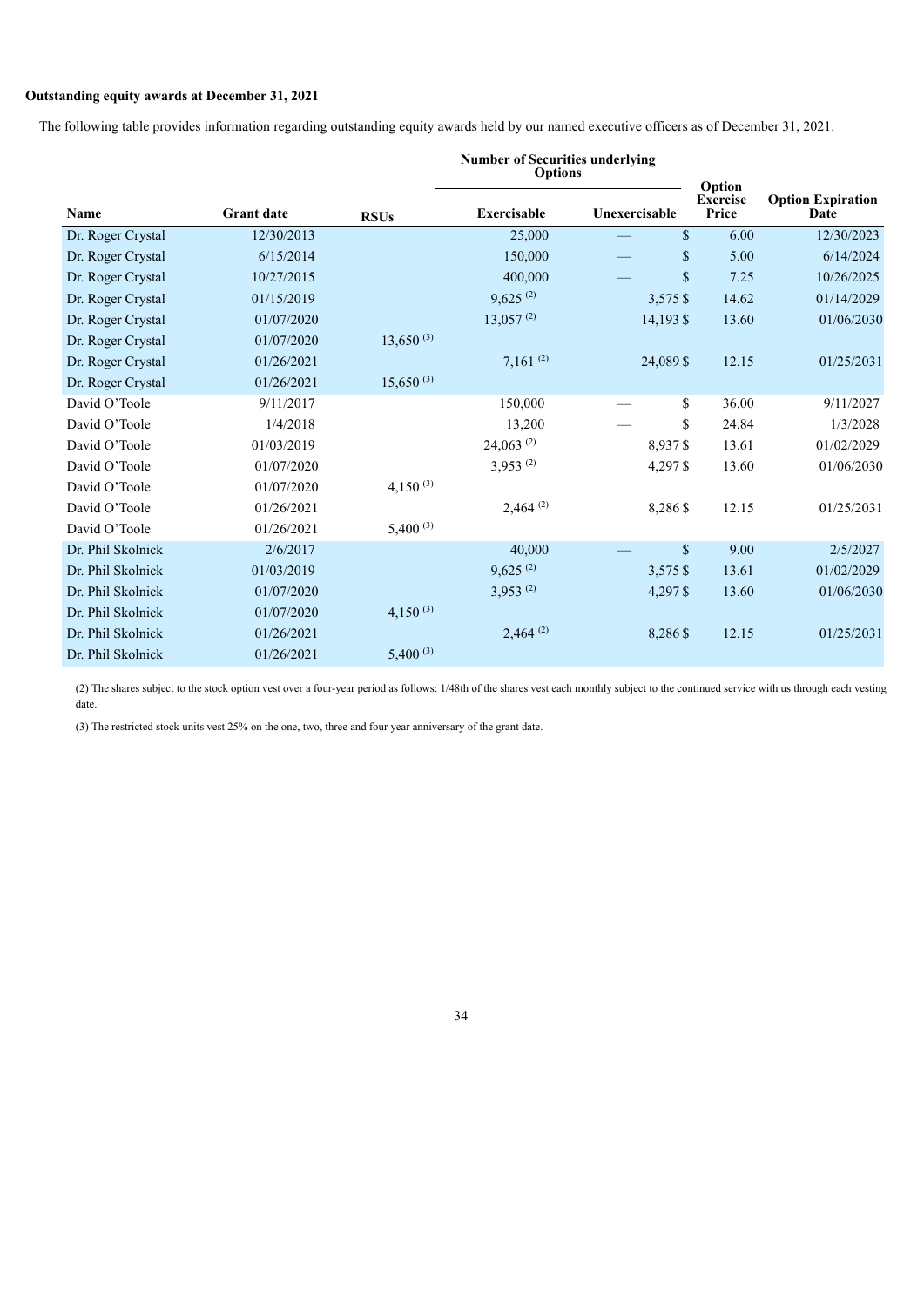## **Options Exercised and Stock Vested**

The following table provides information regarding exercises of stock options and vesting of RSU award by our named executive officers as of December 31, 2021.

|                   | <b>Option Awards</b>                                             |                                      | <b>Stock Awards</b>                                   |                                    |  |
|-------------------|------------------------------------------------------------------|--------------------------------------|-------------------------------------------------------|------------------------------------|--|
| Name              | <b>Number of Shares</b><br><b>Acquired on</b><br><b>Exercise</b> | Value Realized on<br><b>Exercise</b> | <b>Number of Shares</b><br><b>Acquired on Vesting</b> | Value Realized on<br>Vesting $(1)$ |  |
| Dr. Roger Crystal |                                                                  |                                      | 3,413                                                 | \$28,430                           |  |
| David O'Toole     |                                                                  |                                      | 1,038                                                 | \$8,647                            |  |
| Dr. Phil Skolnick |                                                                  |                                      | 1,038                                                 | \$8,647                            |  |

<span id="page-39-0"></span>(1) The value realized on vesting is calculated as the closing price of our common stock on the date of vested multiplied by the number of restricted stock units vested.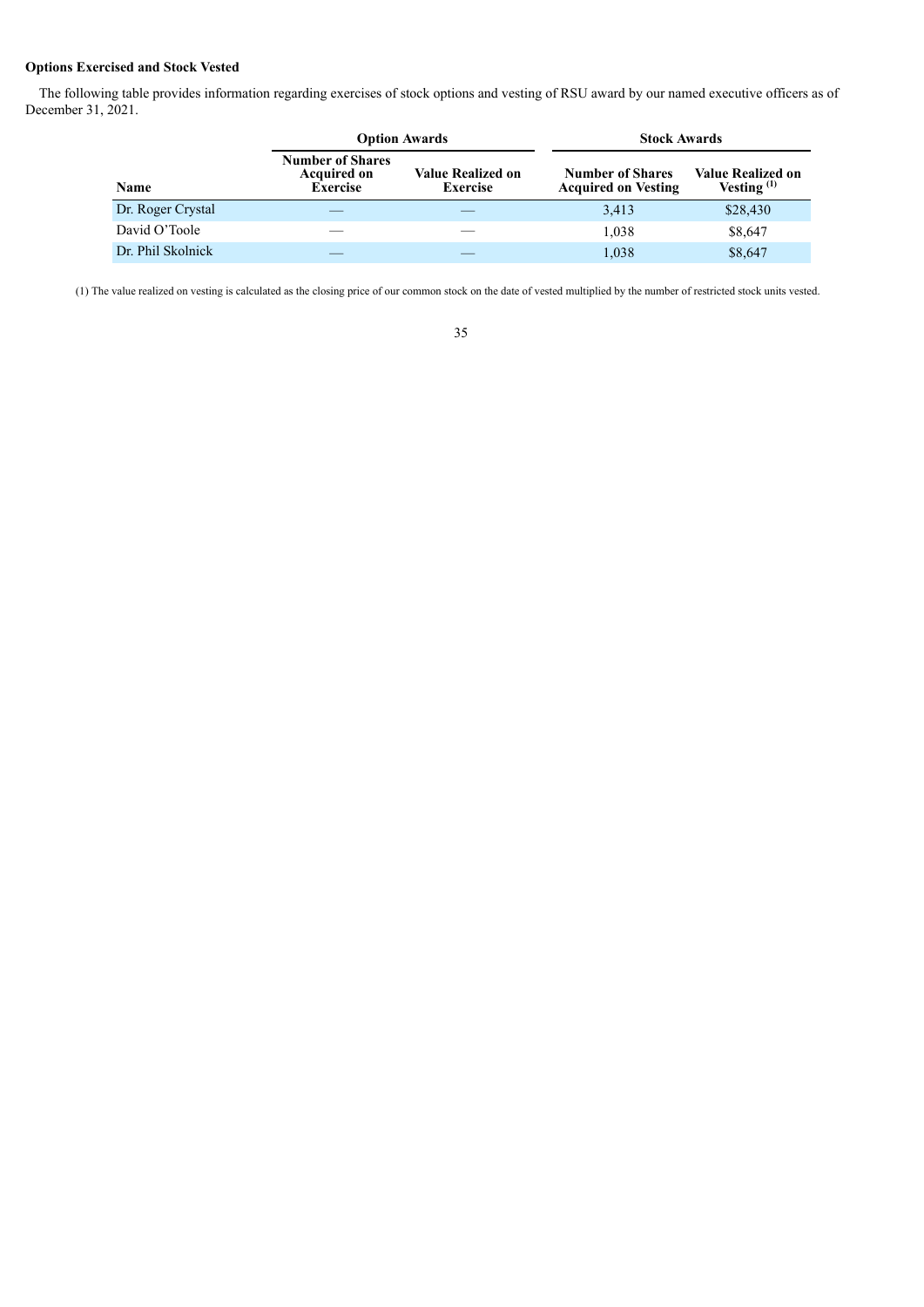### **Compensation and Human Capital Committee Report**

The information contained in the following Compensation and Human Capital Committee Report shall not be deemed to be soliciting material or to be filed with the Securities and Exchange Commission, nor shall such information be incorporated by reference into any future filing under the Securities Act of 1933, as amended, or the Securities Exchange Act of 1934, as amended, except to the extent that the Company specifically incorporates it by reference in *such filing.*

The Compensation and Human Capital Committee reviewed the Compensation Discussion and Analysis, along with the Executive Compensation, and discussed its contents with our management. Based on the review and discussions, the Compensation and Human Capital Committee has recommended that the Compensation Discussion and Analysis and Executive Compensation be included in this proxy statement and incorporated by reference in our Annual Report on Form 10-K for the year ended December 31, 2021.

<span id="page-40-0"></span>Respectfully submitted by the members of the Compensation and Human Capital Committee of the Board of Directors:

Ann MacDougall (Chair) Dr. Gabrielle Silver Thomas T. Thomas Richard Daly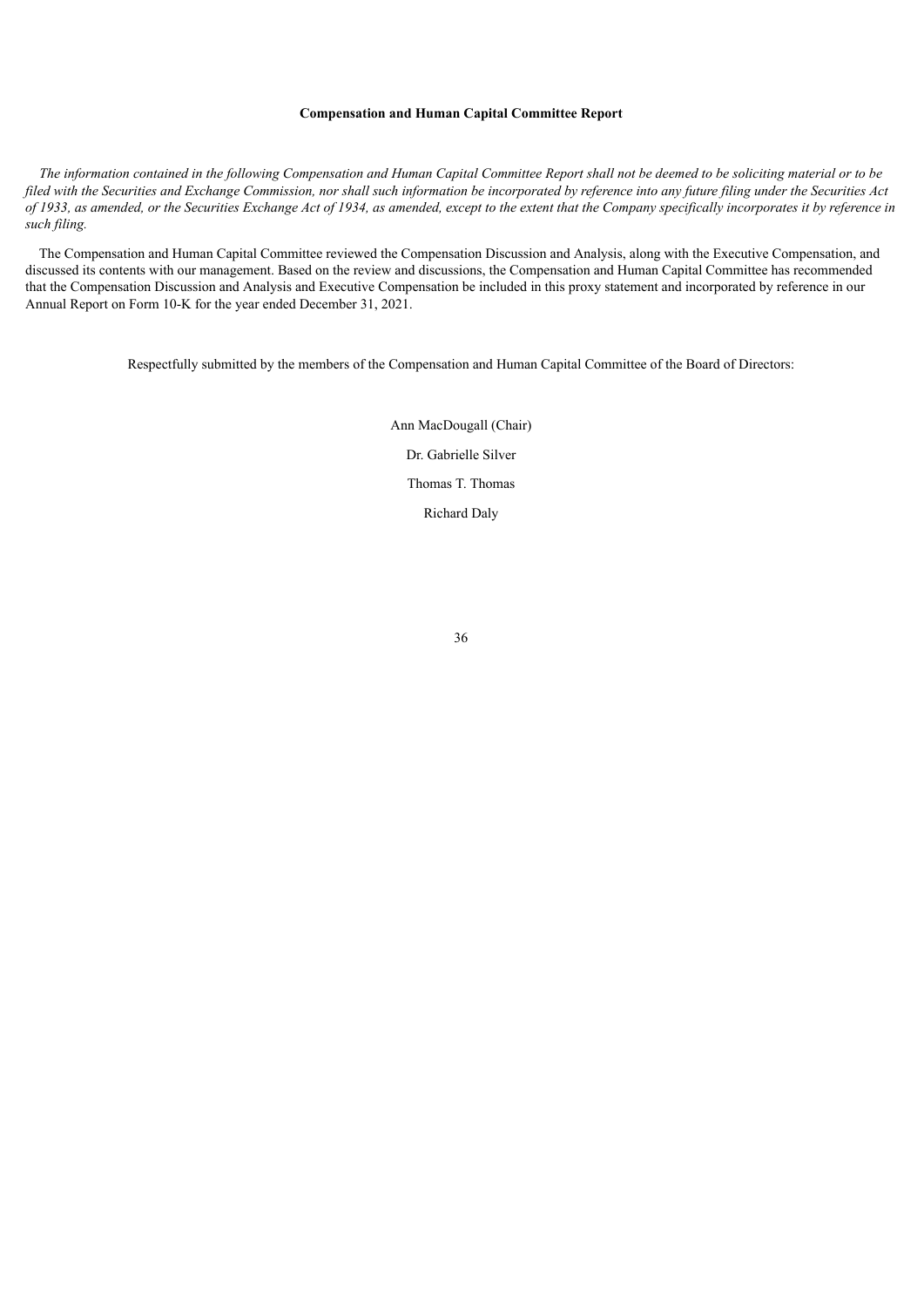## **SECURITY OWNERSHIP OF CERTAIN BENEFICIAL OWNERS AND MANAGEMENT**

The following table sets forth certain information with respect to the beneficial ownership of our Common Stock at April 18, 2022, for:

- each of our directors;
- each or our named executive officers
- all of our current directors and executive officers as a group; and
- each person, or group of affiliated persons, who beneficially owned more than 5% of our Common Stock.

We have determined beneficial ownership in accordance with the rules of the Securities Exchange and Commission, and the information is not necessarily indicative of beneficial ownership for any other purpose. Except as indicated by the footnotes below, we believe, based on information furnished to us, that the persons and entities named in the table below have sole voting and sole investment power with respect to all shares of Common Stock that they beneficially owned, subject to applicable community property laws.

Applicable percentage ownership is based on 5,069,605 shares of Common Stock outstanding as of March 14, 2022, as reported on our Annual Report on Form 10-K for the year ended December 31, 2021, filed with the SEC on March 15, 2022.

For purposes of computing the percentage of outstanding shares of the Company's Common Stock held by each person or group of persons named above, any shares that such person or persons has the right to acquire within 60 days of April 18, 2022 is deemed to be outstanding, but is not deemed to be outstanding for the purpose of computing the percentage ownership of any other person. The inclusion herein of any shares listed as beneficially owned does not constitute an admission of beneficial ownership.

Unless otherwise specified, the address of each of the persons set forth below is to the care of the Company at the address of: 233 Wilshire Blvd., Suite 400, Santa Monica, California 90401.

|                                                                                               | <b>Shares Beneficially Owned</b> |               |  |
|-----------------------------------------------------------------------------------------------|----------------------------------|---------------|--|
| <b>Name of Beneficial Owner</b>                                                               | Number of<br><b>Shares</b>       | $\frac{0}{0}$ |  |
| 5% Stockholders                                                                               |                                  |               |  |
| Dr. Roger Crystal <sup>(1)</sup>                                                              | 636,594                          | 11.20%        |  |
| Dr. Michael Sinclair $(2)$                                                                    | 565,170                          | 10.29%        |  |
| Moorehead LLC <sup>(3)</sup>                                                                  | 278,800                          | 5.21%         |  |
|                                                                                               |                                  |               |  |
| <b>Named Executive Officers and Directors</b>                                                 |                                  |               |  |
| Dr. Roger Crystal <sup>(1)</sup>                                                              | 636,594                          | 11.20%        |  |
| Dr. Michael Sinclair <sup>(2)</sup>                                                           | 565,170                          | 10.39%        |  |
| Ann MacDougall <sup>(4)</sup>                                                                 | 33,179                           | $\ast$        |  |
| Dr. Gabrielle Silver <sup><math>(5)</math></sup>                                              | 28,843                           | $\ast$        |  |
| Thomas T. Thomas $(6)$                                                                        | 20,375                           | $\ast$        |  |
| Richard Daly <sup>(7)</sup>                                                                   | 18,300                           | $\ast$        |  |
| Craig Collard <sup>(8)</sup>                                                                  | 28,533                           | $\ast$        |  |
| Dr. Lorianne Masuoka <sup>(9)</sup>                                                           | 3,250                            | $\ast$        |  |
| David O'Toole <sup>(10)</sup>                                                                 | 218,675                          | 4.15%         |  |
| Dr. Phil Skolnick <sup>(11)</sup>                                                             | 65,201                           | 1.27%         |  |
| All current directors and current executive officers as a group $(11 \text{ persons})$ $(12)$ | 1,618,120                        | 25.15%        |  |

\* Less than 1%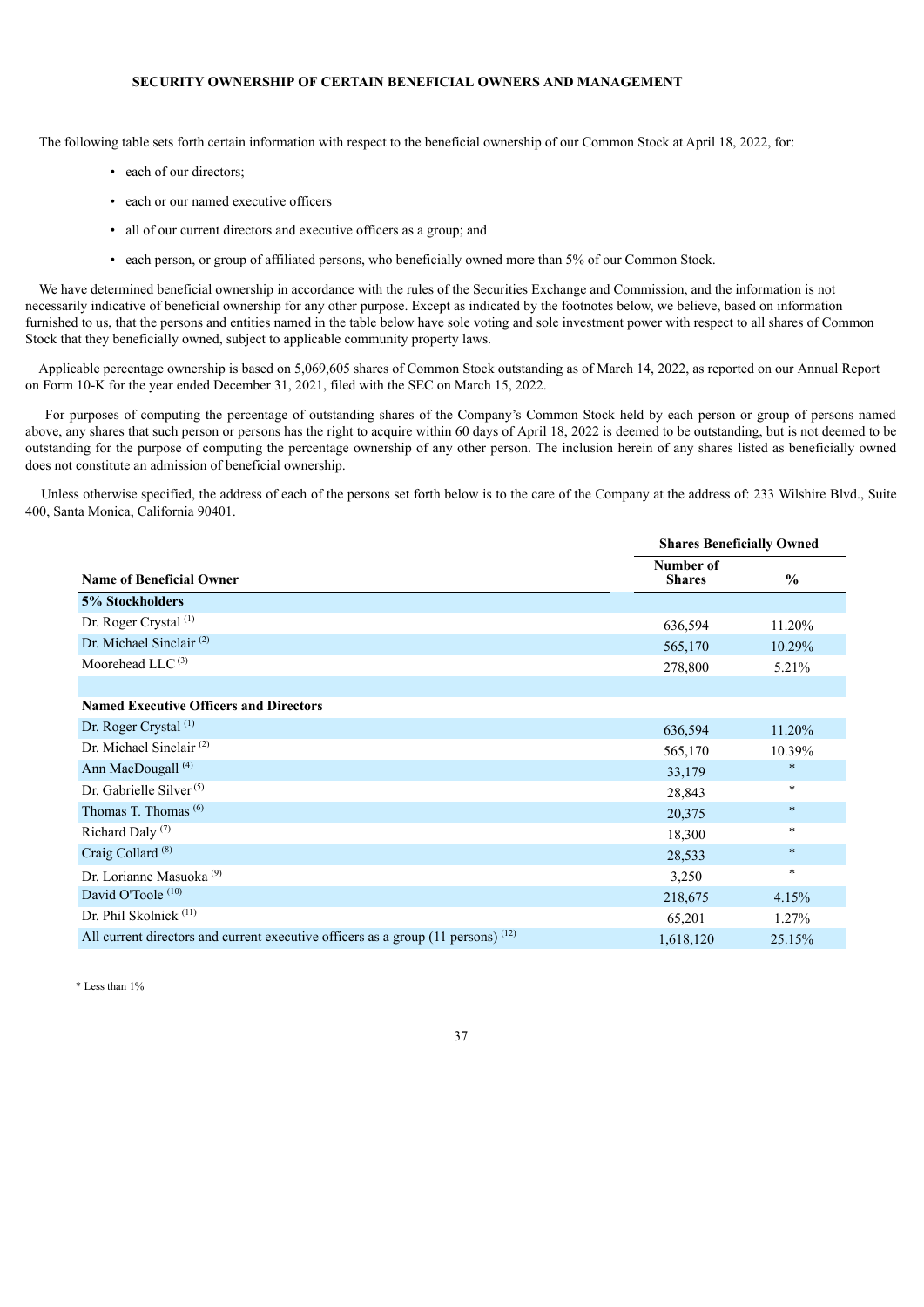(1) This amount includes: (1) 613,155 shares of Common Stock issuable upon the exercise of stock options, and (2) 23,439 shares of Common Stock.

(2) This amount includes: (1) zero shares of Common Stock issuable upon the exercise of warrants; (2) 425,000 shares of Common Stock issuable upon exercise of stock options; (3) 40,720 shares held in certificate form directly by Dr. Sinclair; (4) 27,450 shares held in certificate form indirectly by: (i) Proton Therapy USA, a entity owned jointly by Dr. Sinclair and his son (5,000 shares); (ii) one pension fund (10,000 shares); (iii) a second pension fund (2,000 shares); (iv) Clearsearch Ltd., an entity who holds the shares for the benefit of Dr. Sinclair (2,650 shares); and (v) Eastkings Pension Fund, an entity which holds the shares for the benefit of Dr. Sinclair's wife (7,800 shares); (5) 32,000 shares held in electronic form for the benefit of Dr. Sinclair; (6) 10,000 shares held by Dr. Sinclair as nominee for Penelope Sinclair and (7) 30,000 shares held by the Sinclair Montrose Trust Ltd.

(3) This amount includes 278,800 shares of Common Stock issuable on the exercise of warrants.

(4) This amount includes: (1) 10,000 shares of Common Stock issuable upon exercise of stock options, (2) 2,000 shares of Common Stock issuable upon the vesting of restricted stock units, and (3) 21,179 shares of Common Stock.

(5) This amount includes: (1) 10,000 shares of Common Stock issuable upon exercise of stock options, (2) 2,000 shares of Common Stock issuable upon the vesting of restricted stock units and (3) 16,843 shares of Common Stock.

(6) This amount includes: (1) 10,000 shares of Common Stock issuable upon exercise of stock options, (2) 2,000 shares of Common Stock issuable upon the vesting of restricted stock units, and (3) 8,375 shares of Common Stock.

(7) This amount includes: (1) 12,500 shares of Common Stock issuable upon exercise of stock options, (3) 2,000 shares of Common Stock issuable upon the vesting of restricted stock units and (3) 3,800 shares of Common Stock.

(8) This amount includes: (1) 11,250 shares of Common Stock issuable upon exercise of stock options, (3) 2,000 shares of Common Stock issuable upon the vesting of restricted stock units, and (3) 15,283 shares of Common Stock.

(9) This amount includes: (1) 1,250 shares of Common Stock issuable upon exercise of stock options, (2) 2,000 shares of Common Stock issuable upon the vesting of restricted stock units and (3) zero shares of Common Stock..

(10) This amount includes: (1) 200,179 shares of Common Stock issuable upon exercise of stock options, (2) zero shares of Common Stock issuable upon the vesting of restricted stock units, and (3) 18,496 shares of Common Stock.

(11) This amount includes: (1) 59,843 shares of Common Stock issuable upon exercise of stock options, (2) zero shares of Common Stock issuable upon the vesting of restricted stock units, and (3) 5,358 shares of Common Stock

<span id="page-42-0"></span>(12) This amount includes: (1) 1,353,177 shares of Common Stock issuable upon the exercise of stock options, (2) 12,000 shares of Common Stock issuable upon the vesting of restricted stock units , and (3) 252,943 shares of Common Stock.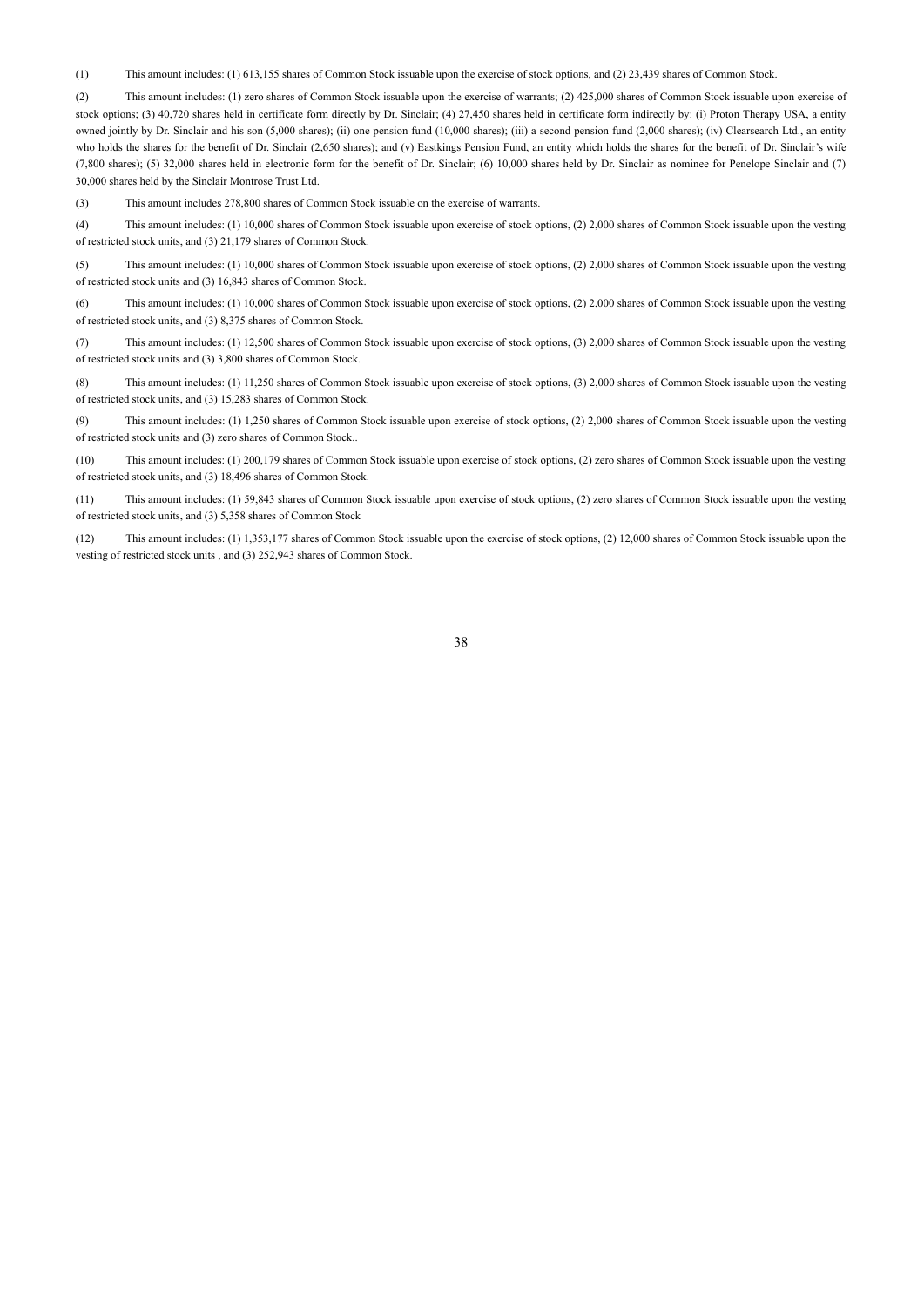# *Equity Compensation Plan Information*

The following table provides equity compensation plan information as of December 31, 2021:

<span id="page-43-0"></span>

| <b>Plan Category</b>                                           | Number of securities to<br>be issued upon exercise<br>of outstanding options |               | Weighted-average<br>exercise price of<br>outstanding options | Number of<br>securities to be<br>issued upon<br>vesting of<br>outstanding<br><b>RSUs</b> | Number of<br>securities remaining<br>available for future<br>issuance under<br>equity<br>compensation plans |
|----------------------------------------------------------------|------------------------------------------------------------------------------|---------------|--------------------------------------------------------------|------------------------------------------------------------------------------------------|-------------------------------------------------------------------------------------------------------------|
| 2017 Long Term Incentive Plan<br>approved by security holders  | 759,058                                                                      | <sup>S</sup>  | 19.61                                                        | 105,966                                                                                  | 104,255                                                                                                     |
| Equity compensation plans not<br>approved by security holders  | 1,950,500                                                                    | <sup>\$</sup> | 7.17                                                         | N/A                                                                                      | N/A                                                                                                         |
| 2021 Inducement Grant Plan not<br>approved by security holders | 56,500                                                                       | S             | 16.41                                                        | 49,800                                                                                   | 93,700                                                                                                      |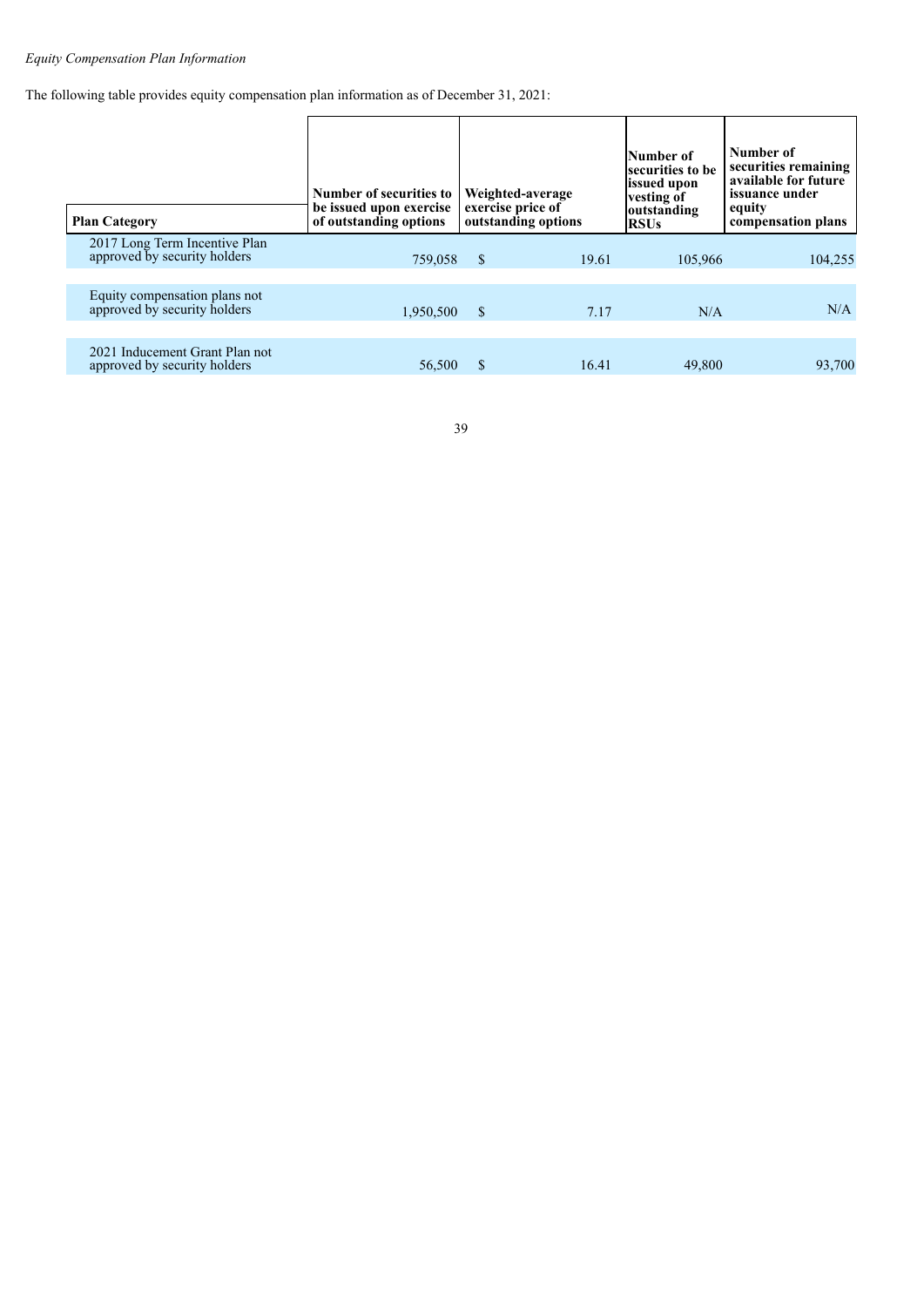### **RELATED PARTY TRANSACTIONS**

The following are the related party transactions in which the Company has engaged since January 1, 2021:

The Company used office space provided by Dr. Phil Skolnick in Maryland free of charge.

#### **Policies and Procedures for Related Party Transactions**

All of our directors and officers complete a directors' and officers' questionnaire in the first quarter of each fiscal year, in which they are asked to disclose family relationships and other related party transactions. Our Board must review and approve or ratify all related party transactions, as defined in Item 404 of Regulation S-K promulgated under the Securities Act of 1933, as amended. In examining related party transactions, our Board considers whether any of our directors, officers, holders of more than five percent (5%) of our voting stock, or any immediate family members of the foregoing persons and any other persons whom the Board determines to be related parties, have a conflict of interest where an individual may have a private interest which interferes with or appears to interfere with our interests. In determining whether to approve or ratify a related party transaction, the Board will take into account, among other factors it deems appropriate, whether the related party transaction is on terms no less favorable to us than terms generally available to us from an unaffiliated third-party under the same or similar circumstances, and the extent of the related party's interest in the transaction.

#### **Indemnification Agreements**

We have also entered into indemnification agreements with our directors and certain of our executive officers. The indemnification agreements and our certificate of incorporation and bylaws require us to indemnify our directors and officers to the fullest extent permitted by Delaware law.

#### **Employment Agreements**

We have entered into employment agreements with certain of our executive officers and directors relating to their hiring or separation. See the section titled and "Executive Compensation – Employment Agreements".

### **Equity Issuances and Grants**

<span id="page-44-0"></span>We have granted stock options and restricted stock units to our named executive officers and certain of our directors. See the section titled "Executive Compensation –Summary Compensation Table" for a description of these stock options.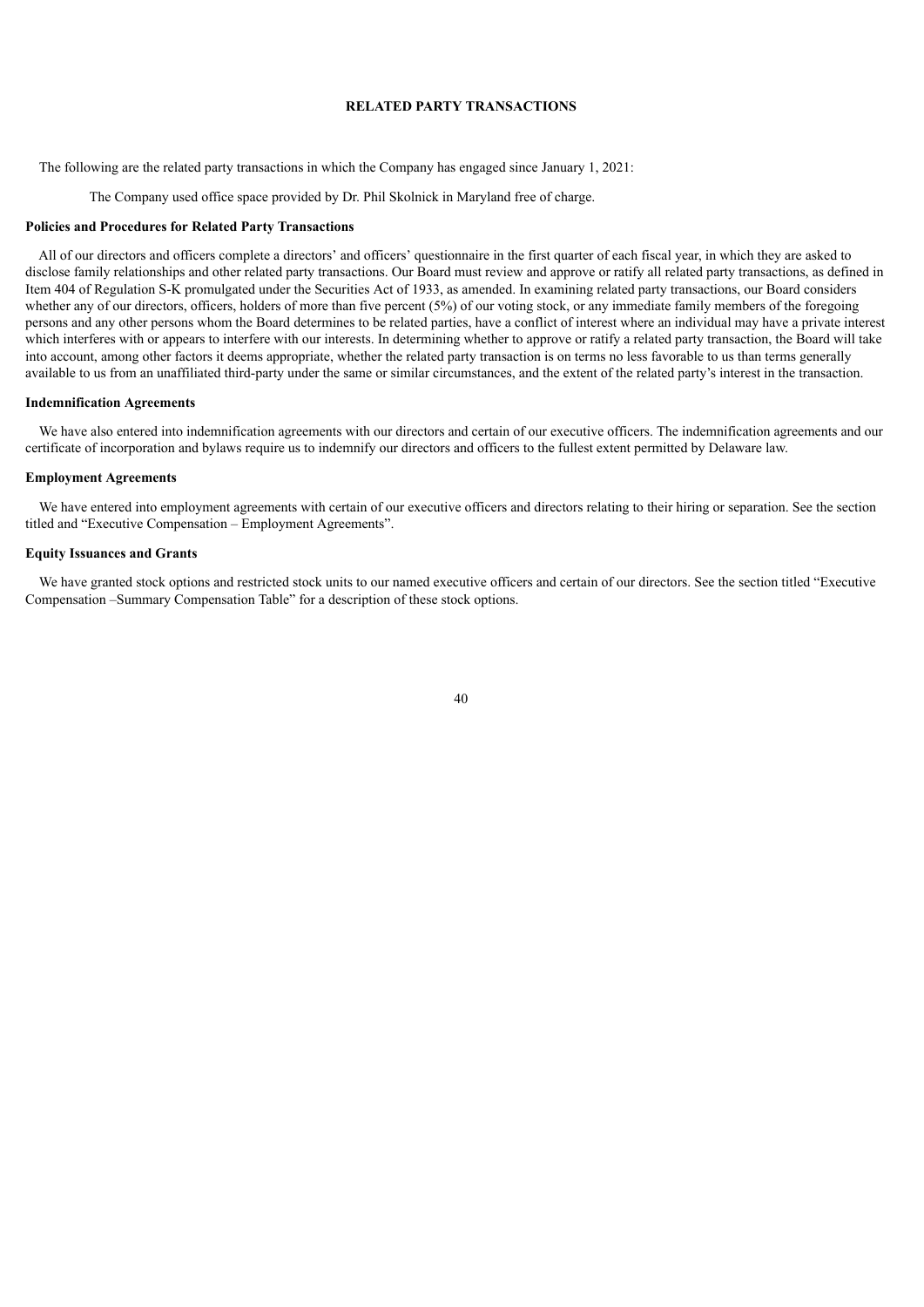### **OTHER MATTERS**

### **Section 16(a) Beneficial Ownership Reporting Compliance**

Section 16(a) of the Exchange Act requires our directors and executive officers and persons who own more than 10% of our outstanding shares of Common Stock to file with the SEC initial reports of ownership and reports of changes in ownership in our Common Stock and other equity securities. Specific due dates for these records have been established, and we are required to report any failure in the year ended December 31, 2021 to file by these dates.

Based solely upon a review of copies of such forms filed on Forms 3 and 4, and amendments thereto furnished to us, we believe that, for the year ended December 31, 2021, all of our directors and executive officers and persons who own more than 10% of our outstanding shares of Common Stock were in compliance with their respective Section 16(a) filing requirements.

#### **Householding of Annual Meeting Materials**

The SEC has adopted rules that permit companies and intermediaries (e.g., brokers, banks and nominees) to satisfy the delivery requirements for proxy statements and annual reports with respect to two or more stockholders sharing the same address by delivering a single Notice or set of proxy materials addressed to those stockholders. This process, which is commonly referred to as "householding," potentially means extra convenience for stockholders and cost savings for companies and intermediaries. Under this process, stockholders of record who have the same address and last name and have not previously requested electronic delivery of proxy materials will receive a single envelope containing the proxy materials for all stockholders having that address. The proxy materials for each stockholder will include that stockholder's unique control number needed to vote his or her shares.

If you would like to receive a separate Notice, please contact our investor relations department at our offices located at 233 Wilshire Boulevard, Suite 400, Santa Monica, California 90401, telephone (310) 598-5410.

For those stockholders who have the same address and last name and who request to receive a printed copy of the proxy materials by mail, we will send only one copy of such materials to each address unless one or more of those stockholders notifies us, in the same manner described above, that they wish to receive a printed copy for each stockholder at that address.

<span id="page-45-0"></span>If you are a beneficial owner, you can request information about householding from your broker, bank or nominee.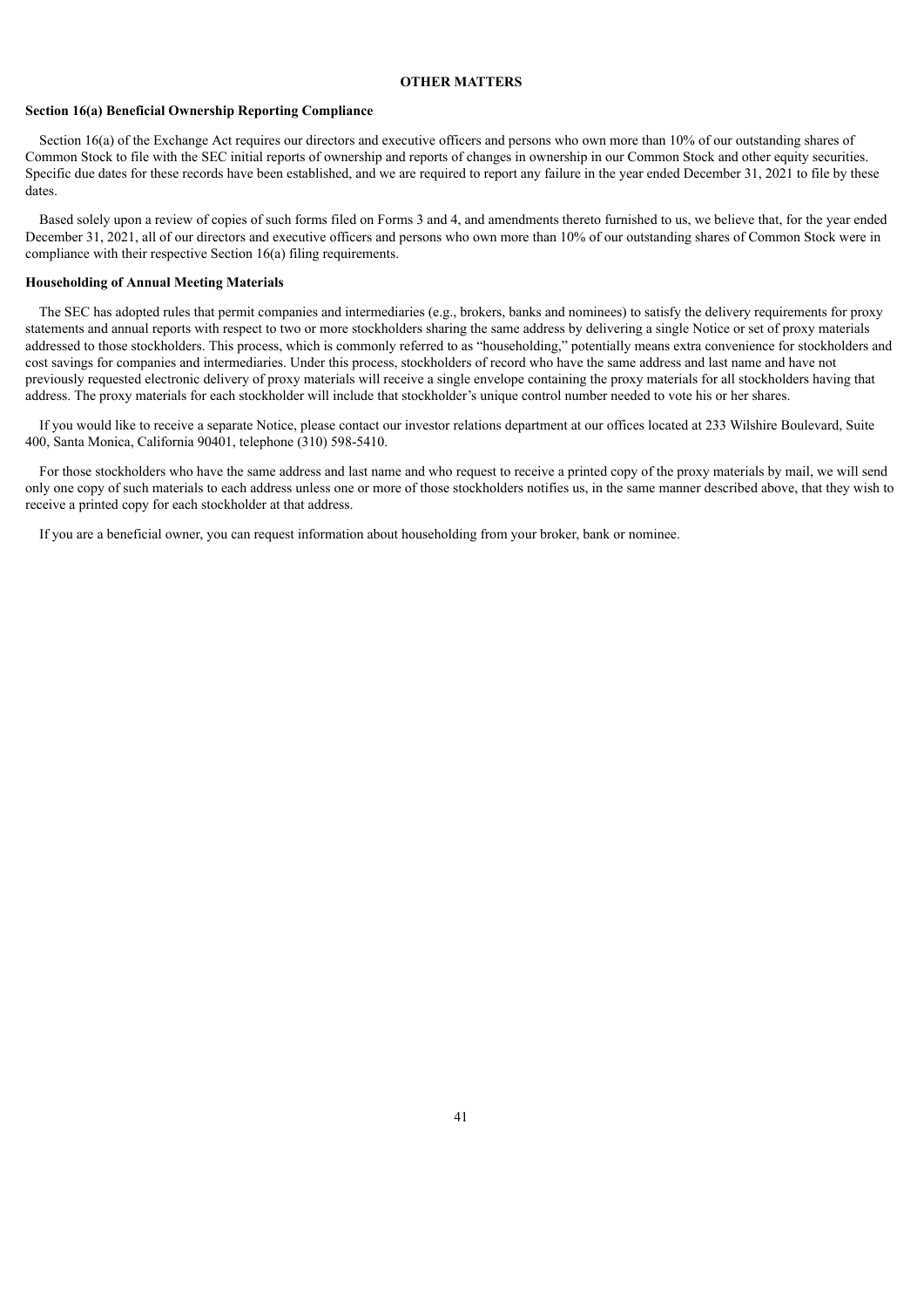### **Other Matters**

The Board does not know of any matters to be presented at the Annual Meeting other than those listed in this proxy statement. However, if other matters properly come before the Annual Meeting, it is the intention of the persons named in the accompanying proxy to vote in accordance with their best judgment on such matters insofar as the proxies are not limited to the contrary.

To the extent that information contained in this proxy statement is within the knowledge of persons other than our management, we have relied on such persons for the accuracy and completeness thereof.

This proxy statement and our Form 10-K for the year ended December 31, 2021 is available in the "Investor Relations" section of our website at www.opiant.com. Alternatively, upon the receipt of a written request from any stockholder entitled to vote at the forthcoming Annual Meeting, we will mail, at no charge to the stockholder, a copy of our Form 10-K for the year ended December 31, 2021, including the financial statements and schedules required to be filed with the SEC pursuant to Rule 13a-1 under the Exchange Act, for Opiant Pharmaceutical, Inc.'s most recent fiscal year. Requests from beneficial owners of our voting securities must set forth a good faith representation that, as of the record date for the Annual Meeting, the person making the request was the beneficial owner of securities entitled to vote at such meeting. Written requests for such report should be directed to:

> Opiant Pharmaceuticals, Inc. Attention: Mr. David O'Toole 233 Wilshire Boulevard, Suite 400 Santa Monica, CA 90401

If you would like us to send you a copy of the exhibits listed on the exhibit index of the Form 10-K for the year ended December 31, 2021, we will do so upon your payment of our reasonable expenses in furnishing a requested exhibit.

<span id="page-46-0"></span>You are asked to advise us if you intend to attend the Annual Meeting. You are urged to complete, sign, date and return your proxy card promptly to make certain your shares will be voted at the Annual Meeting. Also, the proxy card contains instructions for record holders who want to vote their shares via the telephone. For your convenience, a return envelope is enclosed requiring no additional postage if mailed in the United States.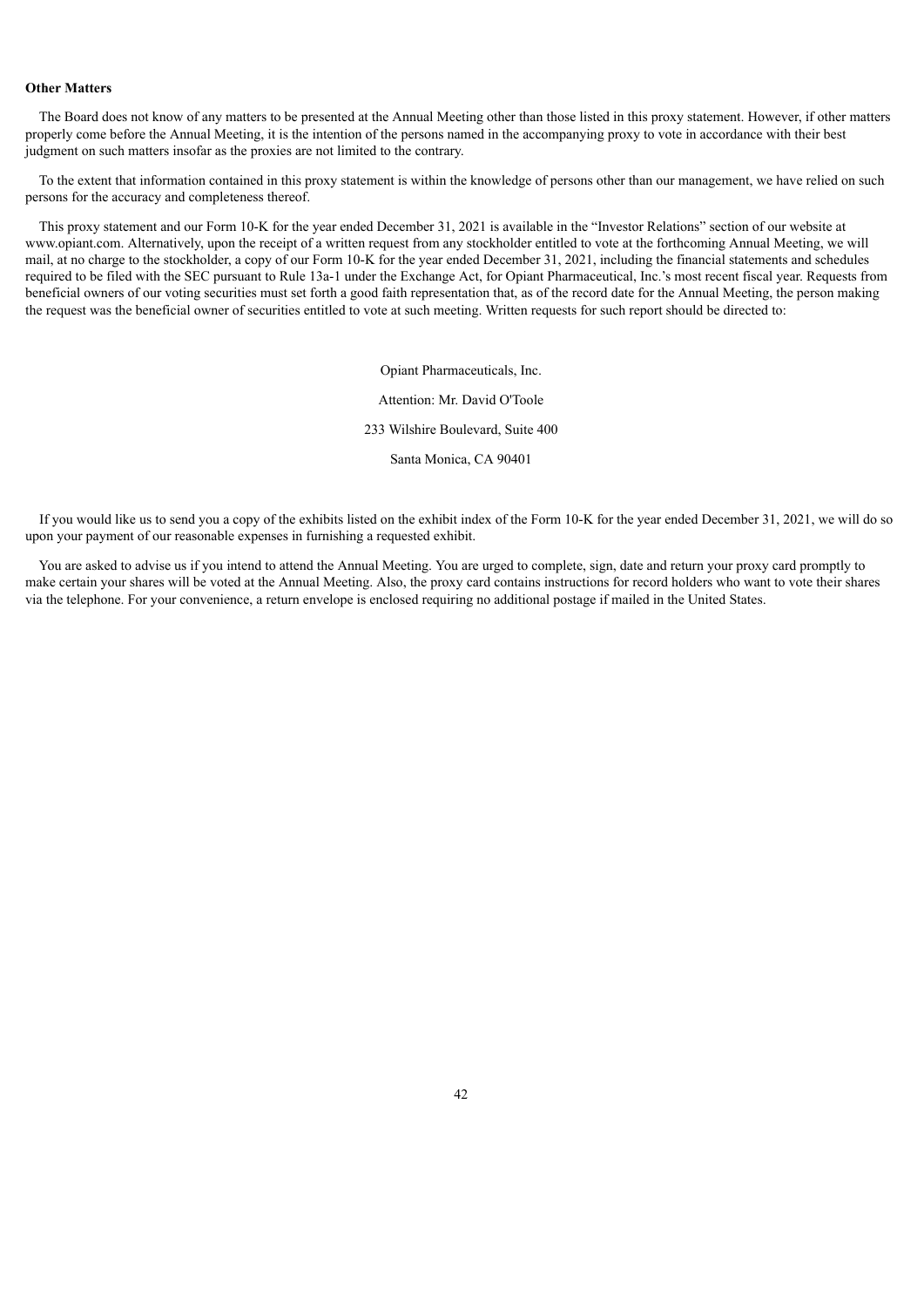### **Where you can find more Information**

This proxy statement refers to certain documents that are not presented herein or delivered herewith. Such documents are available to any person, including any beneficial owner of our shares, to whom this proxy statement is delivered upon oral or written request, without charge. Requests for such documents should be directed to Opiant Pharmaceuticals, Inc., 233 Wilshire Boulevard, Suite 400 Santa Monica, California 90401 or (310) 598-5410. Please note that additional information can be obtained from our website at www.opiant.com.

We file annual reports and other information with the SEC. Certain of our SEC filings are available over the Internet at the SEC's web site at www.sec.gov. You may also read and copy any document we file with the SEC at its public reference facilities:

> Public Reference Room Office 100 F Street, N.E. Room 1580 Washington, District of Columbia 20549

You may also obtain copies of the documents at prescribed rates by writing to the Public Reference Section of the SEC at 100 F Street, N.E., Room 1580, Washington, D.C. 20549. Callers in the United States can also call 1-202-551-8090 for further information on the operations of the public reference facilities.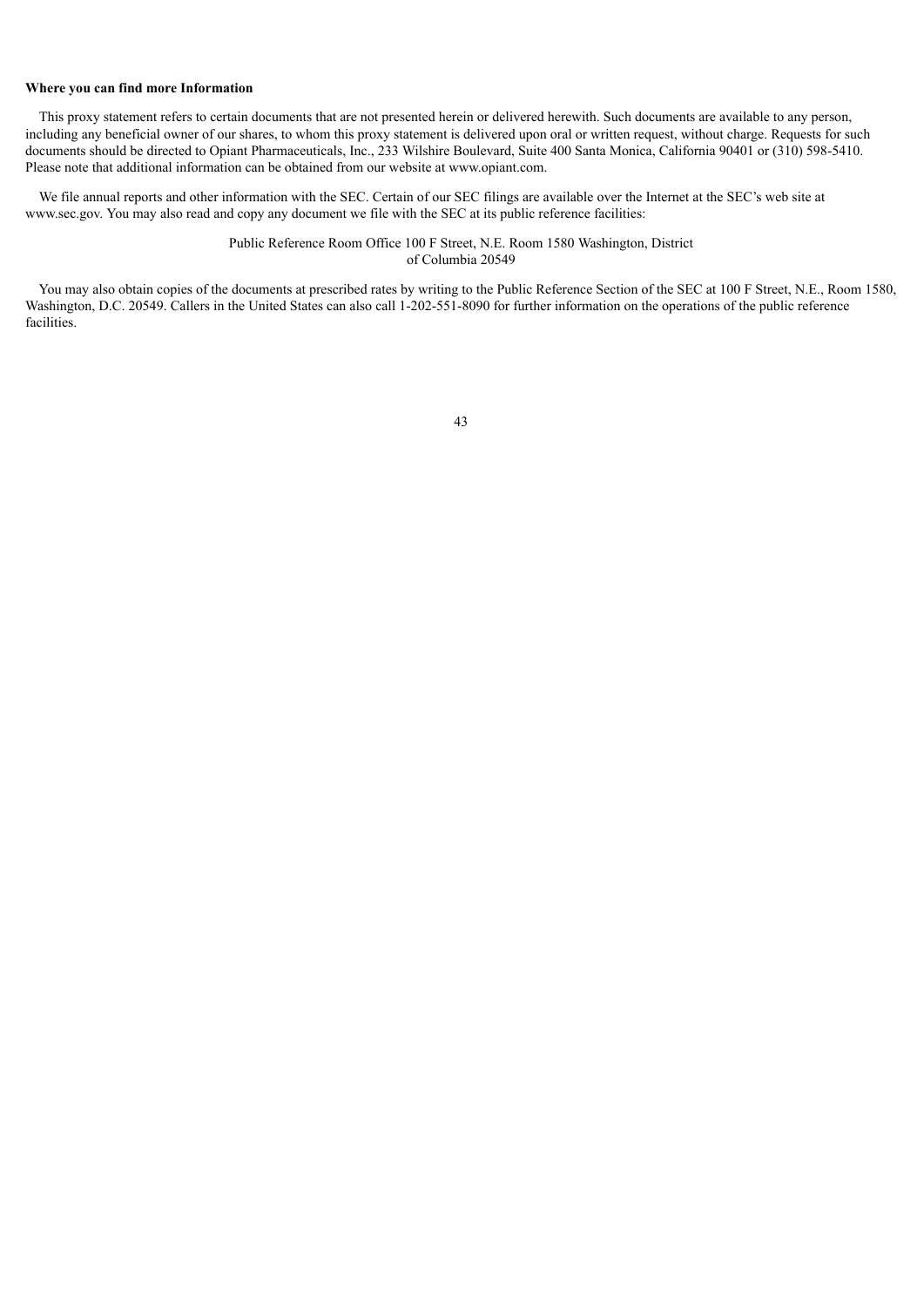# **ANNUAL MEETING OF STOCKHOLDERS OF**

# **OPIANT PHARMACEUTICALS, INC.**

**June 14, 2022**

# **GO GREEN**

**e-Consent makes it easy to go paperless. With e-Consent, you can quickly access your proxy material, statements and other eligible documents online, while reducing costs, clutter and paper waste. Enroll today via www.astfinancial.com to enjoy online access.**

**NOTICE OF INTERNET AVAILABILITY OF PROXY MATERIAL:**

**The Notice of Meeting, proxy statement and proxy card**

**are available at http://www.astproxyportal.com/ast/21992/**

**Please sign, date and mail your proxy card in the envelope provided as soon as possible.**

**Please detach along perforated line and mail in the envelope provided.**

| 20233000000000001000 6 | 61520                                                                                                                                                                                                                              |  |
|------------------------|------------------------------------------------------------------------------------------------------------------------------------------------------------------------------------------------------------------------------------|--|
|                        | THE BOARD OF DIRECTORS RECOMMENDS A VOTE "FOR" THE LISTED NOMINEES, "FOR"<br><b>PROPOSALS 2 AND 3.</b><br>PLEASE SIGN, DATE AND RETURN PROMPTLY IN THE ENCLOSED ENVELOPE. PLEASE MARK YOUR VOTE IN BLUE OR BLACK INK AS SHOWN HERE |  |
|                        |                                                                                                                                                                                                                                    |  |

| <b>NOMINEE:</b>   |                                                                      |            |                |
|-------------------|----------------------------------------------------------------------|------------|----------------|
| Dr. Roger Crystal |                                                                      | <b>FOR</b> | <b>AGAINST</b> |
|                   |                                                                      |            |                |
|                   | 2. Ratification of Independent Registered Public<br>Accounting Firm. | $\Box$     | □              |
|                   | 3. Advisory Approval of our Executive<br>Compensation                |            | □              |
| Ann MacDougall    |                                                                      |            |                |
|                   |                                                                      |            |                |
|                   |                                                                      |            |                |
|                   |                                                                      |            |                |

### **THIS PROXY WHEN PROPERLY EXECUTED WILL BE VOTED IN THE MANNER DIRECTED HEREIN BY THE UNDERSIGNED STOCKHOLDER(S). IF NO DIRECTION IS MADE, THIS PROXY WILL BE VOTED "FOR" ITEMS 1, 2 and 3.**

To change the address on your account, please check the box at right and indicate your<br>new address in the address space above. Please note that changes to the registered<br>name(s) on the account may not be submitted via this  $\Box$ MARK "X" HERE IF YOU PLAN TO ATTEND THE MEETING  $□$ 

Signature of

Stockholder : Production of Stockholder : Date: Date: Date: Date: Date: Date: Date: Date: Date: Date: Date: Date: Date: Date: Date: Date: Date: Date: Date: Date: Date: Date: Date: Date: Date: Date: Date: Date: Date: Date:

Note: Please sign exactly as your name or names appear on this Proxy. When shares are held jointly, each holder should sign. When signing as executor, administrator, attorney, trustee or guardian, please give full title as